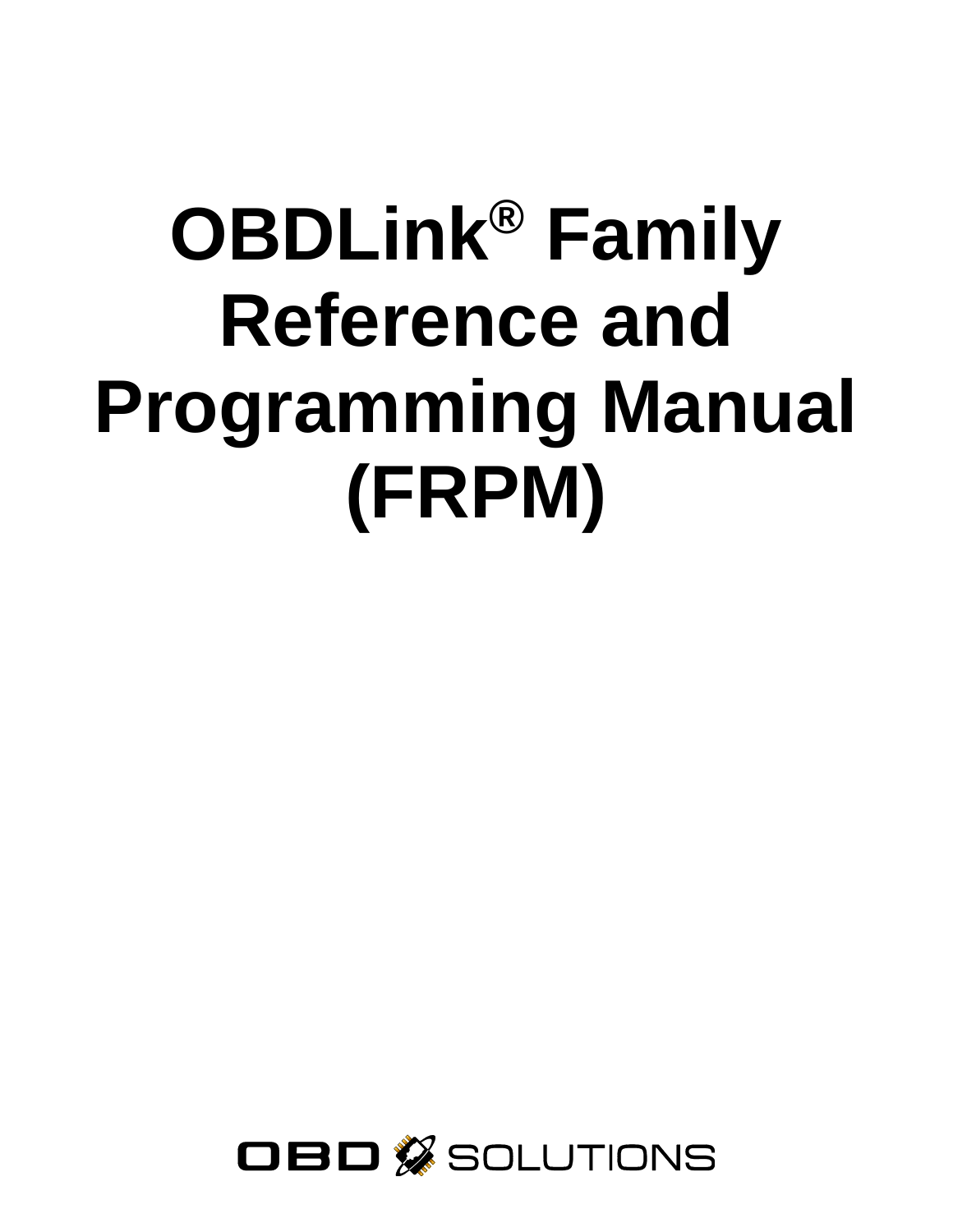# **Table of Contents**

| 1.0  |        |  |
|------|--------|--|
| 2.0  |        |  |
| 3.0  |        |  |
| 3.1  |        |  |
| 3.2  |        |  |
| 4.0  |        |  |
| 5.0  |        |  |
| 6.0  |        |  |
| 7.0  |        |  |
| 7.1  |        |  |
| 7.2  |        |  |
| 7.3  |        |  |
| 8.0  |        |  |
| 8.1  |        |  |
| 8.2  |        |  |
| 8.3  |        |  |
| 8.4  |        |  |
| 8.5  |        |  |
| 8.6  |        |  |
| 8.7  |        |  |
| 8.8  |        |  |
| 8.9  |        |  |
| 8.10 |        |  |
| 8.11 |        |  |
| 8.12 |        |  |
| 8.13 |        |  |
| 8.14 |        |  |
| 9.0  |        |  |
| 10.0 |        |  |
| 11.0 |        |  |
| 11.1 |        |  |
| 11.2 |        |  |
| 12.0 |        |  |
| 13.0 |        |  |
| 13.1 |        |  |
| 13.2 |        |  |
| 13.3 |        |  |
| 13.4 |        |  |
| 14.0 |        |  |
| 15.0 |        |  |
| 15.1 |        |  |
|      | 15.1.1 |  |
|      | 15.1.2 |  |
| 15.2 |        |  |
|      | 15.2.1 |  |
|      | 15.2.2 |  |
|      | 15.2.3 |  |
|      | 15.2.4 |  |
| 15.3 |        |  |
|      | 15.3.1 |  |
|      | 15.3.2 |  |
|      | 15.3.3 |  |
|      | 15.3.4 |  |
| 15.4 |        |  |
| 15.5 |        |  |
| 15.6 |        |  |
|      |        |  |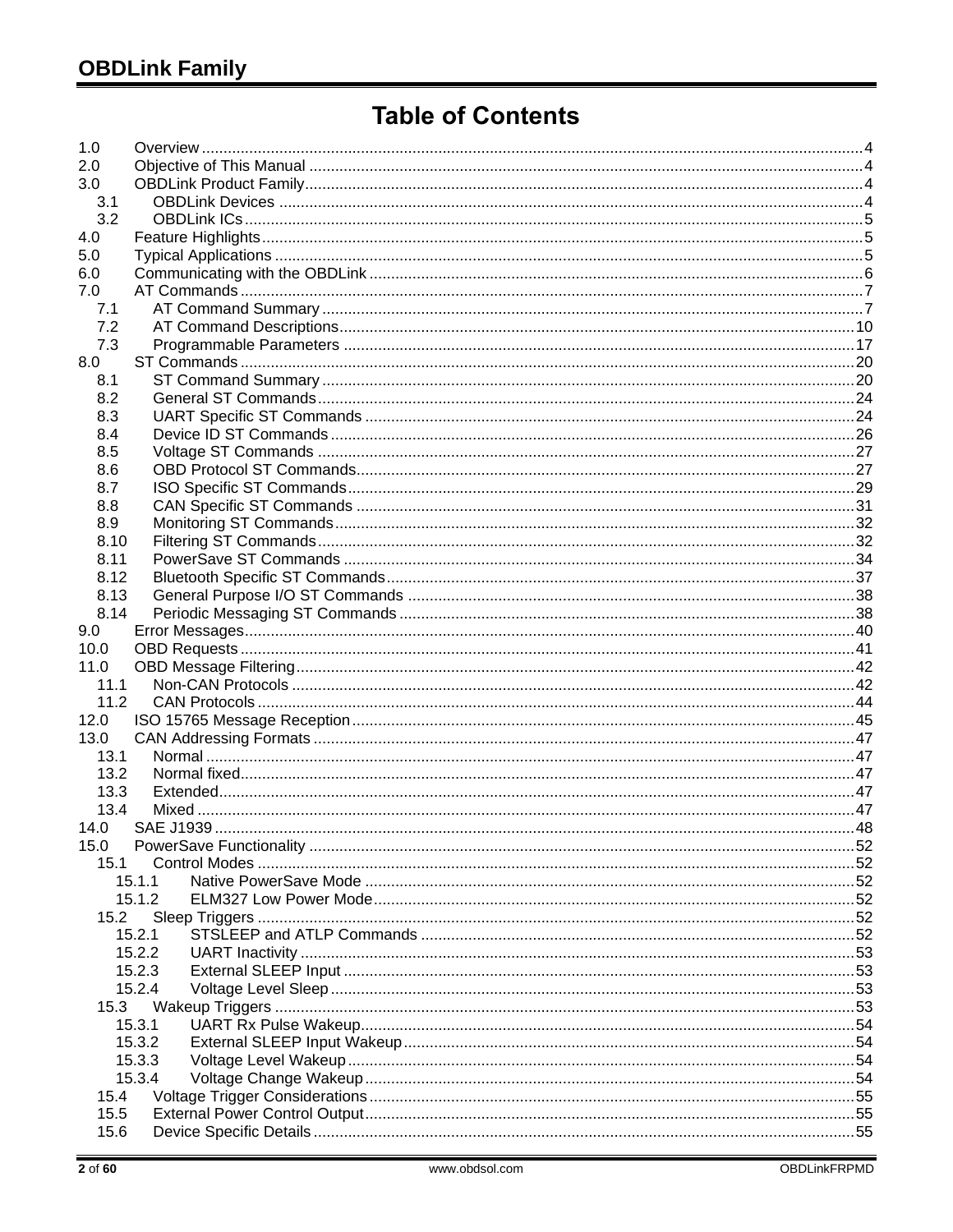| 1561        |  |
|-------------|--|
| 15.6.2      |  |
| 15.6.3      |  |
| 15.6.4      |  |
| 15.6.5      |  |
| 15.6.6      |  |
| 15.6.7      |  |
| 15.6.8      |  |
| 15.6.9      |  |
| 15.6.10     |  |
| 15.6.11     |  |
|             |  |
| Appendix A: |  |
|             |  |
|             |  |

# **TO OUR VALUED CUSTOMERS**

It is our intention to provide our valued customers with the best documentation possible to ensure successful use of your OBD Solutions products. To this end, we will continue to improve our publications to better suit your needs. Our publications will be refined and enhanced as new volumes and updates are introduced.

#### **Most Current Data Sheet**

To obtain the most up-to-date version of this OBDLink® Family Reference and Programming Manual, please visit our web site at [http://www.obdsol.com](http://www.obdsol.com/)

You can determine the version by examining its literature number found on the bottom outside corner of any page. The last character of the literature number is the version number, (e.g., OBDLinkFRPMA is version A of document OBDLinkFRPM).

#### **All rights reserved. © 2020 OBD Solutions LLC**

Every effort is made to verify the accuracy of information provided in this document, but no representation or warranty can be given, and no liability assumed by OBD Solutions with respect to the accuracy and/or use of any products or information described in this document. OBD Solutions will not be responsible for any patent infringements arising from the use of these products or information and does not authorize or warrant the use of any OBD Solutions product in life support devices and/or systems. OBD Solutions reserves the right to make changes to the device(s) described in the document in order to improve reliability, function, or design.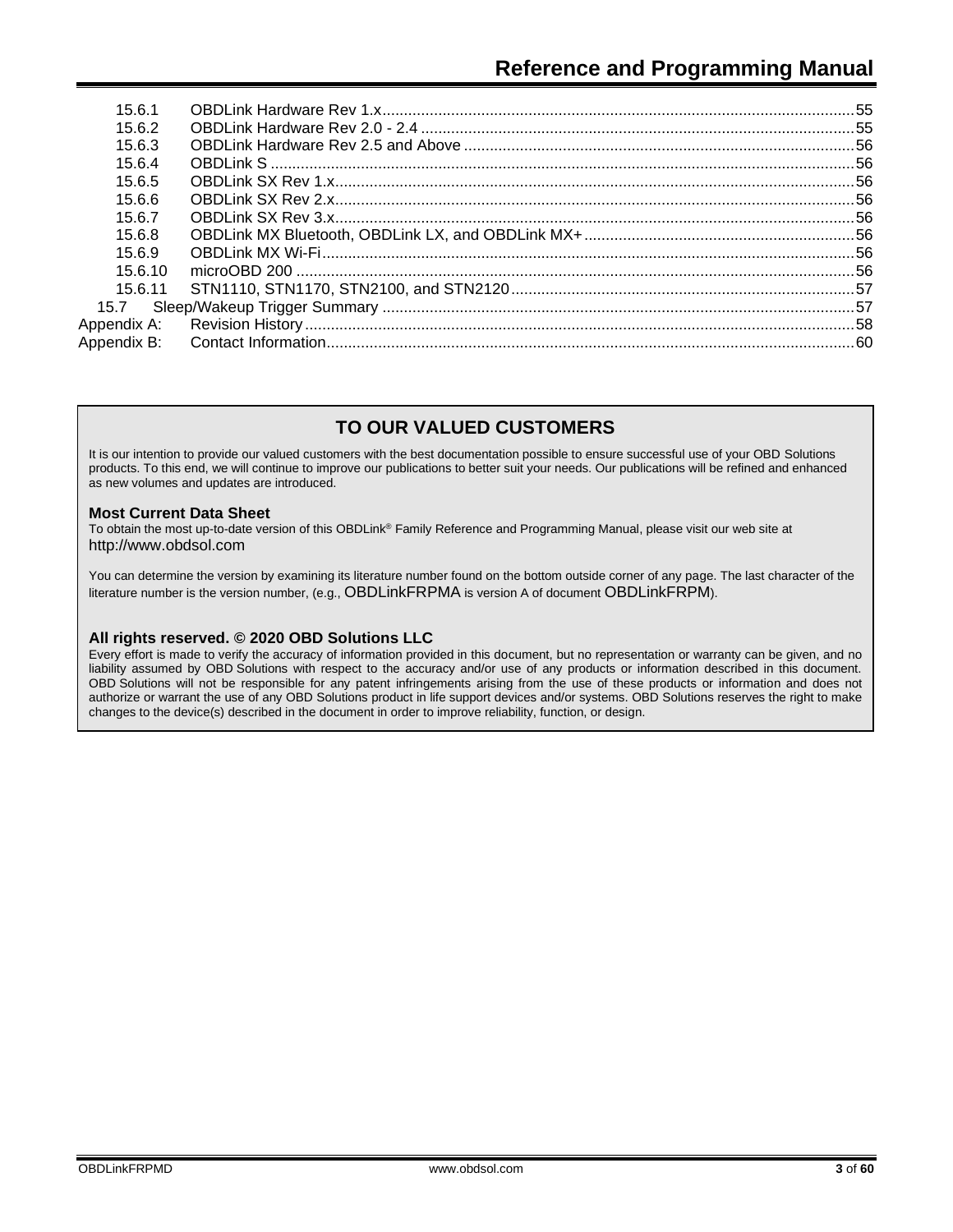# <span id="page-3-0"></span>**1.0 Overview**

On-Board Diagnostics, Second Generation (OBD-II) is a set of standards for implementing a computer-based system to control emissions from vehicles. It was first introduced in the United States in 1994 and became a requirement on all 1996 and newer US cars and light trucks. Other countries, including Canada, parts of the European Union, Japan, Australia, and Brazil adopted similar legislation. A large portion of the modern vehicle fleet supports OBD-II or one of its regional variants.

Among other things, OBD-II requires that each compliant vehicle be equipped with a standard diagnostic connector (DLC) and describes a standard way of communicating with the vehicle's computer, also known as the ECU (Electronic Control Unit). A wealth of information can be obtained by tapping into the OBD bus, including the status of the malfunction indicator light (MIL), diagnostic trouble codes (DTCs), inspection and maintenance (I/M) information, freeze frames, VIN, hundreds of real-time parameters, and more.

The OBDLink® family of devices is a set of OBD to UART interpreters that can be used to convert messages between any of the OBD-II protocols currently in use (as well as some proprietary OBD protocols) and UART. They are fully compatible with the *de facto* industry standard ELM327 command set. Based on a 16-bit processor core, the OBDLink® devices offer more features and better performance than any other ELM327 compatible IC.

# <span id="page-3-1"></span>**2.0 Objective of This Manual**

This manual describes the architecture, features, and the command set of the OBDLink family of OBD interpreters.

Note that not all commands, protocols, and features are supported by all devices. You should consult the respective device's data sheet for device-specific details, such as:

- List of supported protocols and features
- Pinout and packaging details
- Device-specific electrical specifications and characteristics
- Reference schematics

# <span id="page-3-3"></span><span id="page-3-2"></span>**3.0 OBDLink Product Family**

# **3.1 OBDLink Devices**

| <b>Device ID</b> | <b>Status</b>      | <b>Product Name</b>                 | <b>Description</b>                                    |
|------------------|--------------------|-------------------------------------|-------------------------------------------------------|
| STN1000          | Obsolete           | <b>OBDLink CI</b>                   | CAN/ISO/KWP to USB                                    |
| STN1100          | OoP <sup>(1)</sup> | <b>OBDLink</b>                      | OBD to USB w/ optional Bluetooth/Wi-Fi add-on modules |
| STN1101          | OoP <sup>(1)</sup> | <b>OBDLink S</b>                    | OBD to RS232                                          |
| STN1120          | OoP <sup>(1)</sup> | microOBD 200                        | OBD to UART interface in a DIP-24 package             |
| STN1130          | Active             | <b>OBDLink SX</b>                   | Low cost OBD to USB                                   |
| <b>STN1150</b>   | OoP <sup>(1)</sup> | <b>OBDLink MX Bluetooth</b>         | OBD to Bluetooth w/ support for MS CAN and SW CAN     |
| <b>STN1151</b>   | OoP <sup>(1)</sup> | OBDLink MX Bluetooth <sup>(2)</sup> | OBD to Bluetooth w/ support for MS CAN and SW CAN     |
| STN1152          | OoP <sup>(1)</sup> | OBDLink MX Wi-Fi <sup>(3)</sup>     | OBD to Wi-Fi w/ support for MS CAN and SW CAN         |
| <b>STN1155</b>   | Active             | <b>OBDLink LX Bluetooth</b>         | <b>OBD</b> to Bluetooth                               |
| STN2230          | Active             | <b>OBDLink EX</b>                   | Low cost OBD to USB with support for MS CAN           |
| <b>STN2255</b>   | Active             | OBDLink MX+(3)                      | OBD to Bluetooth w/ support for MS CAN and SW CAN     |

**Note 1.** Out of production

**Note 2.** Revision 2

**Note 3.** Supports iOS devices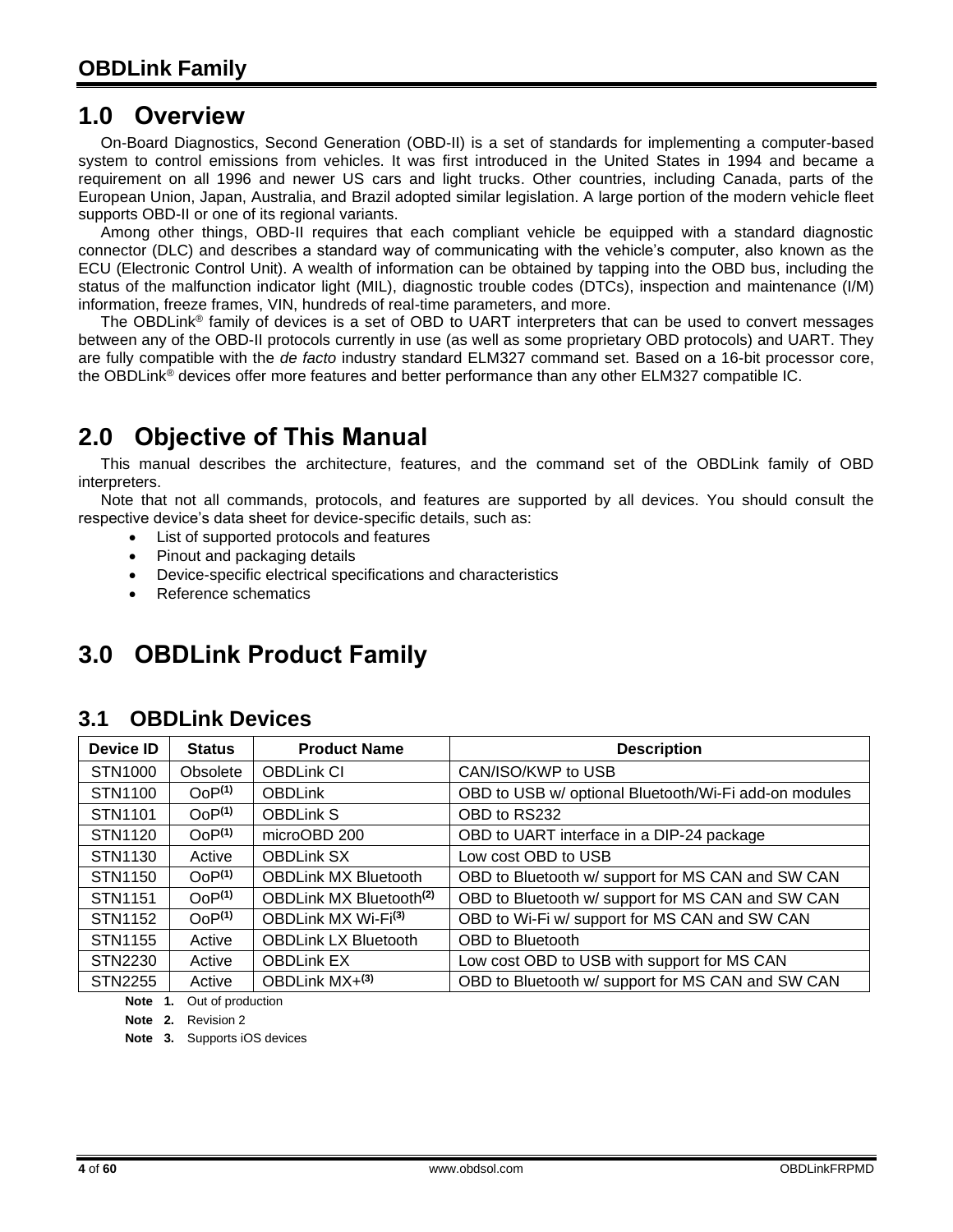# <span id="page-4-0"></span>**3.2 OBDLink ICs**

| Device ID      | <b>Status</b>       | <b>Product Name</b> | <b>Description</b>                                       |
|----------------|---------------------|---------------------|----------------------------------------------------------|
| STN1110        | NRND <sup>(1)</sup> | STN1110             | OBD to UART interpreter                                  |
| <b>STN1170</b> | NRND <sup>(1)</sup> | STN1170             | OBD to UART interpreter w/ support for MS CAN and SW CAN |
| STN2100        | Active              | STN2100             | OBD to UART interpreter                                  |
| STN2120        | Active              | STN2120             | OBD to UART interpreter w/ support for MS CAN and SW CAN |

**Note 1.** In production, not recommended for new designs

# <span id="page-4-1"></span>**4.0 Feature Highlights**

- Fully compatible with the **ELM327 AT command set**
- Feature-rich parallel extended **ST command set**
- UART baud rates from **38 bps to 10 Mbps**(1)
- Large (up to  $4KB$ ) data transfers<sup>(2)</sup>
- **Safe, secure bootloader** for easy firmware updates
- Support for **all legislated OBD-II protocols:**
	- o **ISO 15765** (CAN)
	- o **ISO 14230** (Keyword Protocol 2000, KWP2K)
	- o **ISO 9141** (Asian, European, Chrysler vehicles)
	- o **SAE J1850 VPW** (GM vehicles)
	- o **SAE J1850 PWM** (Ford vehicles)
	- o **SAE J1939** (Heavy Duty vehicles)
- Support for **non-legislated protocols** (not available in all devices):
	- o **ISO 11898** (raw CAN)
	- o **SAE J2818**
	- o **SAE J2411** (GMW3089, Single Wire CAN, GMLAN)
	- o **Ford MS-CAN** (Medium Speed CAN)
- Superior **automatic protocol detection** algorithm
- **Large memory buffer**
- Voltage input for **battery monitoring**
- **PowerSave mode with multiple sleep and wakeup triggers**

**Note 1:** Maximum theoretical baud rate. Actual maximum baud rate is application dependent and may be limited by driver hardware.

**Note 2:** Only available on specific OBDLink devices. See STPX for details.

# <span id="page-4-2"></span>**5.0 Typical Applications**

- Fleet management and tracking applications
- Usage-based auto insurance
- **Telematics**
- Automotive diagnostic scan tools and code readers
- OBD data collection
- ECU reflashing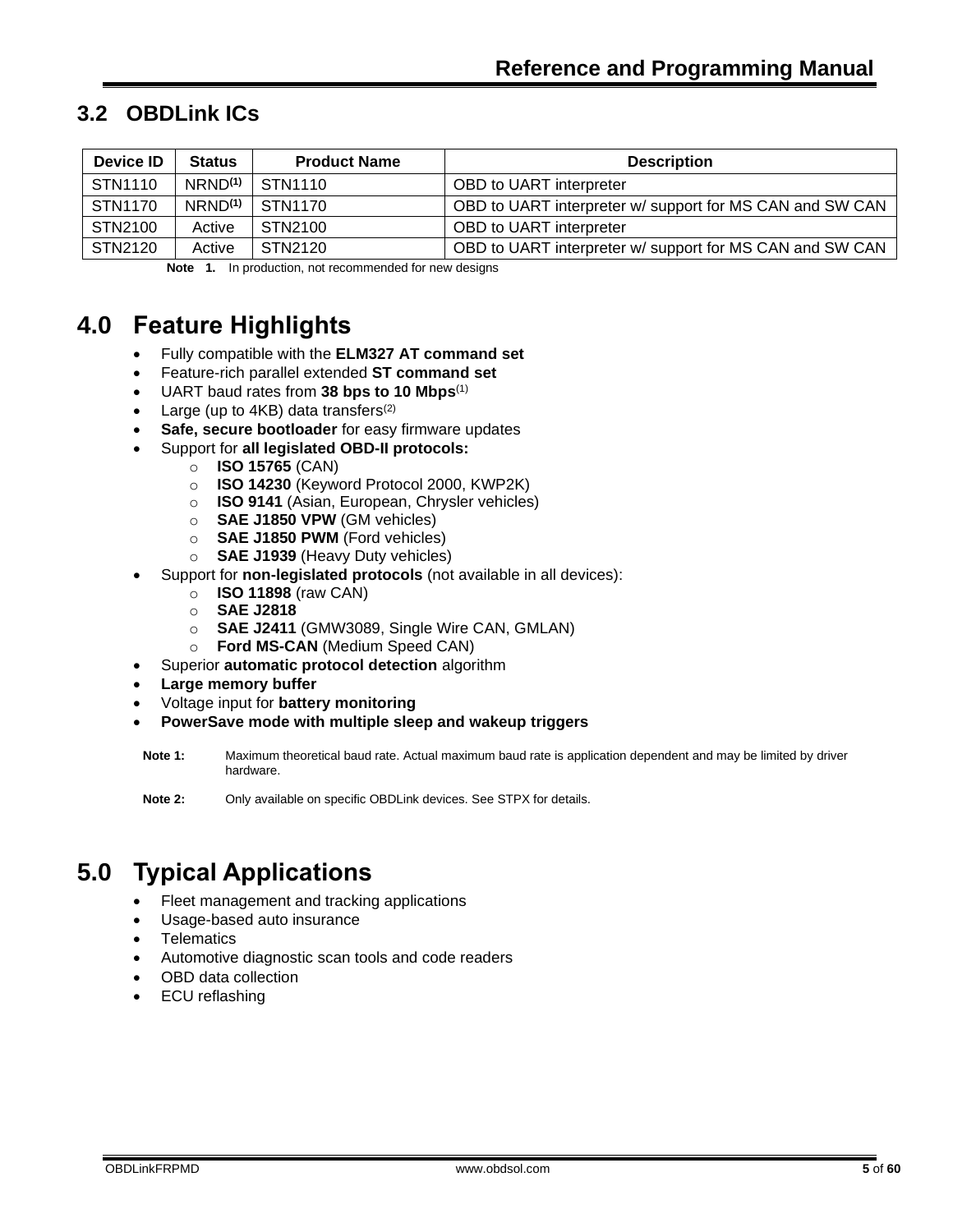# <span id="page-5-0"></span>**6.0 Communicating with the OBDLink**

The OBDLink uses a three-wire UART connection that is CMOS/TTL compatible. The *default* UART settings are as follows:

- Baud rate:
	- o ICs and modules: 9600 bps
	- o USB OBDLink adapters: 115200 bps
	- o Bluetooth OBDLink adapters: Varies by device and cannot be changed
- 8 data bits
- No parity bit
- One stop bit

The baud rate can be changed in software (see [STSBR\)](#page-24-0). Once powered and connected, the OBDLink will display the startup message:

ELM327 v1.4b

>

The OBDLink sends the '>' ("prompt") character, to signal that it is ready for more input. User software should always wait for the prompt before sending the next command.

There are three types of commands recognized by the OBDLink: **AT commands, ST commands,** and **OBD requests.**

The OBDLink is designed to fully emulate the ELM327 **AT command set** supported by many existing OBD software applications. AT commands begin with "AT" and are intended for the IC. They cause the OBDLink to carry out some action – change or display settings, perform a reset, and so on. A list of supported AT commands, and their descriptions can be found in Section [7.0.](#page-6-0)

To provide additional functionality while maintaining compatibility with the ELM327 command set, the OBDLink supports a parallel **ST command set**, described in Section [8.0.](#page-19-0)

**OBD requests** are messages that are transmitted on the OBD bus. Only ASCII hexadecimal digits (0-9 and A-F) are allowed in OBD requests.

Only ASCII alpha characters, numbers, backspaces, and the carriage return are accepted on the UART, spaces are ignored. All commands must terminate with a carriage return (0x0D).

By default, responses from the OBDLink are terminated with a carriage return (0x0D). ATL1 command can be used to have the OBDLink append line feeds (0x0A) to the carriage returns.

Sending a single carriage return character repeats the last command.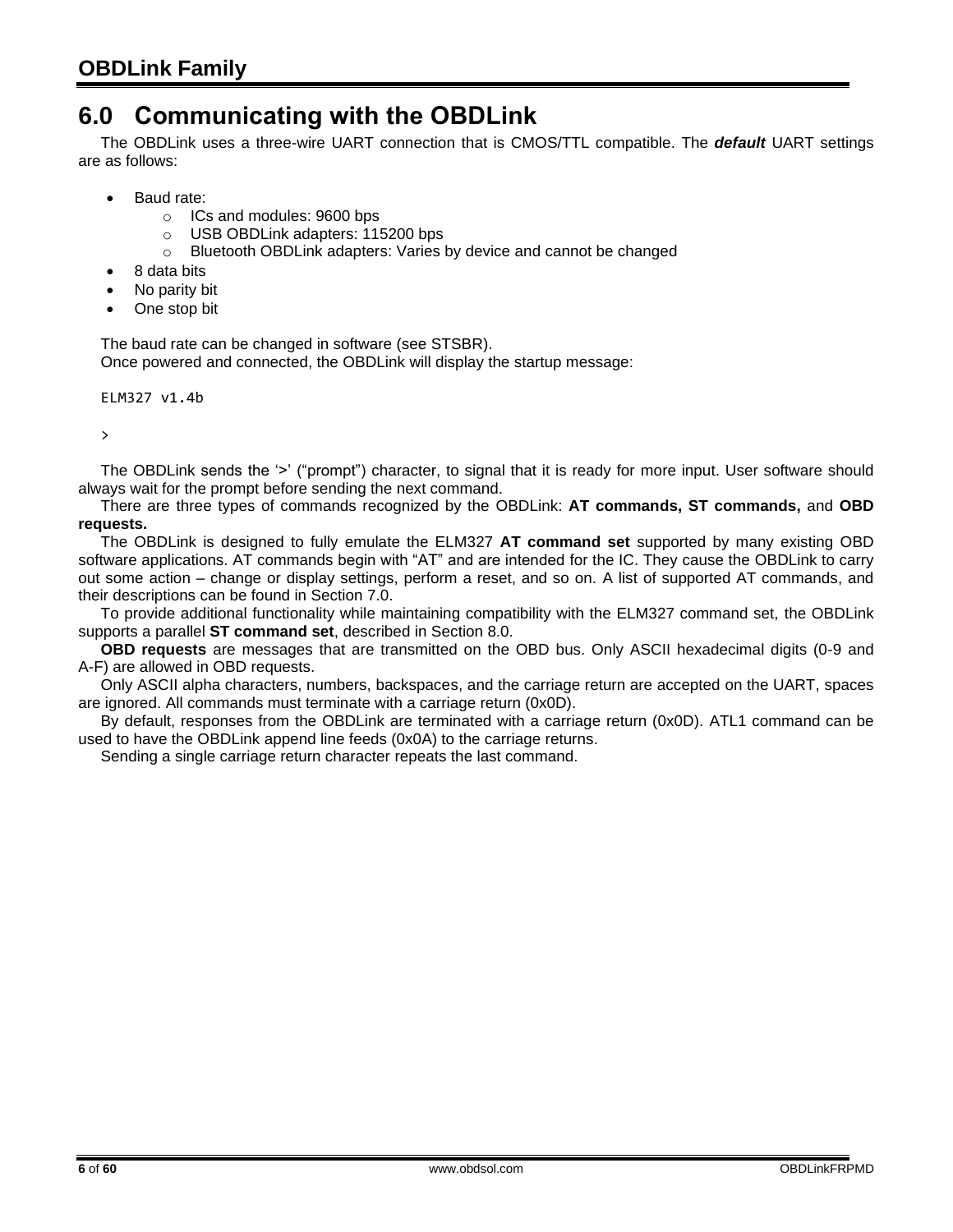# <span id="page-6-0"></span>**7.0 AT Commands**

AT commands cause the OBDLink to carry out some action (e.g., print device description or reboot) or change the default settings (turn echo off, change message header bytes, etc.). Every effort was made to maintain compatibility with legacy ELM327 software, and with few exceptions, the AT commands work exactly as they would on the ELM327.

<span id="page-6-1"></span>Section [7.1](#page-6-1) is a summary of all available AT commands. For detailed descriptions of each command, see Section [7.2.](#page-9-0)

# **7.1 AT Command Summary**

AT commands in this section are grouped by function, for quick reference. The 'Status' column indicates the level of support for each command:

- **supported:** this command is available
- **deprecated:** this command is supported for backwards compatibility, but its use is discouraged because it serves no useful purpose on the OBDLink (e.g., [ATFE\)](#page-11-0) or because a superior alternative exists. Typically, the alternative is an ST command that is more powerful, flexible, or easier to use. See the command's description (in Section [7.2\)](#page-9-0) for more information.
- **not yet supported:** this command will be available in the near future

Asterisk (\*) next to a setting means it's the default value.

| Command              | <b>Description</b>             | <b>Status</b> |
|----------------------|--------------------------------|---------------|
| $<$ CR $>$           | Repeat last command            | supported     |
| <b>ATBRD</b> divisor | Try baud rate divisor divisor  | deprecated    |
| <b>ATBRT</b> timeout | Set baud rate timeout          | deprecated    |
| ATD                  | Set all settings to defaults   | supported     |
| ATE 1 0              | Echo on*/off                   | supported     |
| <b>ATFE</b>          | <b>Forget events</b>           | deprecated    |
| ATI                  | Print ELM327 version ID string | supported     |
| ATL 1 0              | Line feeds on/off*             | supported     |
| <b>ATLP</b>          | Enter low power mode           | deprecated    |
| ATM 1 0              | Memory on*/off                 | supported     |
| ATRD                 | Read the stored data byte      | supported     |
| ATSD hh              | Save data byte hh              | supported     |
| <b>ATWS</b>          | Warm start                     | supported     |
| <b>ATZ</b>           | Reset device                   | supported     |
| AT@1                 | Display device description     | supported     |
| AT@2                 | Display device identifier      | supported     |
| AT@3 ccccccccccccc   | Store device identifier        | supported     |

#### **Table 1 – General AT Commands**

#### **Table 2 – Programmable Parameter AT Commands**

| Command       | <b>Description</b>         | <b>Status</b> |
|---------------|----------------------------|---------------|
| ATPP xx OFF   | Disable PP xx              | supported     |
| ATPP xx ON    | Enable PP xx               | supported     |
| ATPP xx SV yy | For PP xx, set value to yy | supported     |
| <b>ATPPS</b>  | <b>Print PP summary</b>    | supported     |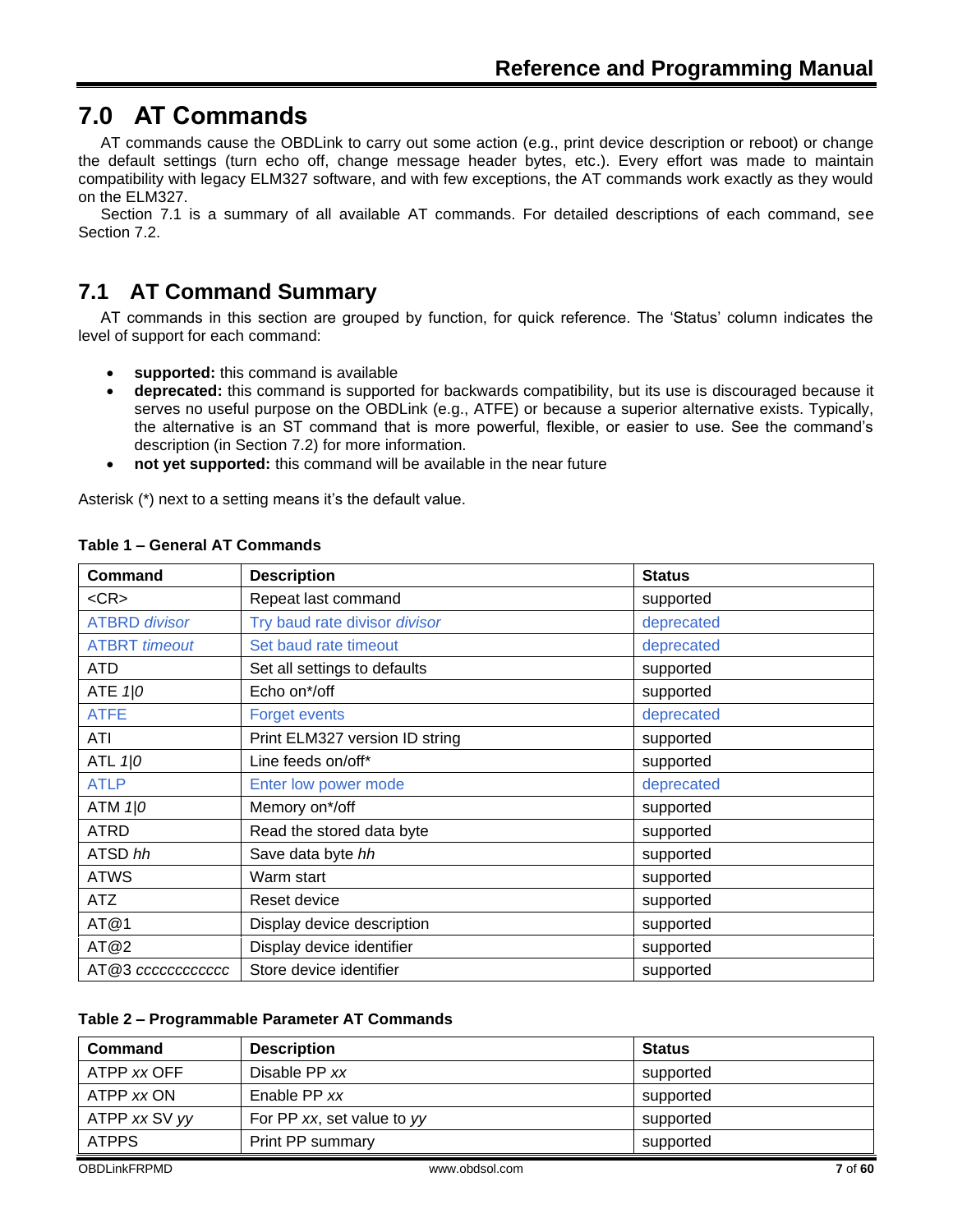# **Table 3 – Voltage Reading AT Commands**

| Command   | <b>Description</b>               | Status     |
|-----------|----------------------------------|------------|
| ATCV dddd | Calibrate voltage to dd.dd volts | deprecated |
| ATRV      | Read voltage                     | deprecated |

#### **Table 4 – Other AT Commands**

| Command      | <b>Description</b>            | <b>Status</b> |
|--------------|-------------------------------|---------------|
| <b>ATIGN</b> | <b>Read SLEEP input level</b> | deprecated    |

## **Table 5 – OBD AT Commands**

| <b>Command</b>       | <b>Description</b>                             | <b>Status</b> |
|----------------------|------------------------------------------------|---------------|
| <b>ATAL</b>          | Allow long (>7 byte) messages                  | supported     |
| <b>ATAR</b>          | Automatically receive                          | deprecated    |
| ATAT mode            | Adaptive timing off, auto1*, auto2             | supported     |
| <b>ATBD</b>          | <b>Buffer dump</b>                             | deprecated    |
| <b>ATBI</b>          | <b>Bypass initialization sequence</b>          | deprecated    |
| <b>ATDP</b>          | Describe current protocol                      | deprecated    |
| <b>ATDPN</b>         | Describe current protocol by number            | deprecated    |
| ATH 1 0              | Headers on/off*                                | supported     |
| <b>ATMA</b>          | <b>Monitor all</b>                             | deprecated    |
| <b>ATMR hh</b>       | Monitor for receiver hh                        | deprecated    |
| <b>ATMT</b> hh       | Monitor for transmitter hh                     | deprecated    |
| <b>ATNL</b>          | Normal length messages* (7 bytes max)          | supported     |
| <b>ATPC</b>          | Protocol close                                 | deprecated    |
| ATR 1/0              | Responses on*/off                              | supported     |
| <b>ATRA hh</b>       | Set the receive address to hh                  | deprecated    |
| ATS 1 0              | Print spaces on*/off                           | supported     |
| <b>ATSH</b> header   | Set request message header                     | supported     |
| <b>ATSP</b> protocol | Set protocol and save it                       | deprecated    |
| <b>ATSR hh</b>       | Set receive address to hh                      | deprecated    |
| <b>ATSS</b>          | Use standard OBD protocol search order (J1978) | deprecated    |
| <b>ATST hh</b>       | Set timeout to hh x 4 ms                       | deprecated    |
| ATTA hh              | Set tester address to hh                       | supported     |
| <b>ATTP</b> protocol | Try protocol protocol                          | deprecated    |

#### **Table 6 – J1850 Specific AT Commands** (protocols 1 and 2)

| Command          | <b>Description</b>               | Status    |
|------------------|----------------------------------|-----------|
| ATIFR mode       | IFRs off, auto*, or on           | supported |
| ATIFR <i>HIS</i> | IFR value from header* or source | supported |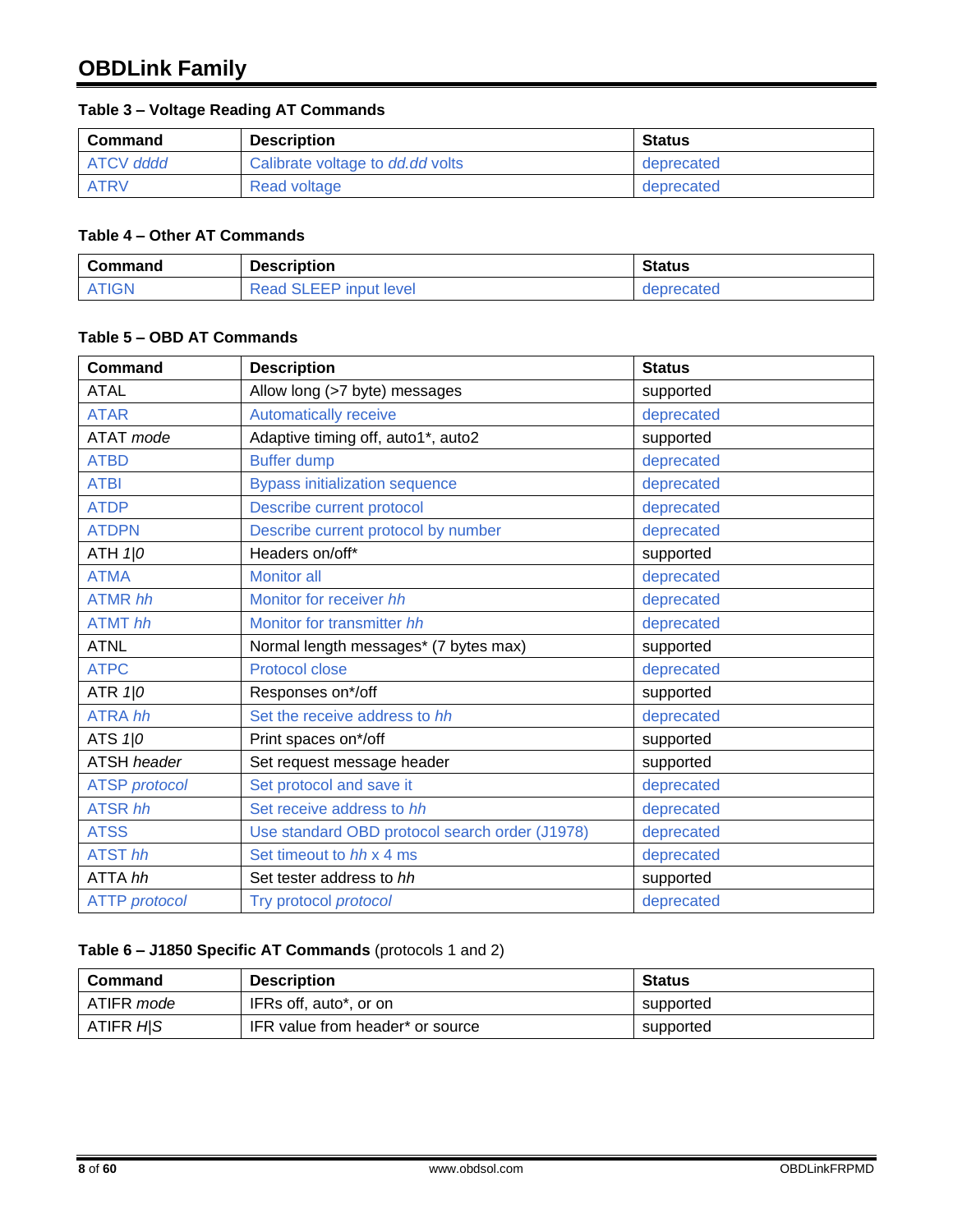| Command           | <b>Description</b>                    | <b>Status</b> |
|-------------------|---------------------------------------|---------------|
| <b>ATFI</b>       | Perform a fast bus initialization     | supported     |
| ATIB 10   48   96 | Set ISO baud rate to 10400*/4800/9600 | deprecated    |
| ATIIA hh          | Set the ISO (slow) init address       | supported     |
| <b>ATKW</b>       | Display ISO key word                  | supported     |
| <b>ATKW 1 0</b>   | Key word checking on*/off             | supported     |
| <b>ATSI</b>       | Perform a 5-baud bus initialization   | supported     |
| ATSW hh           | Set wakeup interval to hh x 20 ms     | supported     |
| ATWM message      | Set wakeup message                    | supported     |

# **Table 7 – ISO Specific AT Commands** (protocols 3 to 5)

## **Table 8 – CAN Specific AT Commands** (protocols 6 to C)

| <b>Command</b>      | <b>Description</b>                   | <b>Status</b> |
|---------------------|--------------------------------------|---------------|
| <b>ATCEA</b>        | Turn off CAN extended addressing     | deprecated    |
| <b>ATCEA hh</b>     | Use CAN extended address hh          | deprecated    |
| ATCAF 1 0           | Automatic formatting on*/off         | supported     |
| <b>ATCF</b> pattern | Set CAN hardware filter pattern      | supported     |
| ATCFC 1 0           | Flow control on*/off                 | supported     |
| ATCM mask           | Set CAN hardware filter mask         | supported     |
| ATCP hh             | Set CAN priority to hh (29 bit only) | supported     |
| ATCRA pattern       | Set CAN hardware filter              | supported     |
| <b>ATCS</b>         | Show CAN status counts               | supported     |
| ATCSM 1 0           | Silent monitoring on*/off            | deprecated    |
| ATD $1/0$           | Display of the DLC on/off*           | supported     |
| ATFCSD data_bytes   | Set flow control data                | supported     |
| ATFCSH fc_header    | Set flow control header              | supported     |
| ATFCSM mode         | Set flow control mode                | supported     |
| ATPB xx yy          | Set protocol B options and baud rate | supported     |
| <b>ATRTR</b>        | Send an RTR message                  | supported     |
| ATV 1 0             | Variable DLC on/off*                 | supported     |

## **Table 9 – J1939 Specific AT Commands**

| <b>Command</b>   | <b>Description</b>                     | <b>Status</b> |
|------------------|----------------------------------------|---------------|
| ATDM1            | Monitor for DM1 messages               | supported     |
| ATJ EIS          | Use ELM* or J1939 SAE data format      | supported     |
| ATJHF 1 0        | Header formatting on*/off              | supported     |
| <b>ATJTM 1/5</b> | Set ATST timeout multiplier to 1*/5    | deprecated    |
| ATMP pgn         | Monitor for PGN pgn                    | supported     |
| ATMP pgn n       | Monitor for PGN pgn and get n messages | supported     |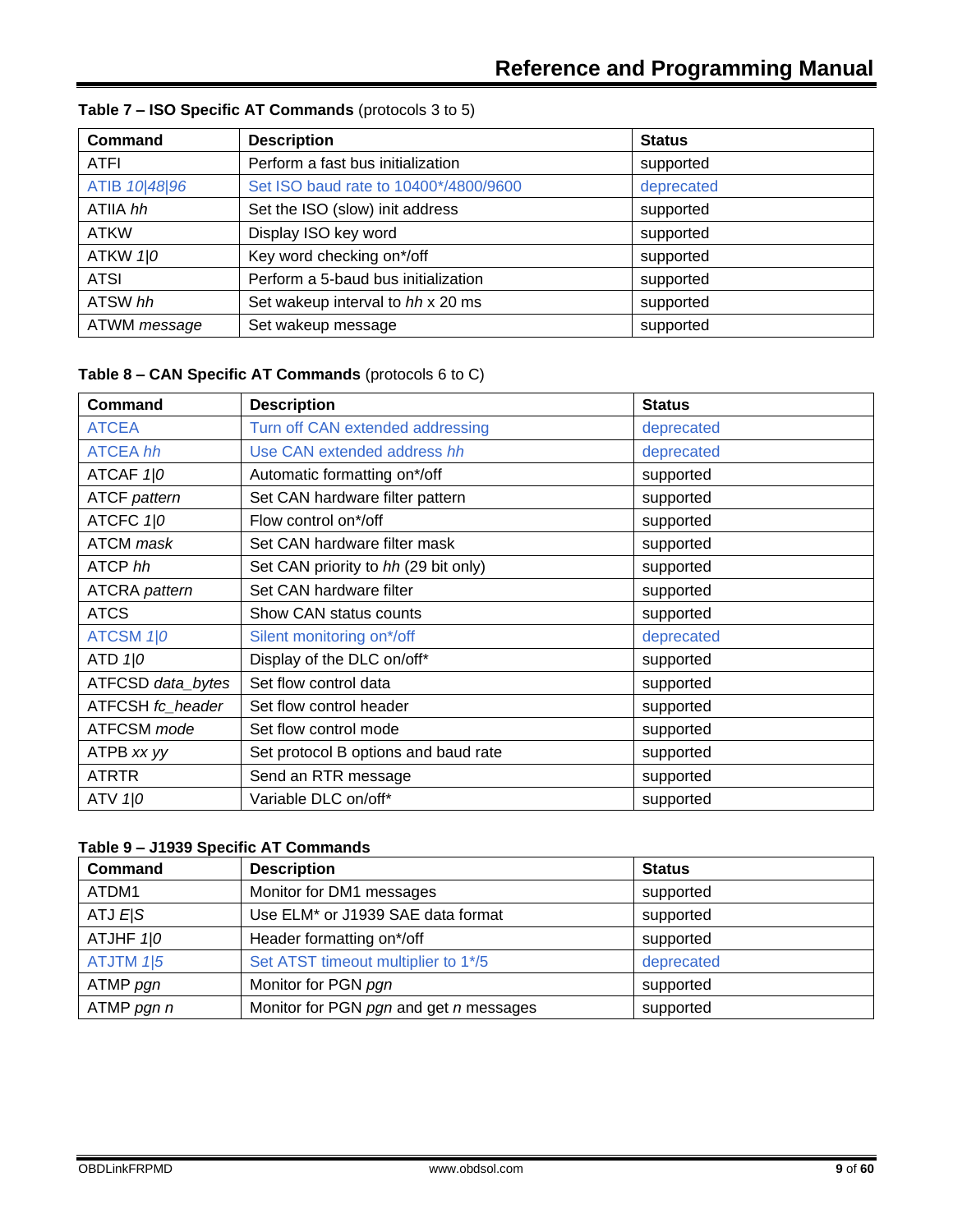# <span id="page-9-0"></span>**7.2 AT Command Descriptions**

#### <span id="page-9-3"></span>**ATAL**

Allow long messages. SAE J1979 limits the number of data bytes in an OBD message to seven, and by default, OBDLink enforces this limit for reception.

The ATAL command removes the limit, allowing OBDLink to accept OBD requests and replies longer than 7 bytes (up to the maximum supported by the currently selected OBD protocol).

The default is [ATNL](#page-13-10) (normal length, ATAL off).

*Differences from ELM327: OBD requests are not limited to 8 bytes.*

# <span id="page-9-4"></span>**ATAR**

Automatically set the receive address. This command is supported for backwards compatibility only. Use [STFA](#page-31-2) instead.

## <span id="page-9-5"></span>**ATAT** *mode*

Set adaptive timing mode. Sometimes, a single OBD requests results in multiple response frames. The time between frames varies significantly depending on the vehicle year, make, and model – from as low as 5 ms up to 100 ms. After OBDLink receives an OBD frame, it waits a preset amount of time (called a 'timeout') for the next frame, before displaying the command prompt. The timeout cannot be too short to avoid missing frames, but a long timeout negatively impacts performance.

OBDLink can measure the actual time between frames, and automatically adjust the timeout value to get the best throughput for a given OBD bus. This algorithm is called "adaptive timing", and it has three modes:

| Mode | <b>Description</b>                                                                                                                                                            |
|------|-------------------------------------------------------------------------------------------------------------------------------------------------------------------------------|
| 0    | Adaptive timing off (fixed timeout)                                                                                                                                           |
| 1    | Adaptive timing on, normal mode. This is<br>the default option.                                                                                                               |
| 2    | Adaptive timing on, aggressive mode.<br>This option may increase throughput on<br>slower connections, at the expense of<br>slightly increasing the risk of missing<br>frames. |

OBDLink uses the same algorithm for mode 1 and 2: it measures the actual times between responses over several messages, takes the longest time, and adds a "safety buffer" (a percentage of the actual measured time). Mode 2 achieves better throughput because it uses a smaller safety buffer than mode 1.

Note that OBDLink will always wait the maximum time defined by the [STPTO](#page-27-0)[/ATST](#page-15-5) timeout for the *first* frame.

ATAT has no effect on the J1939 protocols.

#### <span id="page-9-6"></span>**ATBD**

Buffer dump. This command is used by the ELM327 for debugging purposes, and is supported for backwards compatibility only. OBDLink always returns all zeroes.

>ATBD 00 00 00 00 00 00 00 00 00 00 00 00 00

## <span id="page-9-7"></span>**ATBI**

Bypass initialization on ISO 9141 or ISO 14230. This command is supported for backwards compatibility only. Use [STPO](#page-27-1) instead.

## <span id="page-9-1"></span>**ATBRD** *divisor*

Set UART baud rate divisor. This command is supported for backwards compatibility only. Use [STBR](#page-23-2) or [STSBR](#page-24-0) instead.

#### <span id="page-9-2"></span>**ATBRT** *timeout*

Set baud rate timeout. This command is supported for backwards compatibility only. Use [STBRT](#page-23-3) instead.

#### <span id="page-9-8"></span>**ATCAF** *1|0*

Turn CAN Auto Formatting on or off. When CAN Auto Formatting is on (ATCAF 1), OBDLink will:

- Automatically generate Protocol Control Information (PCI) byte for requests
- Omit PCI bytes from responses
- Omit padding bytes from responses
- Ignore Remote Transfer Request (RTR) frames
- Ignore messages with invalid PCI (except when monitoring, in which case OBDLink will print the message followed by '<DATA ERROR')
- For multi-frame responses, print the data length on a separate line, and prefix each frame's data bytes with the sequence number (SN) followed by a colon (':')
- While monitoring, prefix flow control frames with 'FC:'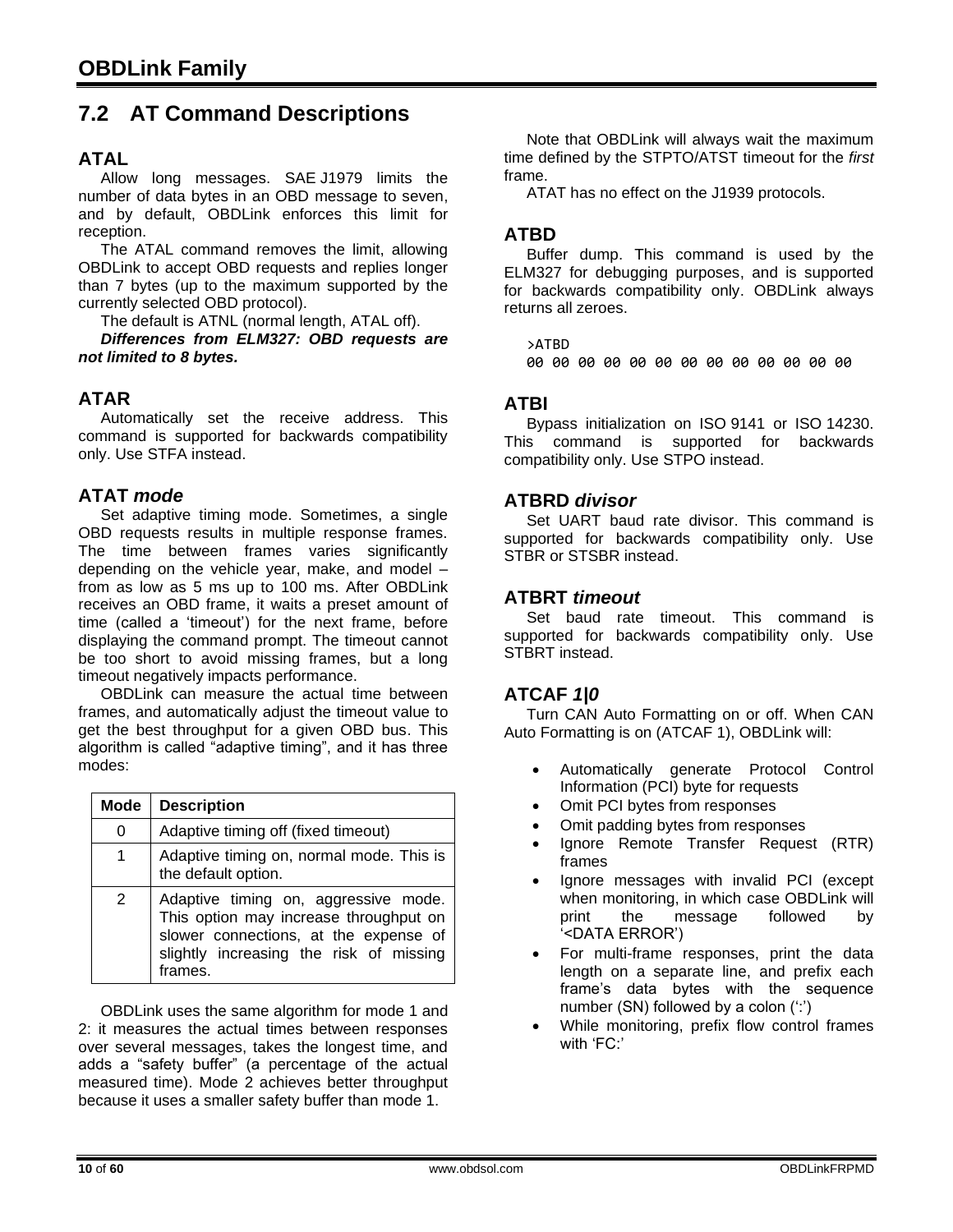>ATCAF 1 OK

>0902 014 0: 49 02 01 31 47 31 1: 4A 43 35 34 34 34 52 2: 37 32 35 32 33 36 37

Note that [ATH1](#page-12-3) will override much of the [ATCAF1](#page-9-8) formatting of the responses, although OBDLink will still generate the PCI byte for requests:

>ATH 1 OK >ATCAF 1 OK >0902 7E8 10 14 49 02 01 31 47 31 7E8 21 4A 43 35 34 34 34 52 7E8 22 37 32 35 32 33 36 37

Headers on [\(ATH](#page-12-3) 1), CAN auto formatting on [\(ATCAF](#page-9-8) 1) are the recommended settings for most applications.

When CAN Auto Formatting is off [\(ATCAF](#page-9-8) 0), OBDLink will not automatically generate the PCI byte for requests, and it will print all messages as received:

>ATCAF 0 OK >02 0902 10 14 49 02 01 31 47 31 21 4A 43 35 34 34 34 52 22 37 32 35 32 33 36 37

In this example, the first byte of the OBD request ('02') is the PCI byte.

Remember that with auto formatting off, OBDLink still adds padding bytes to requests. To override this behavior, use the [ATV1](#page-15-10) command (variable DLC on).

# <span id="page-10-0"></span>**ATCEA**

Turn off CAN Extended Addressing. This command is supported for backwards compatibility only. Use [STCAF](#page-30-1) instead.

# <span id="page-10-1"></span>**ATCEA** *hh*

Turn on CAN Extended Addressing and set the Extended Address to *hh.* This command is supported for backwards compatibility only. Use [STCAF](#page-30-1) instead.

## <span id="page-10-2"></span>**ATCF** *pattern*

Set the CAN hardware filter pattern. This command accepts both 11-bit and 29-bit CAN IDs.

>ATCF 7E0 OK >ATCF 18 DB 00 00

<span id="page-10-3"></span>OK

# **ATCFC** *1|0*

Turn automatic CAN flow control on or off. Note that OBDLink never sends flow control frames while monitoring.

## <span id="page-10-4"></span>**ATCM** *mask*

Set the CAN hardware filter mask. This command accepts both 11-bit and 29-bit CAN IDs.

>ATCM FF0 OK >ATCM FF FE 00 00 **OK** 

#### <span id="page-10-5"></span>**ATCP** *hh*

Set CAN Priority bits of a 29-bit CAN ID. This command sets the five most significant bits of transmitted frames. Use [ATSH](#page-14-3) to assign the remaining 24 bits. The three most significant bits of the parameter are ignored.

>ATCP 18 **OK** 

# <span id="page-10-6"></span>**ATCRA** *pattern*

This command sets the CAN hardware filter pattern to *pattern*, and the mask to all 1's. If the parameter *pattern* contains any non-hex characters, those hex values will be treated as don't cares. Send ATCRA (without any parameters) to reset the CAN hardware filter to its default state.

>ATCRA 7E9 OK >ATCRA 18 DA F1 10 OK >ATCRA 7EX OK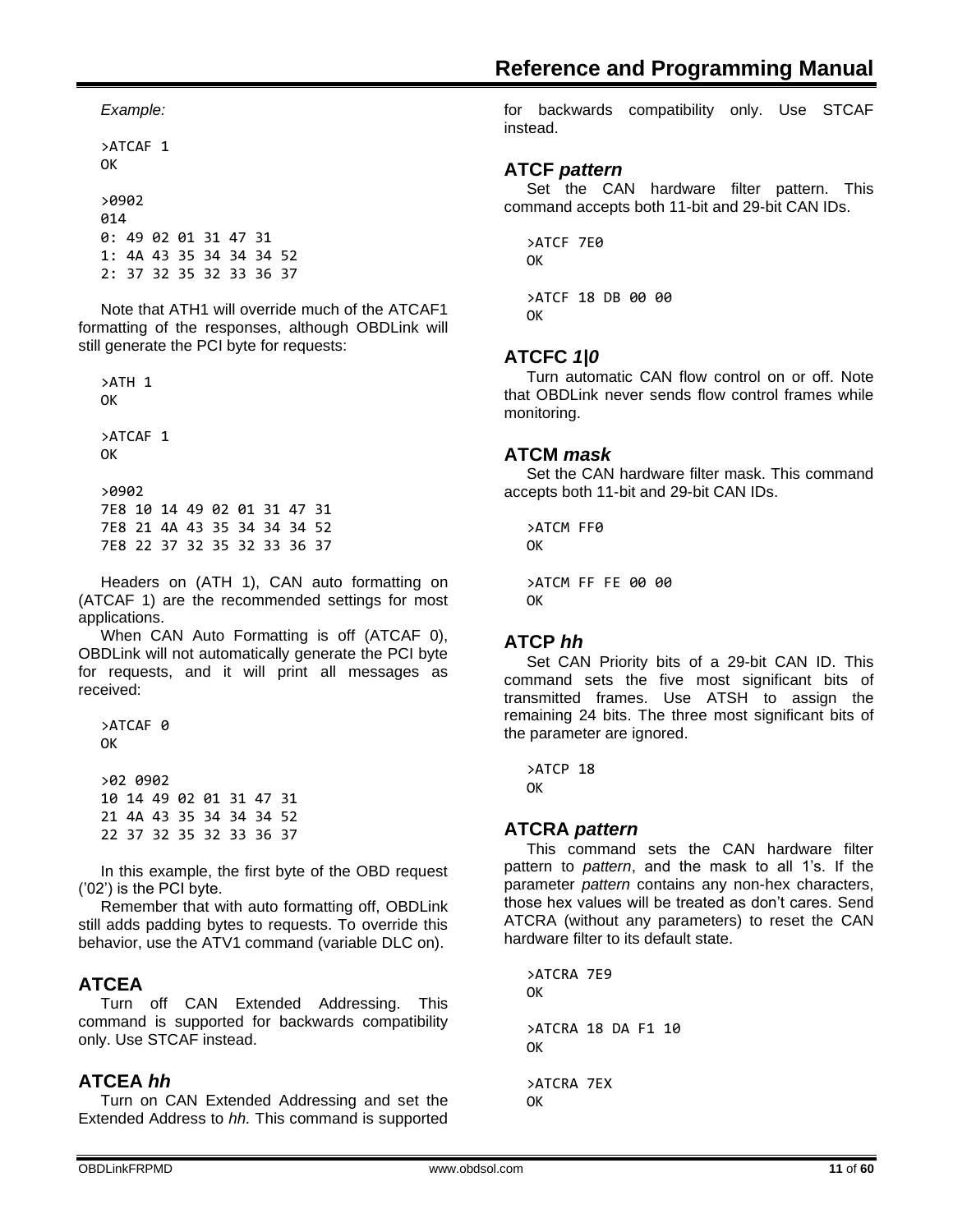# **OBDLink Family**

The last example shows how to use don't cares. In the example, all IDs that start with 7E will be allowed to pass (e.g., 7E0, 7E1, etc.).

## <span id="page-11-6"></span>**ATCS**

Print CAN status counts. This command displays the number of transmit and receive error counts, as a hexadecimal number.

Once the transmit error count exceeds FF (decimal 256), the status will change to 'OFF', and the CAN peripheral will enter bus-off state. OBDLink will automatically exit the bus-off state, and reset both transmit and receive counters to zero, after receiving 128 occurrences of 11 consecutive recessive bits.

You can use the [STPC](#page-27-2) command to manually reset the counters.

#### <span id="page-11-7"></span>**ATCSM** *1|0*

Turn CAN silent monitoring on or off. This command is supported for backwards compatibility only. Use [STCMM](#page-30-2) instead.

#### <span id="page-11-3"></span>**ATCV** *dddd*

Calibrate voltage measurement. This command is supported for backwards compatibility only. Use [STVCAL](#page-26-2) instead.

*Differences from ELM327: the maximum accepted value is 6553.*

#### <span id="page-11-1"></span>**ATD**

Restore default settings. This command changes all runtime settings back to their default state, without rebooting the OBDLink. Affected settings include:

- Tester address
- Last saved protocol
- Protocol baud rate
- Message headers
- Message filters
- Timeouts

#### <span id="page-11-8"></span>**ATD** *1|0*

Turn printing of CAN DLC on or off. The DLC will be printed between the CAN ID and data bytes, but only if the headers are on [\(ATH1](#page-12-3)). By default, DLC printing is off [\(ATD0](#page-11-8)). The default setting is controlled by programmable parameter PP 29.

#### <span id="page-11-12"></span>**ATDM1**

Continuously monitor for SAE J1939 DM1 messages.

#### <span id="page-11-4"></span>**ATDP**

Display current OBD protocol. This command is supported for backwards compatibility only. Use [STPRS](#page-27-3) instead.

#### <span id="page-11-5"></span>**ATDPN**

Display protocol number. This command is supported for backwards compatibility only. Use [STPR](#page-27-4) instead.

#### <span id="page-11-2"></span>**ATE** *1|0*

Turn echo on or off. By default, echo is on [\(ATE1](#page-11-2)) and OBDLink transmits all received characters back to the host.

#### <span id="page-11-9"></span>**ATFCSD** *data\_bytes*

Set flow control data. The *data\_bytes* parameter can be from 1 to 5 bytes long. If required by the protocol, the remainder of the message data bytes is set to the default CAN filler byte. This command is only relevant when flow control mode 1 or 2 has been enabled (see [ATFCSM\)](#page-11-11).

Example below specifies a block size of 2, and a separation time (STmin) of 16 ms.

>ATFCSD 30 02 10 OK

#### <span id="page-11-10"></span>**ATFCSH** *fc\_header*

Set flow control header (CAN ID). This command accepts both 11-bit and 29-bit CAN IDs, and is only relevant in flow control mode 1 (see [ATFCSM\)](#page-11-11).

#### <span id="page-11-11"></span>**ATFCSM** *mode*

Set flow control mode. This command determines how OBDLink responds to the first frame (FF) of a multi-segment message when automatic flow control is enabled. Default is mode 0.

|               | Mode   Description                  |
|---------------|-------------------------------------|
| 0             | Automatic                           |
|               | User defined CAN ID and data        |
| $\mathcal{P}$ | Automatic CAN ID, user defined data |

You must define the data (and CAN ID, for mode 1) before using this command (see [ATFCSD](#page-11-9) and [ATFCSH\)](#page-11-10).

#### <span id="page-11-0"></span>**ATFE**

This command is used by the ELM327 to work around a silicon bug. On OBDLink, this command is a no-op: it returns 'OK' for backwards compatibility but has no effect on the device behavior.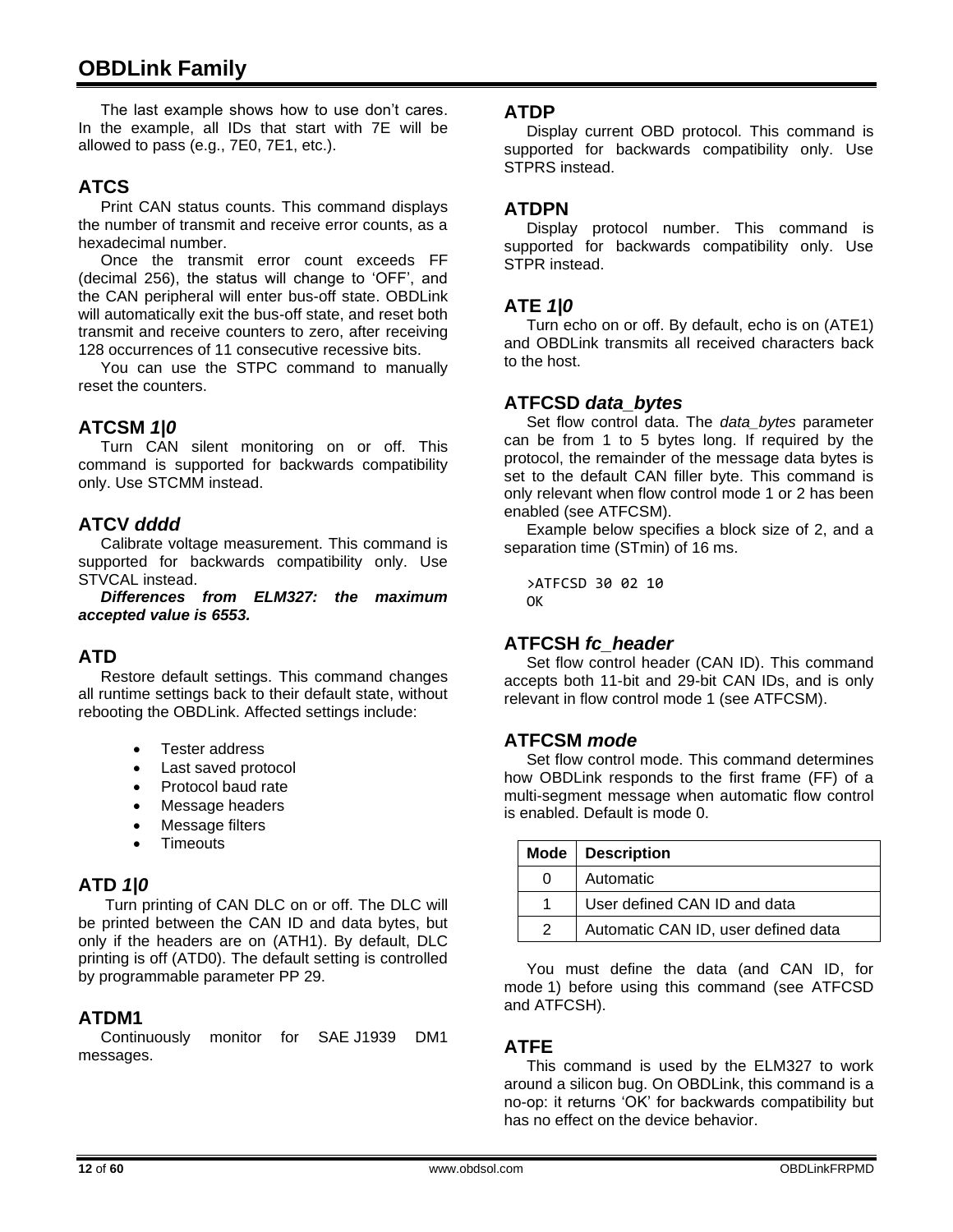# <span id="page-12-6"></span>**ATFI**

Perform ISO 14230-4 fast initialization.

# <span id="page-12-3"></span>**ATH** *1|0*

Turn display of headers on or off. By default, headers are off [\(ATH0](#page-12-3)) and OBDLink will print only the data bytes of an OBD message. Turn headers on [\(ATH1](#page-12-3)) to display the headers, check byte, and CAN PCI byte.

# <span id="page-12-0"></span>**ATI**

Identify device. This command prints the ELM device ID string (e.g., 'ELM327 v1.4b').

*Differences from ELM327:*

- *The default device ID string reported by this command corresponds to the maximum ELM327 version that is completely supported.*
- *Commands from newer versions may be supported.*
- *This string can be changed using the [STSATI](#page-25-1) command.*

# <span id="page-12-7"></span>**ATIB** *10|48|96*

Set ISO baud rate to 10400, 4800, or 9600 baud. This command is supported for backwards compatibility only. Use [STPBR](#page-27-5) instead.

# <span id="page-12-4"></span>**ATIFR** *mode*

Select IFR mode (SAE J1850).

| Mode          | <b>Description</b>                                                            |
|---------------|-------------------------------------------------------------------------------|
| 0             | Disable sending of IFR                                                        |
| 1             | Determined by the 'K' bit of the first<br>header byte of the received message |
| $\mathcal{P}$ | Always send IFR                                                               |

The default is [ATIFR](#page-12-4) 1.

# <span id="page-12-5"></span>**ATIFR** *H|S*

Use IFR from header or source address. By default, OBDLink sets the value of IFR to the source address specified in the header of the request [\(ATIFR](#page-12-5) H).

[ATIFR](#page-12-5) S instructs OBDLink to use the source address specified by PP 06 or [ATTA,](#page-15-6) even if it is different from the source address byte specified in the header of the request.

# <span id="page-12-2"></span>**ATIGN**

Report logic level of the SLEEP input pin. This command is supported for backwards compatibility only. Use [STSLXS](#page-36-1) instead.

## <span id="page-12-8"></span>**ATIIA** *hh*

Set the ISO 5-baud init address to hh. By default, the address used during ISO 9141-2 and ISO 14230-4 5-baud initialization sequences is 0x33, but can be set to any arbitrary value with this command – for example, when physically addressing an ECU.

# <span id="page-12-11"></span>**ATJ** *E|S*

Use big-endian ('left-to-right') or little-endian ('right-to-left') format for PGN requests.

The SAE J1939 standard specifies that PGN requests must be transmitted using the little-endian ('right-to-left') format. For example, to request engine temperature (PGN 00FEEE), the data bytes must be sent on the J1939 bus as 'EE FE 00'.

The factory default option is [ATJE](#page-12-11), which means that OBDLink will automatically reverse the order.

Use the [ATJS](#page-12-11) command to send the bytes in the same order as specified.

This command affects only 3-byte PGN requests. All other requests are always transmitted as entered.

# <span id="page-12-12"></span>**ATJHF** *1|0*

Turn SAE J1939 header formatting on/off.

This command specifies whether OBDLink should isolate the priority bits and group the PGN information for printing (default, [ATJHF](#page-12-12) 1) or print all bytes separately [\(ATJHF](#page-12-12) 0).

# <span id="page-12-13"></span>**ATJTM** *1|5*

Set the J1939 ATST timeout multiplier. This command is supported for backwards compatibility only. Use [STPTO](#page-27-0) instead.

# <span id="page-12-9"></span>**ATKW**

Display keywords sent to OBDLink by the ECU during bus initialization (ISO 9141 and ISO 14230 protocols).

# <span id="page-12-10"></span>**ATKW** *1|0*

Keyword validation on or off.

The default setting is [ATKW](#page-12-10) 1: OBDLink requires that keywords received during the initialization sequence match the values specified in ISO 9141-2 and ISO 14230-4. If there is no match, the initialization sequence will fail ('UNABLE TO CONNECT' or 'BUS INIT: ...ERROR').

Use [ATKW](#page-12-10) 0 to turn off keyword validation.

# <span id="page-12-1"></span>**ATL** *1|0*

Turn linefeeds on or off.

If linefeeds are on [\(ATL](#page-12-1) 1), OBDLink will follow every carriage return character with a linefeed character. In other words, each line will be terminated with CR+LF. The default is linefeeds off [\(ATL](#page-12-1) 0).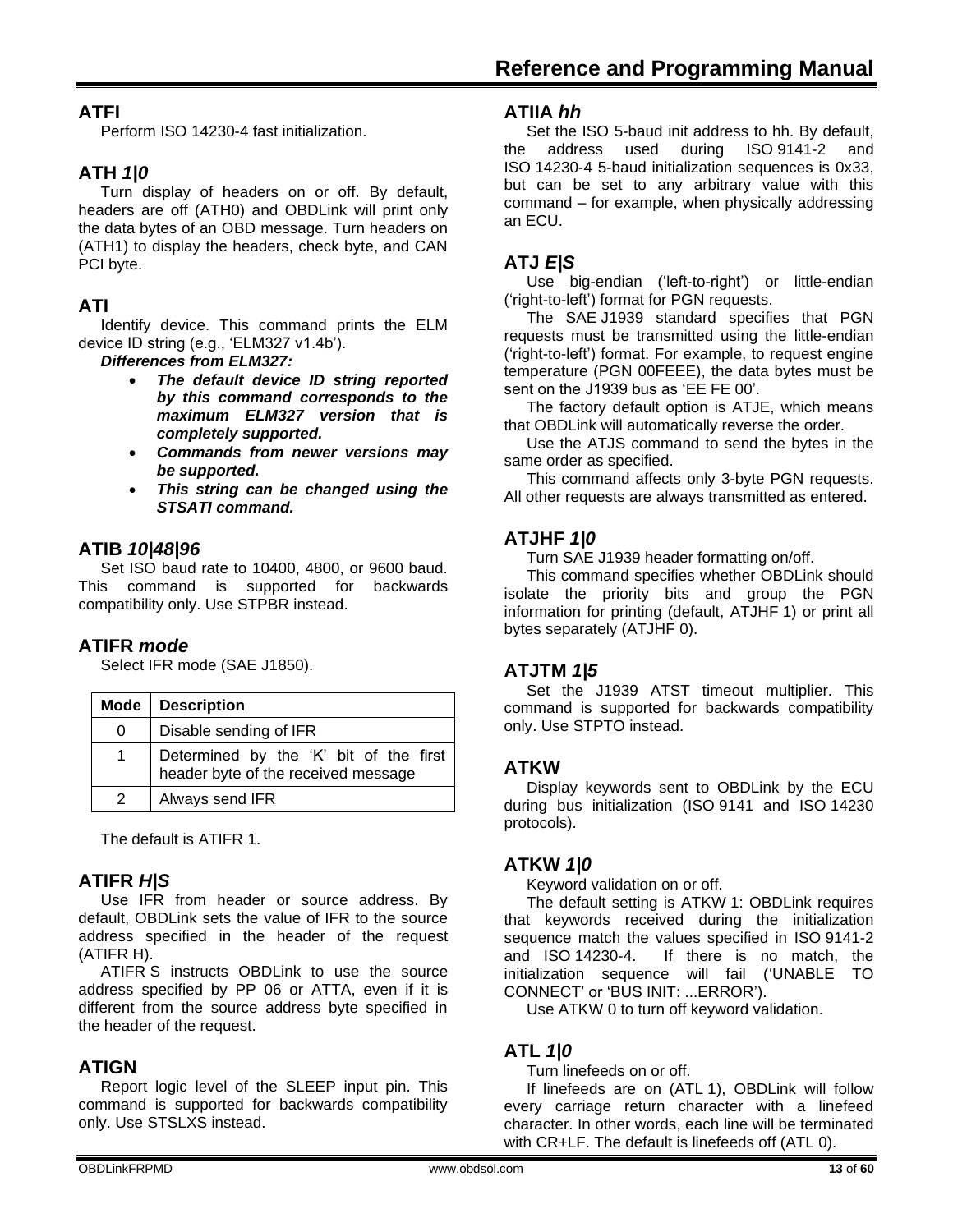#### <span id="page-13-0"></span>**ATLP**

Enter Low Power mode. This command is supported for backwards compatibility only. Use [STSLEEP](#page-35-0) instead.

#### <span id="page-13-1"></span>**ATM** *1|0*

Turn memory on or off. By default, memory is on, and OBDLink records the last detected protocol in non-volatile memory.

#### <span id="page-13-7"></span>**ATMA**

Monitor all messages. This command is supported for backwards compatibility only. Use [STMA](#page-31-3) instead.

#### <span id="page-13-16"></span>**ATMP** *pgn*

Monitor for PGN *pgn.* The *pgn* parameter can be either 2 or 3 bytes long. If a 2-byte parameter is specified, the first byte of the PGN is set to 00.

This command returns an error if a non-J1939 protocol is selected. Only the responses to the PGN requests are displayed (requests are omitted).

#### <span id="page-13-17"></span>**ATMP** *pgn n*

Monitor for PGN *pgn,* return *n* messages*.* Similar to [ATMP pgn,](#page-13-16) but the value 'n' may be any single hex digit, 1 thru F.

#### <span id="page-13-8"></span>**ATMR** *hh*

Monitor for Receiver hh. This command is supported for backwards compatibility only. Use the [STM](#page-31-4) command with filters instead.

#### <span id="page-13-9"></span>**ATMT** *hh*

Monitor for Transmitter hh. This command is supported for backwards compatibility only. Use the [STM](#page-31-4) command with filters instead.

#### <span id="page-13-10"></span>**ATNL**

Enforce normal message length. SAE J1979 limits the number of data bytes in an OBD message to seven, and by default, OBDLink enforces this limit. Use the [ATAL](#page-9-3) command to allow OBDLink to receive longer messages.

*Differences from ELM327: message length limit is not enforced for OBD requests.*

#### <span id="page-13-14"></span>**ATPB** *xx yy*

Set Protocol B parameters. Use this command to configure Protocol B (USER1) options and baud rate. The *xx* parameter corresponds to the options set by PP 2C, while *yy* corresponds to PP 2D.

## <span id="page-13-11"></span>**ATPC**

Close protocol. This command is supported for backwards compatibility only. Use [STPC](#page-27-2) instead.

#### <span id="page-13-3"></span>**ATPP** *xx* **OFF**

Turn off programmable parameter *xx.* See Section [7.3](#page-16-0) for more information.

To turn off all programmable parameters at the same time, specify 'FF' as the parameter (e.g., [ATPP](#page-13-3) FF OFF).

#### <span id="page-13-4"></span>**ATPP** *xx* **ON**

Turn on programmable parameter *xx*. See Section [7.3](#page-16-0) for more information.

To turn on all programmable parameters at the same time, specify 'FF' as the parameter (e.g., [ATPP](#page-13-4) FF ON).

#### <span id="page-13-5"></span>**ATPP** *xx* **SV** *yy*

Set the value of programmable parameter *xx* to *yy.* See Section [7.3](#page-16-0) for more information.

#### <span id="page-13-6"></span>**ATPPS**

Print programmable parameter summary. The format is <pp\_num>:<pp\_value> <on/off>. The <on/off> status is encoded as either 'N' (ON) or 'F' (OFF). See Section [7.3](#page-16-0) for more information.

#### <span id="page-13-12"></span>**ATR** *1|0*

Turn responses on or off.

By default, after sending an OBD request, OBDLink waits for, acknowledges (if applicable), and prints the OBD responses before returning to the command prompt.

If the [ATR](#page-13-12) 0 option is enabled, OBDLink will send the request, and immediately return to the command prompt – without acknowledging or printing any responses.

#### <span id="page-13-13"></span>**ATRA** *hh*

Set the Receive Address to *hh*. This command is supported for backwards compatibility only. Use ST filter commands instead.

#### <span id="page-13-2"></span>**ATRD**

Read data byte stored with the [ATSD](#page-14-0) command.

#### <span id="page-13-15"></span>**ATRTR**

Send an RTR (Remote Transmission Request) CAN frame. The frame will be sent using current headers (see [ATSH\)](#page-14-3).

By default, OBDLink ignores (doesn't print) RTR frames. To enable printing of RTR frames, turn on the headers [\(ATH](#page-12-3) 1) or turn CAN formatting off [\(ATCAF](#page-9-8) 0).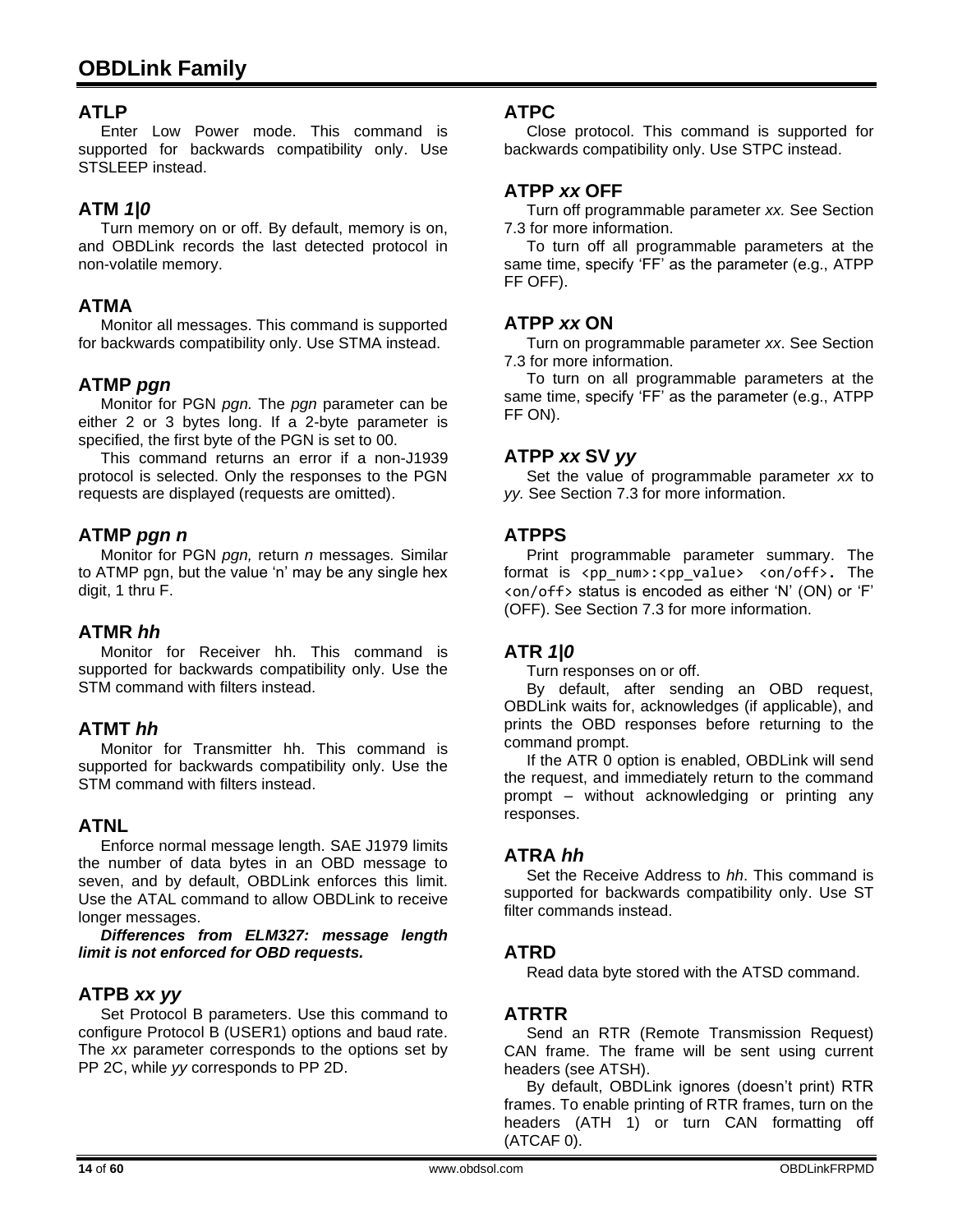## <span id="page-14-1"></span>**ATRV**

Read voltage. This command is supported for backwards compatibility only. Use [STVR](#page-26-3) instead.

*Differences from ELM327: voltages above 65.5V will print as --.-V.*

# <span id="page-14-2"></span>**ATS** *1|0*

Turn printing of spaces in OBD responses on or off. By default, spaces are on [\(ATS](#page-14-2) 1) and OBDLink prints a space after each ASCII hex character. To get better performance, turn spaces off [\(ATS](#page-14-2) 0).

## <span id="page-14-0"></span>**ATSD** *hh*

Save data byte *hh* in non-volatile memory. Use [ATRD](#page-13-2) to retrieve the data byte.

#### <span id="page-14-3"></span>**ATSH** *header*

Set the header of transmitted OBD messages to *header.* Exactly what this command does depends on the currently selected protocol.

**J1850, ISO 9141.** Set all header bytes, as specified (e.g., [ATSH](#page-14-3) 61 6A F1)

**ISO 14230.** Keyword Protocol 2000 messages can have 1, 2, 3, or 4 byte headers. Which header format is used, depends on the address and length bits of the format byte (the first byte of header):

|  |  |  |  |  |  | │ A1   A0   L5   L4   L3   L2   L1   L0 |  |
|--|--|--|--|--|--|-----------------------------------------|--|
|--|--|--|--|--|--|-----------------------------------------|--|

Bits A1 and A0 define the address mode:

| A1 | A0 | Mode                   |
|----|----|------------------------|
| O  | ი  | No address information |
| ი  | 1  | Exception mode (CARB)  |
|    | ი  | Physical addressing    |
|    | 1  | Functional addressing  |

Bits L5 through L0 define whether an additional length byte is used. If the length bits are all set to zero, the STN1170 will automatically insert a length byte. If the value of L5...L0 is any number other than zero, the STN IC will automatically calculate the length of the message and correctly encode it using the length bits. In this case, the additional length byte is not used.

| Header<br>Length | A1 | A0                      | $L5-L0$  | <b>Length Byte</b> |
|------------------|----|-------------------------|----------|--------------------|
| 1-byte           | 0  | not present<br>non-zero |          |                    |
| 2-byte           | ი  |                         | 00 0000  | present            |
|                  | 0  |                         | 10 1000  | not present        |
| 3-byte           |    |                         | 00 1000  | not present        |
|                  |    | ∩                       | non-zero | not present        |
|                  |    |                         | non-zero | not present        |
|                  |    |                         | 00 0000  | present            |
| 4-byte           |    |                         | 00 0000  | present            |

Same as above, with one exception: if the second nibble of the first header byte is 0 (e.g., [ATSH](#page-14-3) C0 33 F1), OBDLink will assume that a 4-byte header is in use. The fourth header byte will be automatically set to the message length. For example, if you send 10 data bytes, the fourth header byte will be set to 0x0A.

**11-bit CAN.** Can be set using the "normal", 3-byte format (e.g., [ATSH](#page-14-3) 00 07 DF), or the "shorthand" 3-nibble version: [ATSH](#page-14-3) 7DF.

**29-bit CAN:** [ATSH](#page-14-3) sets the 24 least significant bits of the CAN ID. To set the 5 most significant bits of the CAN ID, use the [ATCP](#page-10-5) command:

>ATCP 18 OK >ATSH DB 33 F1 OK

#### <span id="page-14-7"></span>**ATSI**

Perform slow (5-baud) initialization on ISO 9141-2 or ISO 14230-4.

#### <span id="page-14-4"></span>**ATSP** *protocol*

Set OBD protocol preset. This command is supported for backwards compatibility only. Use [STP](#page-26-4) *[p](#page-26-4)* instead.

#### <span id="page-14-5"></span>**ATSR** *hh*

Set receive address. This command is supported for backwards compatibility only. Use ST filter commands instead. See Section [8.10,](#page-31-1) ["Filtering ST](#page-31-1)  [Commands"](#page-31-1)

#### <span id="page-14-6"></span>**ATSS**

Set standard protocol search sequence. This command is implemented as a no-op, since OBDLink already uses the standard search order, specified in SAE J1978. It returns 'OK' for backwards compatibility but has no effect on the device behavior.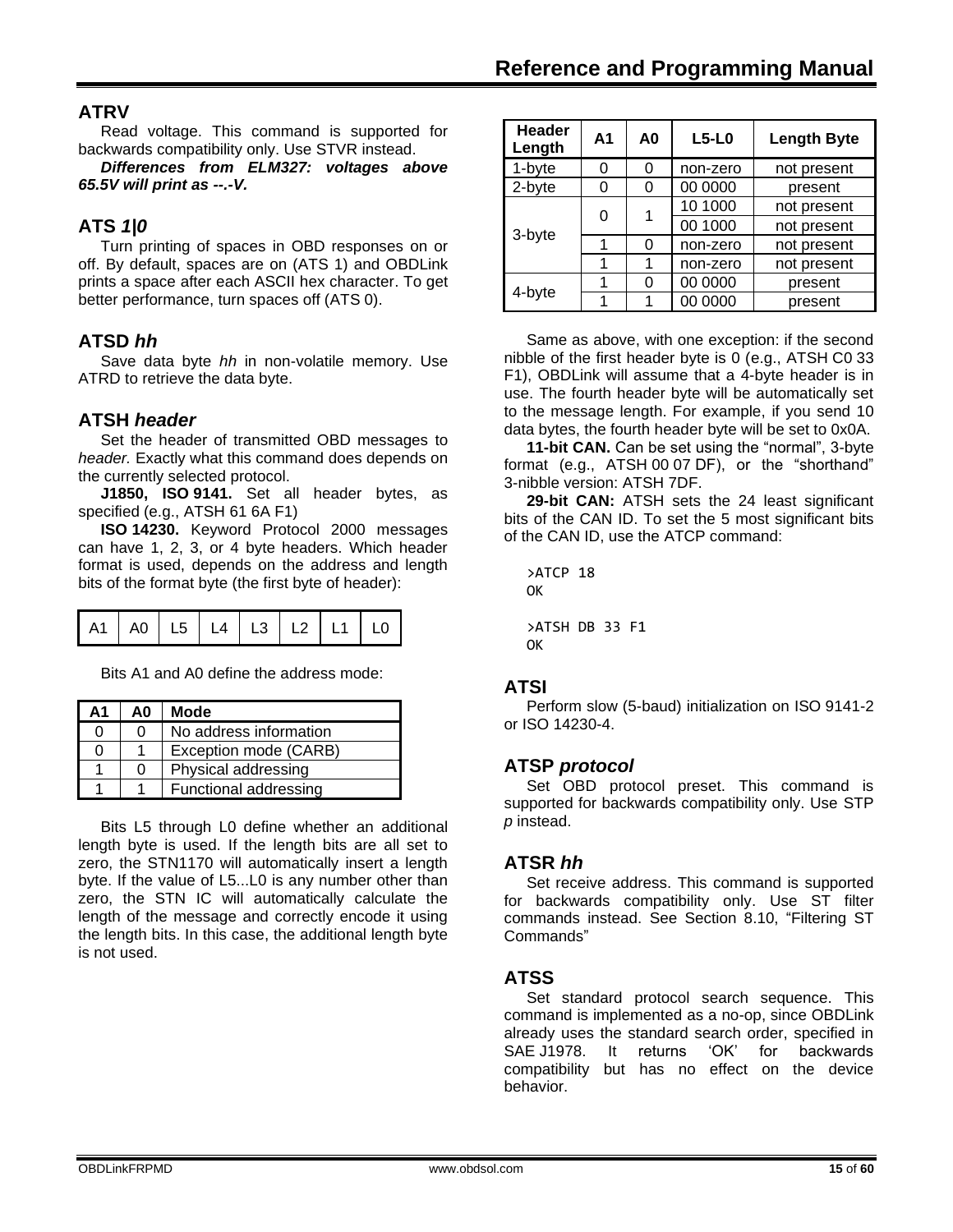#### <span id="page-15-5"></span>**ATST** *hh*

Set OBD response timeout. This command is supported for backwards compatibility only. Use [STPTO](#page-27-0) instead.

## <span id="page-15-8"></span>**ATSW** *hh*

Set the wakeup interval (time between ISO 9141 and ISO 14230 "keep-alive" messages). The actual value is *hh* x 20 ms. For example, to set the wakeup interval to 200 ms, use [ATSW](#page-15-8) 0A.

[ATSW](#page-15-8) 00 is a special case: it stops the sending of keep-alive messages.

#### <span id="page-15-6"></span>**ATTA** *hh*

Set tester address to *hh*. This command changes the source address used for transmitted messages (including periodic wake-up messages). If Auto Receive (see [ATAR\)](#page-9-4) mode is on, this command updates the receive filter to accept messages addressed to *hh*.

Note that you must use this command before opening a protocol, either explicitly [\(STPO\)](#page-27-1) or by sending a request. If you want to use [ATTA](#page-15-6) to change the target address in the middle of a communication session, you must follow this sequence:

- 1. Close the protocol [\(STPC\)](#page-27-2)
- 2. Change the address [\(ATTA\)](#page-15-6)
- 3. Reopen the protocol [\(STPO\)](#page-27-1)

#### <span id="page-15-7"></span>**ATTP** *protocol*

Try protocol *protocol.* This command is supported for backwards compatibility only. Use [STP](#page-26-4) instead.

#### <span id="page-15-10"></span>**ATV** *1|0*

Variable DLC on or off. When one of the CAN protocols is selected, this command controls whether variable or fixed (DLC = 8) Data Length Code is used. The default is fixed DLC [\(ATV](#page-15-10) 0).

## <span id="page-15-9"></span>**ATWM** *message*

Use a custom ISO wakeup message. The parameter must be a complete message, including the header bytes. The checksum is calculated automatically (use the [STPCB](#page-27-6) 0 command to turn off this feature).

*Differences from ELM327: maximum size of the message can exceed 6 bytes, and is limited only by available RAM.*

#### <span id="page-15-0"></span>**ATWS**

Warm start. This command reboots OBDLink, but unlike [ATZ,](#page-15-1) skips the LED test and keeps the user selected baud rate (selected using [ATBRD,](#page-9-1) [STBR,](#page-23-2) or [STSBR\)](#page-24-0).

#### <span id="page-15-1"></span>**ATZ**

Reboot OBDLink.

#### <span id="page-15-2"></span>**AT@1**

Display ELM device description string.

*Differences from ELM327: user can change device description string using the [STS@1](#page-25-2) command.*

#### <span id="page-15-3"></span>**AT@2**

Display device identifier set by the [AT@3](#page-15-4) command. Returns '?' if no identifier has been set.

#### <span id="page-15-4"></span>**AT@3** *cccccccccccc*

Set device identifier reported by the [AT@2](#page-15-3) command. The identifier string must be 12 characters long, and only printable ASCII characters are accepted.

*Warning: this command can only be used one time. Once the [AT@2](#page-15-3) string is set, it cannot be changed.*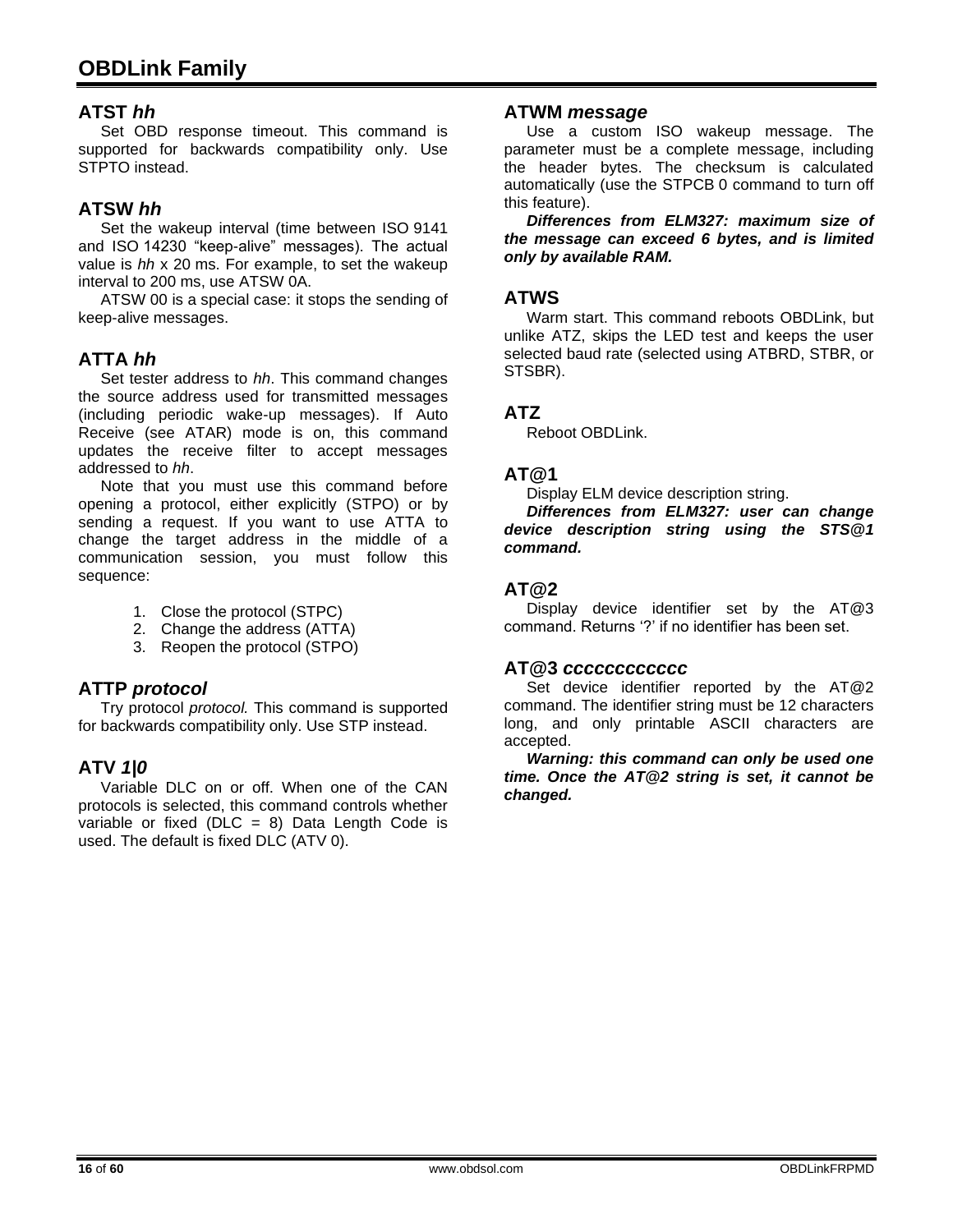# <span id="page-16-0"></span>**7.3 Programmable Parameters**

Programmable parameters are user-settable configuration values stored in non-volatile memory.

Each programmable parameter (PP) has two attributes: value and state (on or off). On startup, OBDLink checks to see if any PPs are on, and uses the values to modify the default configuration.

To change a default setting, first set its value (a hexadecimal number), then turn it on. For example, suppose you wanted to change the default tester source address (controlled by PP 06) from F1 to F2.

First, you would set its value:

>ATPP 06 SV F2 OK

At this point, the tester address is still F1. For the change to take effect, you must turn PP 06 on:

>ATPP 06 ON **OK** 

Now, if you use the [ATPPS](#page-13-6) command to display a summary of all programmable parameters, you will see that the value of PP 06 is 'F2', and that it is ON ('F' means 'OFF' and 'N' means 'ON'):

| <b>&gt;ATPPS</b>     |           |             |             |
|----------------------|-----------|-------------|-------------|
| 00:FF F              | 01:FF F   | 02:FF F     | 03:32 F     |
| 04:01 F              | 05:FF F   | 06:F2 N     | 07:09 F     |
| 08:FF F              | 09:00 F   | 0A:0A F     | 0B:FF F     |
| 0C:23 F              | 0D:0D F   | 0E:5A F     | 0F:FF F     |
| 10:0D F              | 11:00 F   | 12:FF F     | $13:FA$ F   |
| $14:FF$ F            | 15:0A F   | $16$ :FFFF  | 17:92 F     |
| 18:00 F              | $19:28$ F | 1A:FF F     | $1B:FF$ $F$ |
| $1C:FF$ F            | $1D:FF$ F | 1E:FF F     | $1F:FF$ $F$ |
| $20:FF$ F            | $21:FF$ F | $22:FF$ F   | $23:FF$ F   |
| 24:00 F              | 25:00 F   | 26:00 F     | $27:FF$ F   |
| $28:FF$ F            | $29:FF$ F | 2A:00 F     | 2B:02<br>F  |
| 2C: E <sub>0</sub> F | 2D:04 F   | 2E:80<br>-F | $2F:0A$ F   |

**Table 10 – Programmable Parameter Summary**

| <b>PP</b> | <b>Description</b>                                                                     | <b>Values</b>           | <b>Default</b>           | Type |
|-----------|----------------------------------------------------------------------------------------|-------------------------|--------------------------|------|
| 00        | Perform ATMA after power up or reset                                                   | $00 = ON$<br>$FF = OFF$ | FF<br>(OFF)              | R    |
| 01        | Printing of header bytes (ATH default setting)                                         | $00 = ON$<br>$FF = OFF$ | FF<br>(OFF)              | D    |
| 02        | Allow long messages (ATAL default setting)                                             | $00 = ON$<br>$FF = OFF$ | FF<br>(OFF)              | D    |
| 03        | NO DATA timeout time (ATST/STPTO default setting)<br>setting = value $\times$ 4.096 ms | $00$ to FF              | 19<br>$(102 \text{ ms})$ | D    |
| 04        | Adaptive timing mode (ATAT default setting)                                            | 00 to 02                | 01                       | D    |

Programmable parameters fall into several categories, depending on when the change takes effect:

| Type | When change is effective                                                                                                     |
|------|------------------------------------------------------------------------------------------------------------------------------|
|      | Immediately                                                                                                                  |
| Р    | After a full power-on reset. This can be<br>accomplished by sending ATZ, toggling<br>the RESET pin, or cycling power off/on. |
| R    | After any reset. Same as type P, plus<br>ATWS.                                                                               |
| D    | After defaults are restored. Same as R,<br>plus ATD.                                                                         |

All programmable parameters can be turned off and reset to their default values by holding RST\_NVM input low for a predetermined amount of time (between 5 and 20 seconds, specified in the device datasheet or user manual). After RST\_NVM input is released, device will set all factory defaults, and then perform an [ATZ](#page-15-1) reset. The same operation can also be performed via the [STRSTNVM](#page-23-4) command.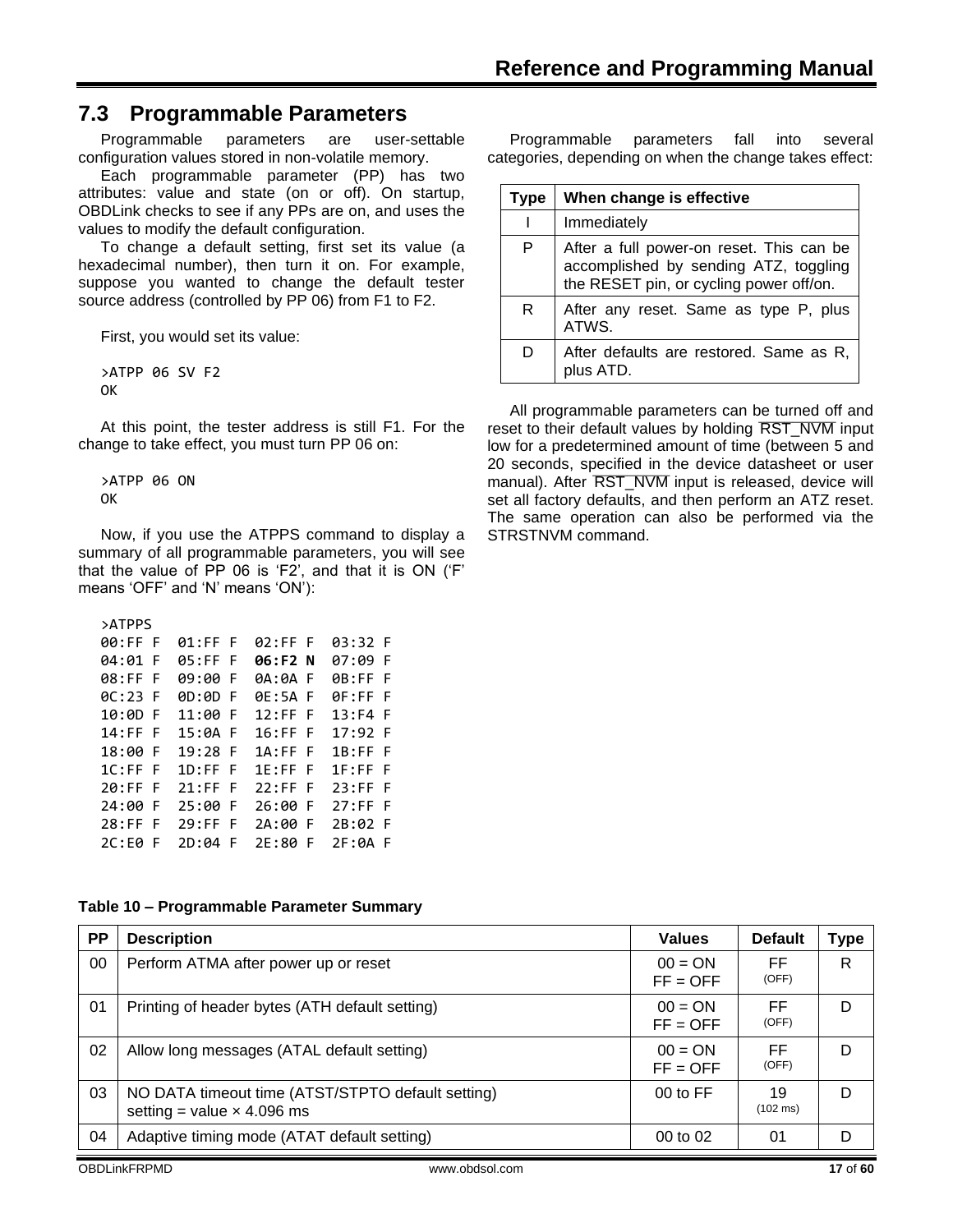# **OBDLink Family**

| <b>PP</b> | <b>Description</b>                                                                                                                                                                                                                                                                                                                                                                                                                                                                                                                                                                                                                                                                                                                                                                                                                                                                                                                                                                                                                                                                                                                                                                                                      | <b>Values</b>                  | <b>Default</b>             | <b>Type</b>  |
|-----------|-------------------------------------------------------------------------------------------------------------------------------------------------------------------------------------------------------------------------------------------------------------------------------------------------------------------------------------------------------------------------------------------------------------------------------------------------------------------------------------------------------------------------------------------------------------------------------------------------------------------------------------------------------------------------------------------------------------------------------------------------------------------------------------------------------------------------------------------------------------------------------------------------------------------------------------------------------------------------------------------------------------------------------------------------------------------------------------------------------------------------------------------------------------------------------------------------------------------------|--------------------------------|----------------------------|--------------|
| 06        | OBD source (tester) address. Not used for J1939 protocols.                                                                                                                                                                                                                                                                                                                                                                                                                                                                                                                                                                                                                                                                                                                                                                                                                                                                                                                                                                                                                                                                                                                                                              | 00 to FF                       | F <sub>1</sub>             | D            |
| 07        | Last protocol to try during automatic searches                                                                                                                                                                                                                                                                                                                                                                                                                                                                                                                                                                                                                                                                                                                                                                                                                                                                                                                                                                                                                                                                                                                                                                          | 01 to 0C                       | 09                         | $\mathbf{I}$ |
| 09        | Character echo (ATE default setting)                                                                                                                                                                                                                                                                                                                                                                                                                                                                                                                                                                                                                                                                                                                                                                                                                                                                                                                                                                                                                                                                                                                                                                                    | $00 = ON$<br>$FF = OFF$        | 00<br>(ON)                 | R            |
| 0A        | Line feed character                                                                                                                                                                                                                                                                                                                                                                                                                                                                                                                                                                                                                                                                                                                                                                                                                                                                                                                                                                                                                                                                                                                                                                                                     | 00 to FF                       | 0A                         | R            |
| 0C        | Default UART baud rate<br>setting = $4,000,000 \div$ value                                                                                                                                                                                                                                                                                                                                                                                                                                                                                                                                                                                                                                                                                                                                                                                                                                                                                                                                                                                                                                                                                                                                                              | 02, 04,<br>06 to FF            | 23<br>(115.2 kbps)         | P            |
| 0D        | Carriage return character                                                                                                                                                                                                                                                                                                                                                                                                                                                                                                                                                                                                                                                                                                                                                                                                                                                                                                                                                                                                                                                                                                                                                                                               | 00 to FF                       | 0D                         | R            |
| 0E        | ELM327 Low Power mode control. See Section 15.1.2 for more details.<br>$0:$ off<br>bit7: Master enable<br>1: on<br>Controls ELM327 Low Power/Native PowerSave mode setting.<br>See Section 15.1, "Control Modes" for more details.<br>bit6: PWR_CTRL pin "power on" level 0: low<br>$1:$ high<br>Logic level of the PWR_CTRL pin when the IC is running normally.<br>This bit affects only the stand-alone ICs; it is ignored for other<br><b>OBDLink devices.</b><br>bit5: UART inactivity sleep trigger<br>0: disabled<br>1: enabled<br>Enter sleep mode when UART inactivity timeout occurs. UART<br>wakeup trigger is always enabled in ELM327 Low Power mode.<br>bit4: UART inactivity timeout setting<br>$0:5$ min<br>$1:20$ min<br>0: disabled<br>bit3: UART inactivity alert<br>1: enabled<br>Transmit 'ACT ALERT' on UART 1 minute before inactivity timeout<br>bit2: SLEEP input sleep trigger<br>0: disabled<br>1: enabled<br>Enter sleep mode when SLEEP input goes low. SLEEP input<br>wakeup trigger is always enabled in ELM327 Low Power mode.<br>bit1: SLEEP input wakeup delay<br>$0:1$ sec<br>$1:5$ sec<br>Time SLEEP input must stay high before device wakes up.<br>bit0: reserved, leave set to 0 | 00 to FF                       | 5A<br>(01011010)           | $\mathsf{R}$ |
| 10        | J1850 voltage settling time<br>setting = value $\times$ 4.096 ms                                                                                                                                                                                                                                                                                                                                                                                                                                                                                                                                                                                                                                                                                                                                                                                                                                                                                                                                                                                                                                                                                                                                                        | 00 to FF                       | 0D<br>(53 ms)              |              |
| 11        | J1850 Break Signal monitor enable (reports BUS ERROR if break<br>signal duration limits are exceeded)                                                                                                                                                                                                                                                                                                                                                                                                                                                                                                                                                                                                                                                                                                                                                                                                                                                                                                                                                                                                                                                                                                                   | $00 = ON$<br>$FF = OFF$        | 00<br>(ON)                 | D            |
| 12        | PWM/VPW output pin polarity<br>normal = PWM/VPW (logic high for PWM, logic low for VPW)<br>$\text{invert}$ = PWM/VPW (logic low for PWM, logic high for VPW)<br>This parameter is valid only for stand-alone ICs. The value is ignored<br>for other OBDLink devices.                                                                                                                                                                                                                                                                                                                                                                                                                                                                                                                                                                                                                                                                                                                                                                                                                                                                                                                                                    | $00 = normal$<br>$FF = invert$ | 00<br>(normal)             | R.           |
| 13        | Auto search time delay between protocols 1 & 2<br>setting = value $\times$ 4.096 ms                                                                                                                                                                                                                                                                                                                                                                                                                                                                                                                                                                                                                                                                                                                                                                                                                                                                                                                                                                                                                                                                                                                                     | 00 to FF                       | F4<br>$(999 \, \text{ms})$ |              |
| 15        | ISO protocols (3 to 5, and 21 to 25) maximum interbyte time for<br>receiving messages (P <sub>1</sub> max) (STIP1X default setting)<br>setting = value $\times$ 2.2 ms                                                                                                                                                                                                                                                                                                                                                                                                                                                                                                                                                                                                                                                                                                                                                                                                                                                                                                                                                                                                                                                  | 00 to FF                       | 0A<br>$(22 \text{ ms})$    | D            |
| 16        | Default ISO baud rate (ATIB default setting)                                                                                                                                                                                                                                                                                                                                                                                                                                                                                                                                                                                                                                                                                                                                                                                                                                                                                                                                                                                                                                                                                                                                                                            | $00 = 96$<br>$FF = 10$         | FF<br>$(10.4$ kbps)        | R            |
| 17        | ISO wakeup message rate (ATSW default setting)<br>setting = value $\times$ 20.48 ms                                                                                                                                                                                                                                                                                                                                                                                                                                                                                                                                                                                                                                                                                                                                                                                                                                                                                                                                                                                                                                                                                                                                     | 00 to FF                       | 92<br>(2.99 sec)           | D            |
| 18        | Auto search time delay between protocols 4 & 5<br>setting = value $\times$ 4.096 ms                                                                                                                                                                                                                                                                                                                                                                                                                                                                                                                                                                                                                                                                                                                                                                                                                                                                                                                                                                                                                                                                                                                                     | 00 to FF                       | 00<br>(no delay)           | L            |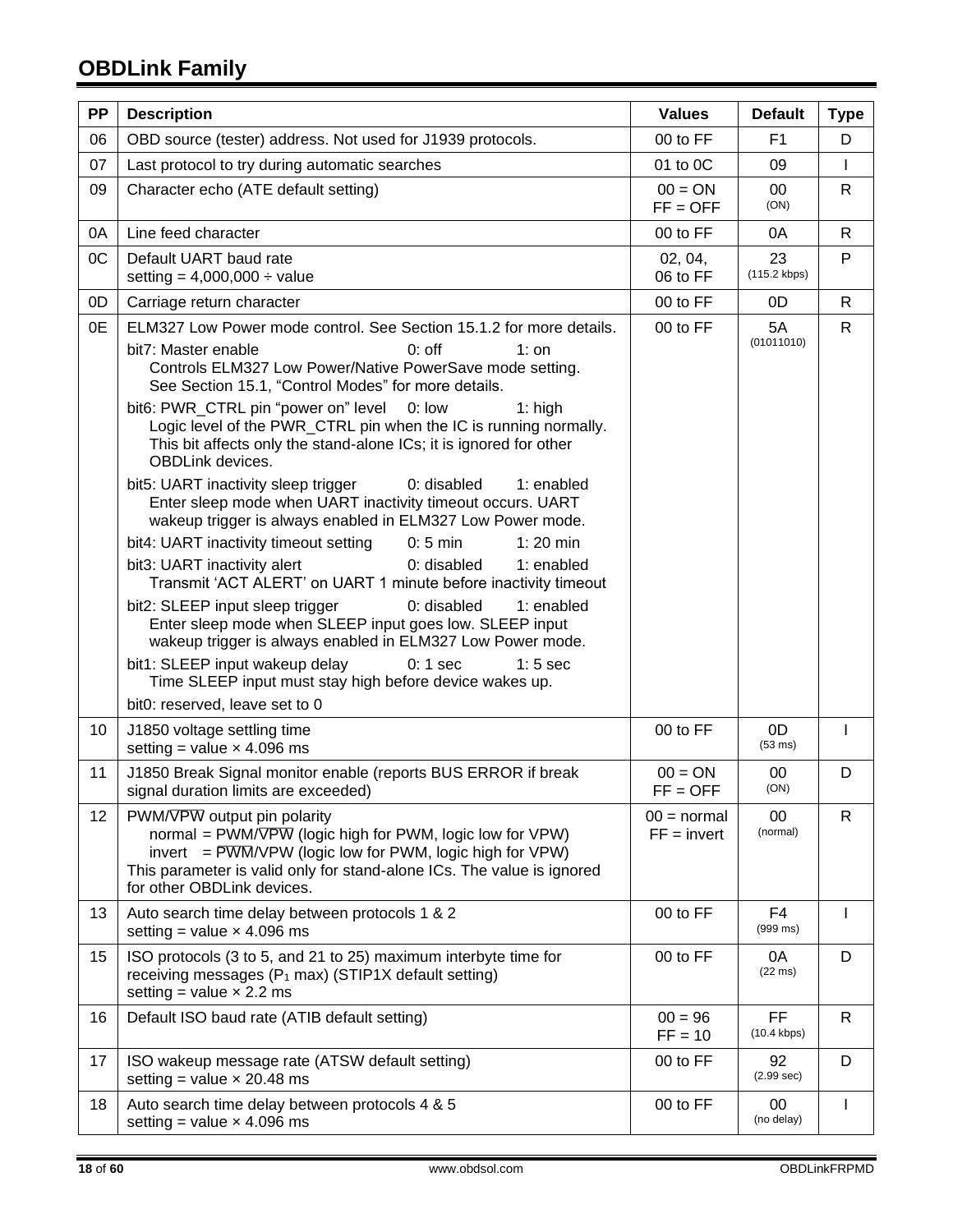| <b>PP</b> | <b>Description</b>                                                                                                                                                                                                                                                                                                                                                                                                                                                                                  | <b>Values</b>           | <b>Default</b>               | <b>Type</b>  |
|-----------|-----------------------------------------------------------------------------------------------------------------------------------------------------------------------------------------------------------------------------------------------------------------------------------------------------------------------------------------------------------------------------------------------------------------------------------------------------------------------------------------------------|-------------------------|------------------------------|--------------|
| 19        | Time delay after protocol 5 attempt during an automatic search, but<br>only if protocols 3 and 4 have not yet been tried<br>setting = value $\times$ 20.48 ms                                                                                                                                                                                                                                                                                                                                       | 00 to FF                | 28<br>$(819 \, \text{ms})$   | L            |
| 1A        | Protocol 5 (KWP) fast init active time (TiniL)<br>setting = value $\times$ 2.5 ms                                                                                                                                                                                                                                                                                                                                                                                                                   | 00 to FF                | 0A<br>(25 ms)                | D            |
| 1B        | Protocol 5 (KWP) fast init passive time (TiniH)<br>setting = value $\times$ 2.5 ms                                                                                                                                                                                                                                                                                                                                                                                                                  | 00 to FF                | 0A<br>(25 ms)                | D            |
| 21        | CAN silent monitoring (ATCSM default setting)                                                                                                                                                                                                                                                                                                                                                                                                                                                       | $FF = ON$<br>$00 = OFF$ | FF.<br>(ON)                  | R            |
| 24        | CAN auto formatting (ATCAF default setting)                                                                                                                                                                                                                                                                                                                                                                                                                                                         | $00 = ON$<br>$FF = OFF$ | 00<br>(ON)                   | D            |
| 25        | CAN auto flow control (ATCFC default setting)                                                                                                                                                                                                                                                                                                                                                                                                                                                       | $00 = ON$<br>$FF = OFF$ | 00<br>(ON)                   | D            |
| 26        | CAN filler byte (used to pad out messages)                                                                                                                                                                                                                                                                                                                                                                                                                                                          | 00 to FF                | 00                           | D            |
| 29        | Printing of CAN data length (DLC) when printing header bytes (ATD0/1<br>default setting)                                                                                                                                                                                                                                                                                                                                                                                                            | $00 = ON$<br>$FF = OFF$ | FF.<br>(OFF)                 | D            |
| 2A        | CAN error checking (protocols 6 to C)<br>bit7: ISO 15765 data length<br>0: accept any<br>1: must be 8 bytes<br>0: allowed<br>1: not allowed<br>bit6: ISO 15765 PCI = $0$<br>bit5 - bit3: not applicable, leave set to 0<br>Processing 7F xx 78's:<br>bit2: Enabled (CAN & KWP)<br>0:no<br>1: yes<br>bit1: Valid Modes (xx values)<br>1: only 00 to 0F<br>0:all<br>1: only ISO15765<br>bit0: Valid CAN protocols<br>0:all                                                                            | 00 to FF                | 04<br>(00000100)             | D            |
| 2B        | Protocol A (SAE 1939) CAN baud rate divisor<br>setting = $500,000 \div \text{value}$                                                                                                                                                                                                                                                                                                                                                                                                                | 01 to 20                | 02<br>(250 kbps)             | R            |
| 2C        | Protocol B (USER1) CAN options.<br>bit7: Transmit ID length<br>1: 11 bits<br>0: 29 bits<br>bit6: Data length (DLC)<br>$0:8$ bytes<br>1: variable<br>bit5: Receive ID length<br>0: as set by bit7 1: both 11 and 29 bit<br>bit4: not implemented, leave set to 0<br>bit3: reserved, leave set to 0<br>bit2 - bit0: Data format<br>bit2 bit1 bit0<br><b>Data Format</b><br>0<br>0<br>0<br>none<br>ISO 15765-4<br>0<br>0<br>1<br>0<br>1<br>0<br><b>SAE 1939</b><br>Other bit combinations are reserved | 00 to FF                | E <sub>0</sub><br>(11100000) | $\mathsf{R}$ |
| 2D        | Protocol B (USER1) baud rate divisor<br>setting = $500,000 \div \text{value}$                                                                                                                                                                                                                                                                                                                                                                                                                       | 01 to 20                | 04<br>(125 kbps)             | R            |
| 2E        | Protocol C (USER2) CAN options. See PP 2C for a description.                                                                                                                                                                                                                                                                                                                                                                                                                                        | 00 to FF                | 80<br>(10000000)             | $\mathsf{R}$ |
| 2F        | Protocol C (USER2) baud rate divisor<br>setting = $500,000 \div \text{value}$                                                                                                                                                                                                                                                                                                                                                                                                                       | 01 to 20                | 0A<br>(50 kbps)              | $\mathsf{R}$ |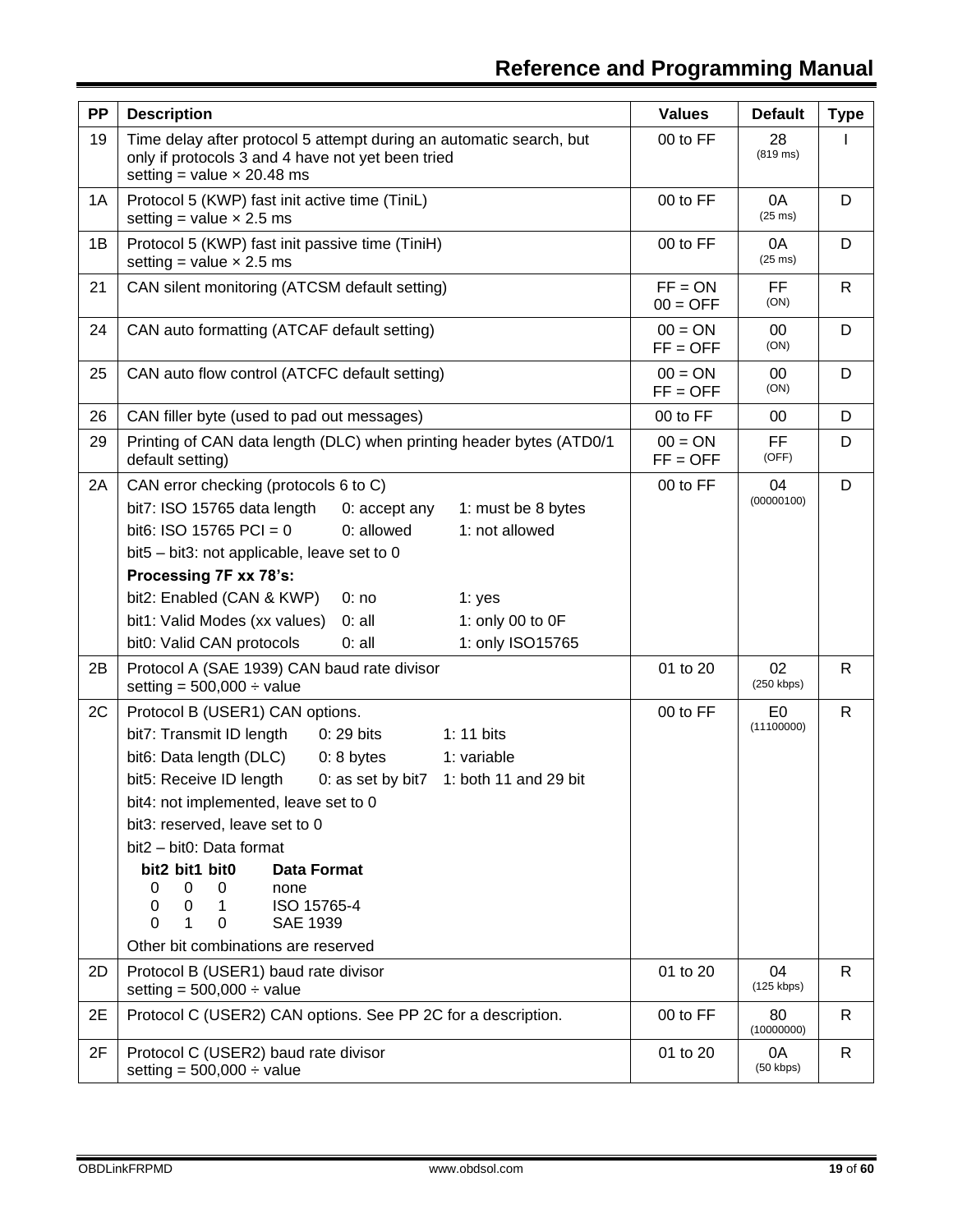# <span id="page-19-0"></span>**8.0 ST Commands**

ST commands are designed to provide extended functionality, without breaking compatibility with the ELM327 AT command set. Like the AT commands, they are used to configure the OBDLink or carry out some action (e.g., set message filters or go to sleep). Both command sets are available simultaneously.

<span id="page-19-1"></span>Subsection [8.1](#page-19-1) provides a summary of all available ST commands. Subsequent subsections describe the commands in detail.

# **8.1 ST Command Summary**

ST commands in this section are grouped by function, for quick reference. Asterisk (\*) next to a setting means it's the default value.

#### **Table 11 – General ST Commands**

| Command   | <b>Description</b>              |
|-----------|---------------------------------|
| STCALSTAT | Read voltage calibration status |
| STRSTNVM  | Reset NVM to factory defaults   |
| STSAVCAL  | Save all calibration values     |
| STUIL 011 | Disable/Enable* LEDs            |

#### **Table 12 – UART Specific ST Commands**

| Command         | <b>Description</b>                             |
|-----------------|------------------------------------------------|
| STBR baud       | Switch UART baud rate in software-friendly way |
| STBRT <i>ms</i> | Set UART baud rate switch timeout              |
| STSBR baud      | Switch UART baud rate in terminal-friendly way |
| STUFC 011       | Set UART flow control mode off/on*             |
| <b>STWBR</b>    | Write current UART baud rate to NVM            |

### **Table 13 – Device ID ST Commands**

| Command        | <b>Description</b>                                     |
|----------------|--------------------------------------------------------|
| <b>STDI</b>    | Print device hardware ID string (e.g., "OBDLink r1.7") |
| <b>STDICES</b> | Print engine start count                               |
| <b>STDICPO</b> | Print POR (Power on Reset) count                       |
| <b>STDITPO</b> | Print POR timer                                        |
| STI            | Print firmware ID string (e.g., "STN1100 v1.2.3")      |
| <b>STIX</b>    | Print extended firmware ID string                      |
| <b>STMFR</b>   | Print device manufacturer ID string                    |
| STSATI ascii   | Set ATI device ID string                               |
| STSDI ascii    | Set device hardware ID string                          |
| <b>STSN</b>    | Print device serial number                             |
| STS@1 ascii    | Set AT@1 device description string                     |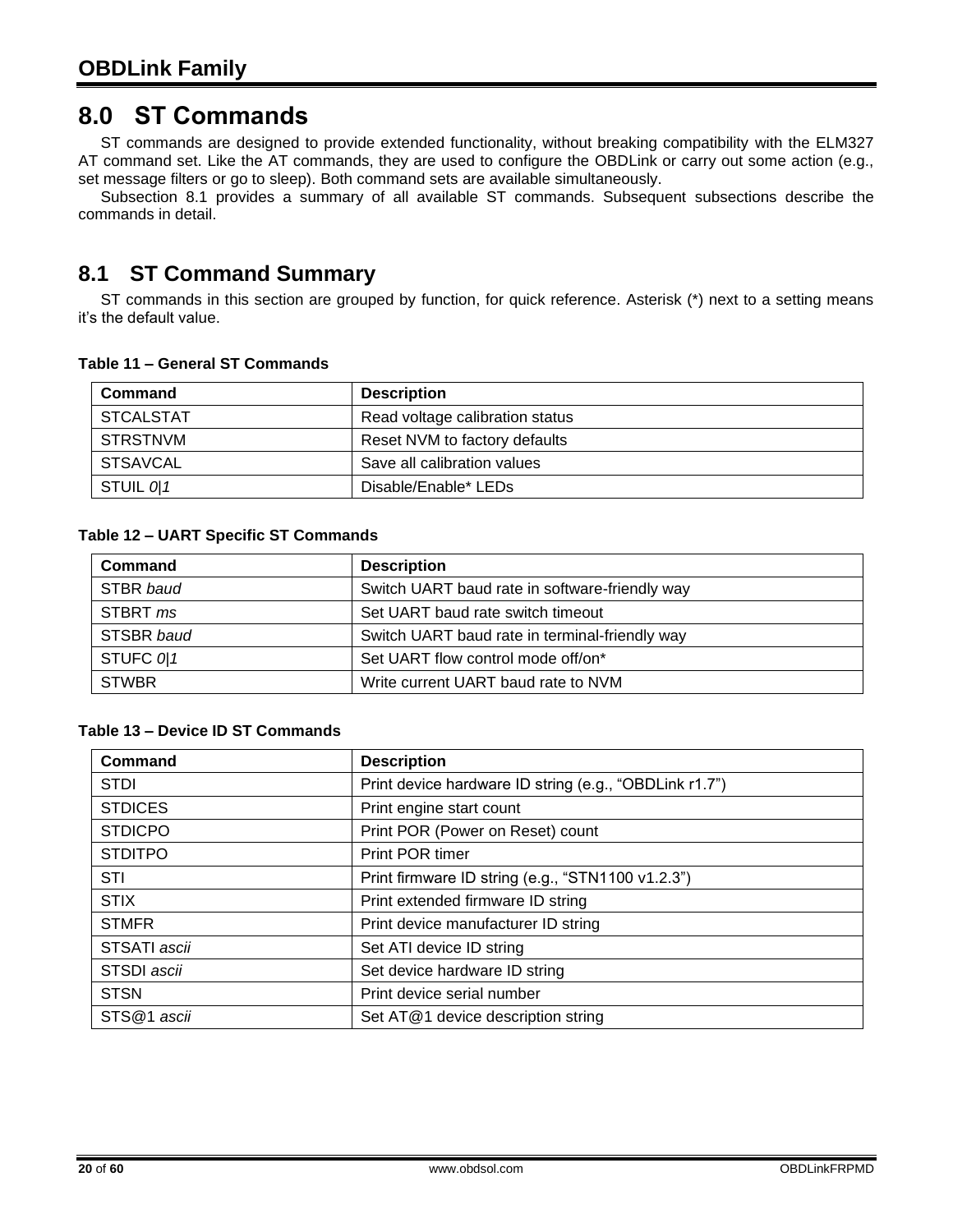| Command                   | <b>Description</b>            |
|---------------------------|-------------------------------|
| STVCAL [volts [, offset]] | Calibrate voltage measurement |
| STVR [precision]          | Read voltage in volts         |
| <b>STVRX</b>              | Read voltage in ADC steps     |

# **Table 14 – Voltage Reading ST Commands**

# **Table 15 – OBD Protocol ST Commands**

| Command                  | <b>Description</b>                                         |
|--------------------------|------------------------------------------------------------|
| STP $p$                  | Set current protocol                                       |
| STPBR baud               | Set current OBD protocol baud rate                         |
| <b>STPBRR</b>            | Report actual OBD protocol baud rate                       |
| <b>STPC</b>              | Close current protocol                                     |
| STPCB 011                | Turn automatic check byte calculation and checking off/on* |
| <b>STPO</b>              | Open current protocol                                      |
| <b>STPR</b>              | Report current protocol number                             |
| <b>STPRS</b>             | Report current protocol string                             |
| STPTO ms                 | Set OBD request timeout                                    |
| STPTOT ms                | Set message transmission timeout                           |
| STPTRQ ms                | Set minimum time between last response and next request    |
| STPX param1 [, param2, ] | Send arbitrary message                                     |

#### **Table 16 – ISO Specific ST Commands**

| Command               | <b>Description</b>                                                    |
|-----------------------|-----------------------------------------------------------------------|
| STIAT 011             | Turn adaptive maximum interbyte timing ( $P_1$ max) off/on*           |
| STIFI ms, ms, message | Perform custom ISO fast initialization                                |
| STIP1X ms             | Set maximum interbyte time for receiving messages $(P_1 \text{ max})$ |
| STIP4 ms              | Set interbyte time for transmitting messages $(P_4)$                  |

## **Table 17 – CAN Specific ST Commands**

| Command                        | <b>Description</b>                     |
|--------------------------------|----------------------------------------|
| STCAF format [, tt]            | Set CAN addressing format              |
| STCFCPA txadd[ext], rxadd[ext] | Add flow control address pair          |
| <b>STCFCPC</b>                 | Clear all flow control address pairs   |
| STCMM mode                     | Set CAN monitoring mode                |
| STCSEGR 011                    | Turn CAN Rx segmentation off*/on       |
| STCSEGT 011                    | Turn CAN Tx segmentation off*/on       |
| STCSTM ms                      | Set delay offset for STmin             |
| STCSWM mode                    | Set Single Wire CAN transceiver mode   |
| STCTOR fcTimeout, cfTimeout    | Set CAN FC and CF Rx timeouts          |
| <b>STCTR hhhhhh</b>            | Set CAN timing configuration registers |
| <b>STCTRR</b>                  | Read CAN timing configuration          |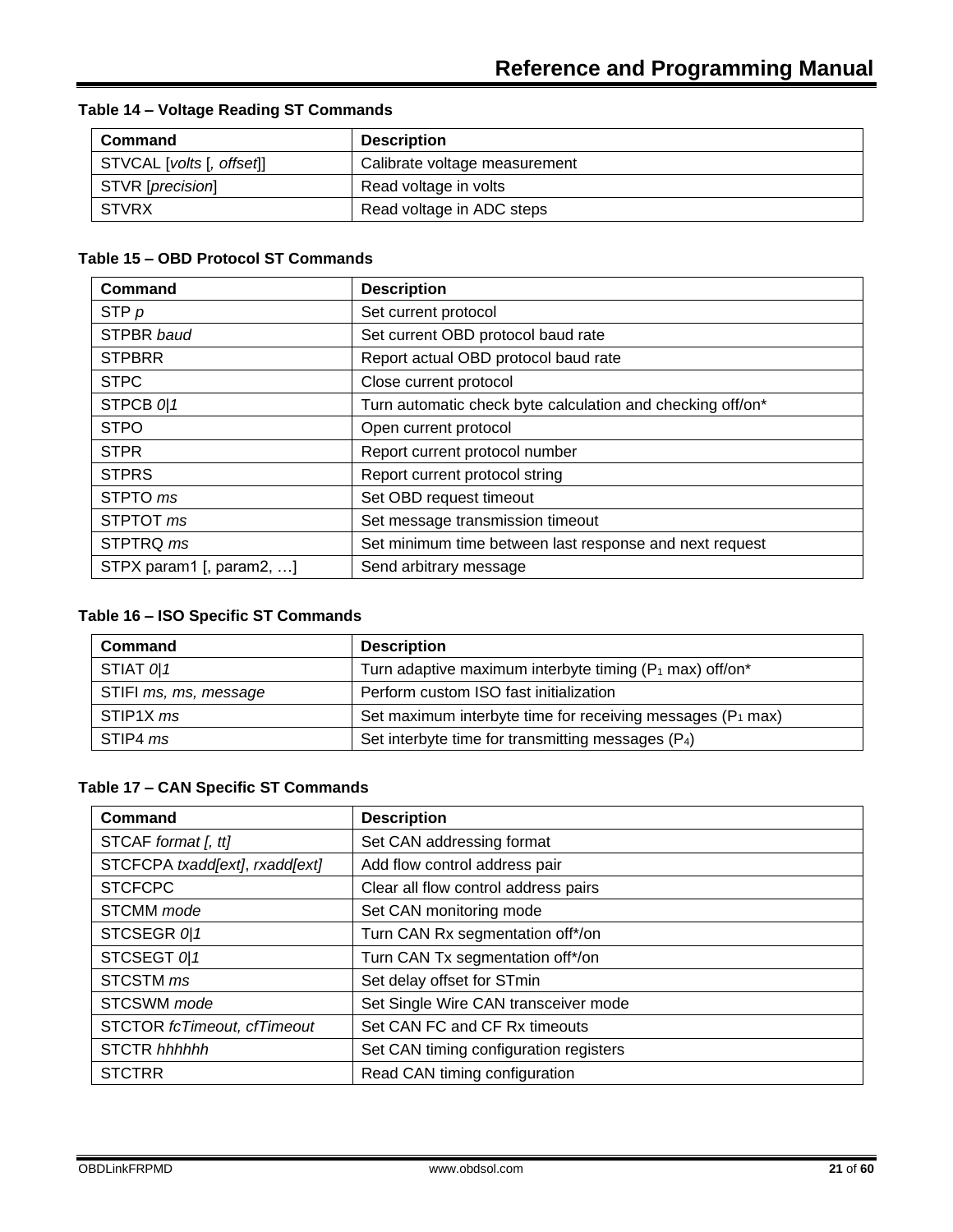# **OBDLink Family**

## **Table 18 – Monitoring ST Commands**

| Command     | <b>Description</b>                    |
|-------------|---------------------------------------|
| <b>STM</b>  | Monitor OBD bus using current filters |
| <b>STMA</b> | Monitor all messages on OBD bus       |

# **Table 19 – Filtering ST Commands**

| Command                    | <b>Description</b>                 |
|----------------------------|------------------------------------|
| <b>STFA</b>                | Enable automatic filtering         |
| <b>STFAC</b>               | Clear all filters                  |
| STFBA [pattern], [mask]    | Add block filter                   |
| <b>STFBC</b>               | Clear all block filters            |
| STFFCA [pattern], [mask]   | Add CAN flow control filter        |
| <b>STFFCC</b>              | Clear all CAN flow control filters |
| STFPA [pattern], [mask]    | Add pass filter                    |
| <b>STFPC</b>               | Clear all pass filters             |
| STFPGA pgn [, tgt address] | Add SAE J1939 PGN filter           |
| <b>STFPGC</b>              | Clear all SAE J1939 PGN filters    |

## **Table 20 – PowerSave ST Commands**

| Command                       | <b>Description</b>                                                       |
|-------------------------------|--------------------------------------------------------------------------|
| <b>STSLCS</b>                 | Print active PowerSave configuration summary                             |
| STSLEEP [delay]               | Enter sleep mode with optional delay                                     |
| <b>STSLLT</b>                 | Report last sleep/wakeup triggers                                        |
| STSLPCP 011                   | Set PWR_CTRL output polarity                                             |
| STSLU sleep, wakeup           | UART sleep/wakeup triggers on/off                                        |
| STSLUIT sec                   | Set UART inactivity timeout                                              |
| STSLUWP min, max              | Set UART wakeup pulse timing                                             |
| STSLVG on  off                | Voltage change wakeup trigger on/off                                     |
| STSLVGW [+ -]volts, ms        | Set configuration of the voltage change wakeup trigger                   |
| STSLVL sleep, wakeup          | Voltage level sleep/wakeup triggers on/off                               |
| STSLVLS < > volts 0xhhh, sec  | Set configuration of the voltage level sleep trigger                     |
| STSLVLW <  > volts 0xhhh, sec | Set configuration of the voltage level wakeup trigger                    |
| STSLX sleep, wakeup           | External sleep trigger on/off                                            |
| STSLXP 011                    | Set polarity of the external sleep control input                         |
| <b>STSLXS</b>                 | Print external SLEEP input status                                        |
| STSLXST ms                    | Set minimum active time for external sleep trigger before entering sleep |
| STSLXWT ms                    | Set minimum inactive time for external sleep trigger before wakeup       |

#### **Table 21 – Bluetooth Commands**

| Command        | <b>Description</b>                     |
|----------------|----------------------------------------|
| STBTCOD hhhhhh | Set Bluetooth modem CoD                |
| STBTDN ascii   | Set Bluetooth broadcasting device name |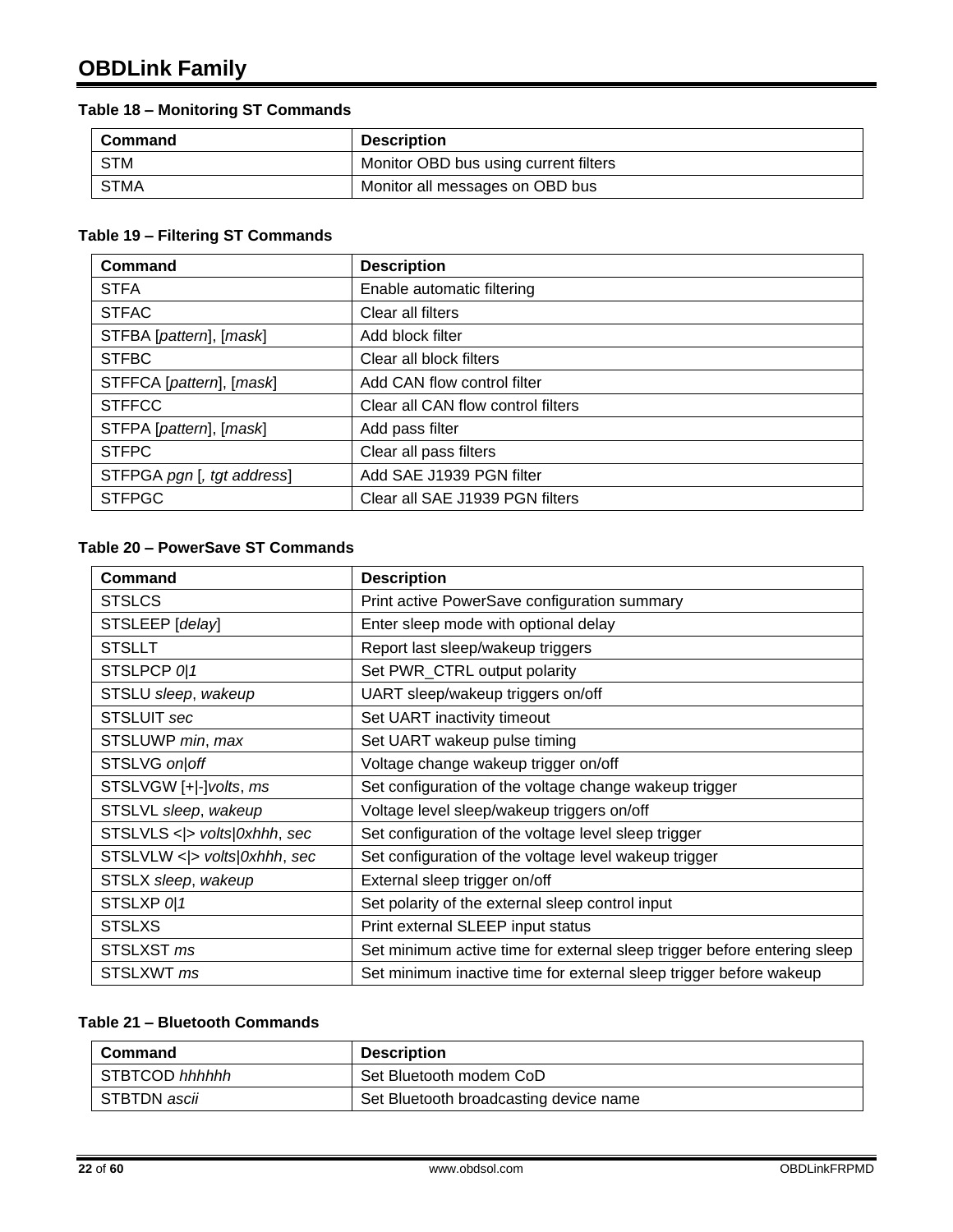| <b>Command</b>                        | <b>Description</b>               |
|---------------------------------------|----------------------------------|
| STGPC pin1:options [, , pinN:options] | Configure I/O pins               |
| STGPIR pin1 [, , pinN]                | Read inputs                      |
| STGPIRH pin1 [, , pinM                | Read inputs, report value as hex |
| STGPOR pin1 [, , pinN]                | Read output latches              |
| STGPOW pin1:state [, , pinN:state]    | Write output latches             |

# **Table 22 – General Purpose I/O ST Commands**

# **Table 23 – Periodic Messaging ST Commands**

| Command                     | <b>Description</b>          |
|-----------------------------|-----------------------------|
| STPPMA period, header, data | Add a periodic message      |
| STPPMC                      | Clear all periodic messages |
| STPPMD handle               | Delete a periodic message   |

#### **Table 24 – Deprecated ST Commands**

| Command        | <b>Description</b>                       | <b>Replaced with</b>           |
|----------------|------------------------------------------|--------------------------------|
| <b>STCAFCP</b> | Add CAN flow control address pair        | STCFCPA txadd[ext], rxadd[ext] |
| <b>STCCFCP</b> | Clear all CAN flow control address pairs | <b>STCFCPC</b>                 |
| <b>STFAB</b>   | Add block filter                         | STFBA [pattern], [mask]        |
| <b>STFAFC</b>  | Add CAN flow control filter              | STFFCA [pattern], [mask]       |
| <b>STFAP</b>   | Add pass filter                          | STFPA [pattern], [mask]        |
| <b>STFAPG</b>  | Add SAE J1939 PGN filter                 | STFPGA pgn [, tgt address]     |
| <b>STFCA</b>   | Clear all filters                        | <b>STFAC</b>                   |
| <b>STFCB</b>   | Clear all block filters                  | <b>STFBC</b>                   |
| <b>STFCFC</b>  | Clear all CAN flow control filters       | <b>STFFCC</b>                  |
| <b>STFCP</b>   | Clear all pass filters                   | <b>STFPC</b>                   |
| <b>STFCPG</b>  | Clear all SAE J1939 PGN filters          | <b>STFPGC</b>                  |
| <b>STIBR</b>   | Set ISO baud rate                        | STPBR baud                     |
| <b>STIMCS</b>  | Turn ISO manual checksum off/on          | STPCB 011                      |
| <b>STPRBR</b>  | Report actual OBD protocol baud rate     | <b>STPBRR</b>                  |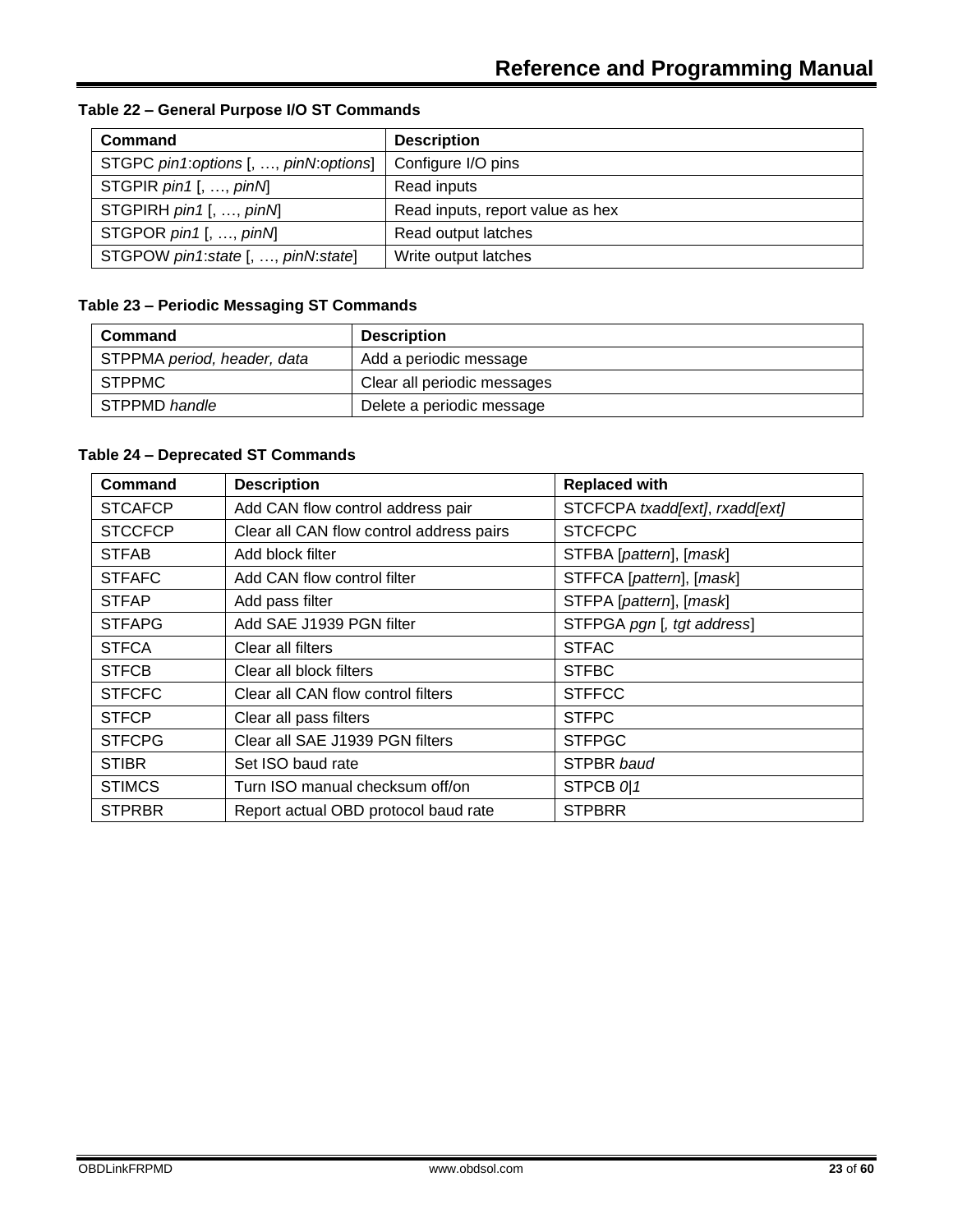# <span id="page-23-0"></span>**8.2 General ST Commands**

## <span id="page-23-5"></span>**STCALSTAT**

Read the saved device voltage calibration status (set by [STVCAL\)](#page-26-2). Will print one of three options:

ANALOG IN: SAVED

Returned if [STVCAL](#page-26-2) and [STSAVCAL](#page-23-6) have both been run.

ANALOG IN: NOT READY Returned if [STVCAL](#page-26-2) has not been run yet.

ANALOG IN: READY

Returned if [STVCAL](#page-26-2) has been run but [STSVCAL](#page-23-6) has not.

#### <span id="page-23-4"></span>**STRSTNVM**

Reset all settings saved in the non-volatile memory (NVM) to the factory defaults. This includes all programmable parameters, saved OBD protocol, UART baud rate, voltage calibration, [ATI](#page-12-0) device ID string, [AT@1](#page-15-2) device description string, and all PowerSave configuration parameters. One-time

# <span id="page-23-1"></span>**8.3 UART Specific ST Commands**

#### <span id="page-23-2"></span>**STBR** *baud*

Switch UART baud rate in software-friendly way. The [STBR](#page-23-2) command operates the same as the [ATBRD](#page-9-1) command, with the following differences:

- Baud rate is specified as a decimal number in baud
- Returns '?' if the specified baud rate cannot be generated with 3% or better accuracy
- The ID string returned is the [STI](#page-25-7) string

#### *Examples:*

<span id="page-23-3"></span>

| STBR 300     | switch baud rate to 300 bps    |
|--------------|--------------------------------|
| STBR 115200  | switch baud rate to 115.2 kbps |
| STBR 2000000 | switch baud rate to 2 Mbps     |

programmable values [\(AT@3,](#page-15-4) [STSDI,](#page-25-10) [STSAVCAL\)](#page-23-6) and the user data byte (ATSD) will *not* be reset.

#### <span id="page-23-6"></span>**STSAVCAL**

Save all calibration values as factory defaults. The values are saved in one-time programmable memory; therefore, this operation can be performed only once. The following values are saved:

- **Voltage calibration** (set using [ATCV](#page-11-3) or [STVCAL\)](#page-26-2)
- **Voltage offset** (set using STVOFS)

Returns '?' if any of the calibration values have not been set, or if the [STSAVCAL](#page-23-6) has already been used to successfully save the calibration values.

*Note: This command is only available for standalone ICs and the microOBD 200 module (STN1120).*

#### <span id="page-23-7"></span>**STUIL** *0***|***1*

Disable or enable LEDs. This setting is written to volatile memory and will not survive a power cycle. Default is 1 (LEDs enabled).

## <span id="page-23-8"></span>**STBRT** *ms*

Set UART baud rate switch timeout for [ATBRD](#page-9-1)  *[divisor](#page-9-1)* and [STBR](#page-23-2) *baud* commands. The [STBRT](#page-23-8) *ms* command sets the same timeout as the [ATBRT](#page-9-2)  *[timeout](#page-9-2)* command, except that the timeout is specified as a decimal value in milliseconds and the maximum timeout is 65535 ms (65.5 seconds).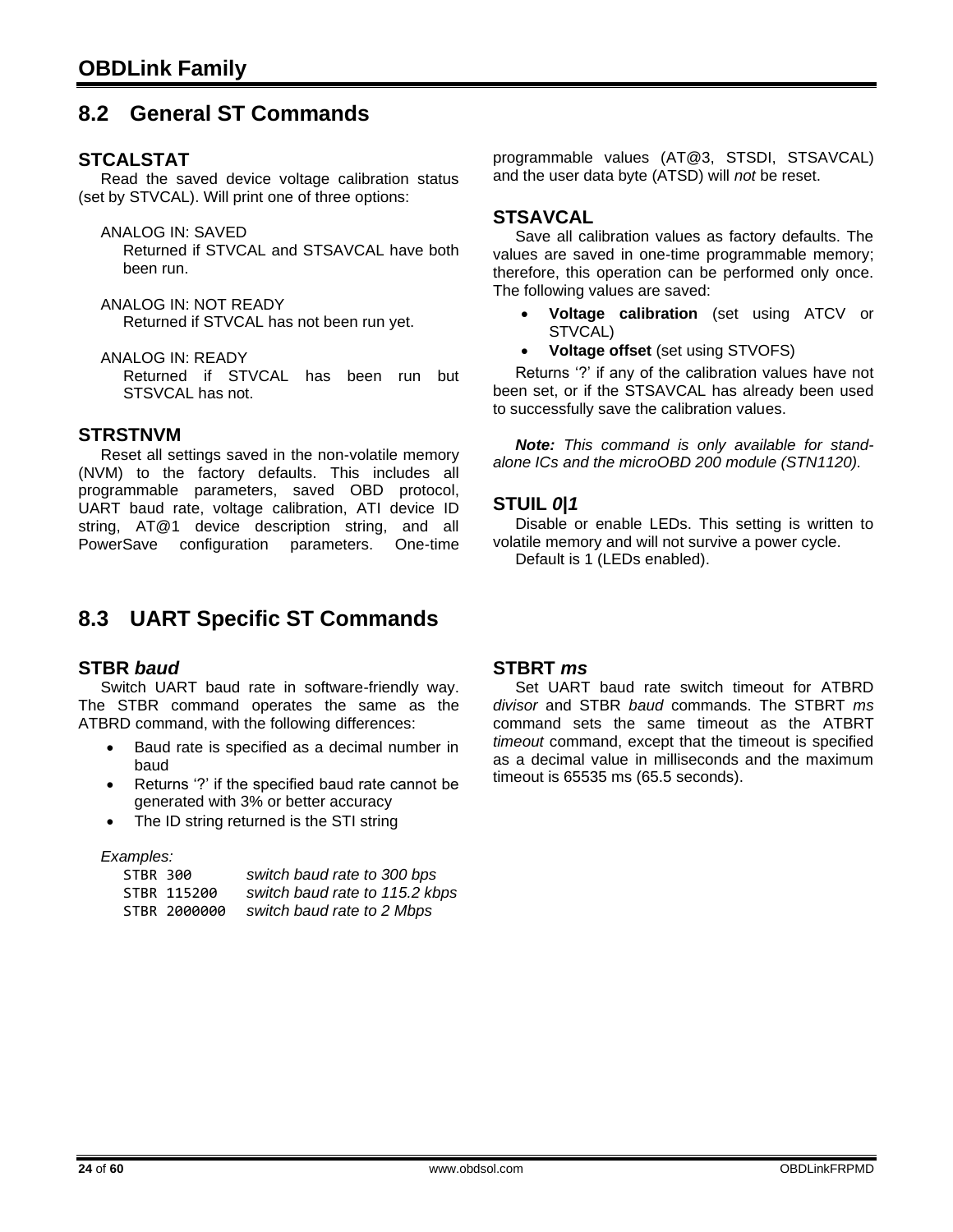## <span id="page-24-0"></span>**STSBR** *baud*

Switch UART baud rate in a terminal emulatorfriendly way. The [STSBR](#page-24-0) command is designed to simplify UART baud rate switching when communicating with an OBDLink device "by hand", using a terminal emulator program. The baud rate is specified as a decimal number in baud (38 to 10000000). Returns '?' if the specified baud rate cannot be generated with 3% or better accuracy.

The command will print "OK" at the old baud rate, wait the time set by the [STBRT](#page-23-8) *ms* or [ATBRT](#page-9-2) *timeout* command, then switch to the new baud rate. The command prompt will be printed at the new baud rate, but in most cases will not be visible in the terminal, since there will not be enough time to switch the terminal to the new baud rate.

The new baud rate will persist until the device is reset or power cycled. Use the [STWBR](#page-24-2) command to save the new baud rate in non-volatile memory.

Use the following sequence to switch an STN1100 device to 921.6 kbps using a serial terminal:

- 1. Issue STSBR 921600 command
- 2. Look for "OK" response to make sure the baud rate is supported. The command prompt will be printed at the new baud rate and will not be visible.
- 3. Switch the terminal to 921.6 kbps
- 4. Issue [STI](#page-25-7) command to confirm successful switch to the new baud rate.
- 5. Optionally, issue [STWBR](#page-24-2) command to make the new baud rate persist after device reset or power cycle.

# <span id="page-24-1"></span>**STUFC** *0***|***1*

Set UART flow control mode. 0 will turn off flow control, 1 will set flow control to use RTS/CTS. Default is 1.

This command is available for stand-alone STN ICs only, i.e. 1110, 1170, 2100, and 2120.

# <span id="page-24-2"></span>**STWBR**

Write current UART baud rate to the non-volatile memory (NVM). This command will save the current baud rate regardless of how the device was switched to this baud rate [\(ATBRD,](#page-9-1) [STBR,](#page-23-2) or [STSBR](#page-24-0) commands).



**Figure 1 – STBR Algorithm**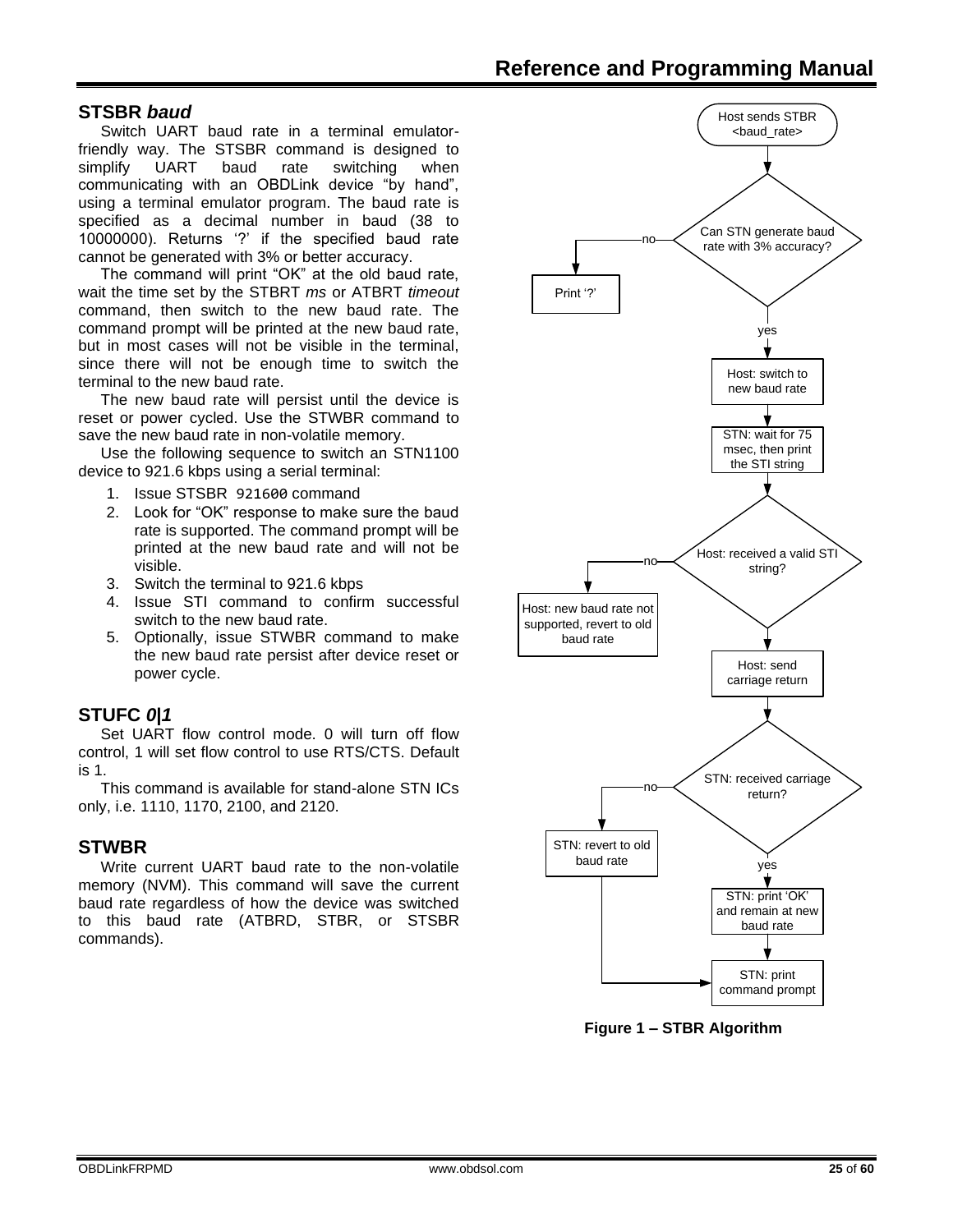# <span id="page-25-0"></span>**8.4 Device ID ST Commands**

OBDLink supports a number of commands which can be used to identify the device, get its unique serial number, and print the firmware and hardware versions.

# <span id="page-25-3"></span>**STDI**

Print device hardware ID string, in this format:

<device\_name> rX.Y

*X.Y* is the device hardware revision number.

*Example:* OBDLink r1.7

## <span id="page-25-4"></span>**STDICES**

Print the engine start count.

#### <span id="page-25-5"></span>**STDICPO**

Print the POR (Power on Reset) count. This count will increment whenever the device is power cycled, and with firmware updates.

## <span id="page-25-6"></span>**STDITPO**

Print the POR timer, which is the amount of time, in seconds, the device has run since the last power cycle.

#### <span id="page-25-7"></span>**STI**

Prints firmware ID string, in this format:

STN<device\_id> vX.Y.Z

X.Y.Z is the firmware version number.

*Example:* STN1101 v1.1.0

#### <span id="page-25-8"></span>**STIX**

Print the extended firmware ID string. Same as [STI,](#page-25-7) except this command also prints the firmware designator information (if it exists) and the firmware release date.

*Example:* STN1151 v4.5.0 [2019.04.12]

#### <span id="page-25-9"></span>**STMFR**

Print the device manufacturer ID string. If not programmed at the factory for a specific OEM, on STN1110, STN1170, STN2100, and STN2120, this command returns "Generic".

## <span id="page-25-12"></span><span id="page-25-1"></span>**STSATI** *ascii*

Set [ATI](#page-12-0) ID string. Accepts printable ASCII characters (0x20 to 0x7E). Maximum length is 31 characters. Leading and trailing spaces will be ignored.

#### <span id="page-25-10"></span>**STSDI** *ascii*

Set device hardware ID string. This command allows one-time reprogramming of the device ID string, which is returned by the [STDI](#page-25-12) command. The complete ID string must be supplied, including any hardware revision designations. Accepts printable ASCII characters (0x20 to 0x7E). Maximum length is 47 characters. Leading and trailing spaces will be ignored.

*Example:* STSDI OBD Gizmo r1.0

*Note: This command is available only for standalone ICs. This is a one-time user-programmable value.*

The following table lists devices default values.

| Device ID           | <b>Device Name</b>  |
|---------------------|---------------------|
| STN <sub>1110</sub> | STN1110             |
| STN <sub>1170</sub> | STN <sub>1170</sub> |
| STN2100             | STN2100             |
| STN2120             | STN2120             |

#### <span id="page-25-11"></span>**STSN**

Print the device serial number. The serial number is programmed at the factory and cannot be changed. Serial numbers for all devices are 12 digits long, and begin with the device ID, making each serial number unique across all OBDLink devices:

<device\_id><serial\_number>

*Example:* 110012345678

#### <span id="page-25-2"></span>**STS@1** *ascii*

Set the device description string returned by [AT@1](#page-15-2) command. Accepts printable ASCII characters (0x20 to 0x7E). Maximum length is 47 characters. Leading and trailing spaces will be ignored.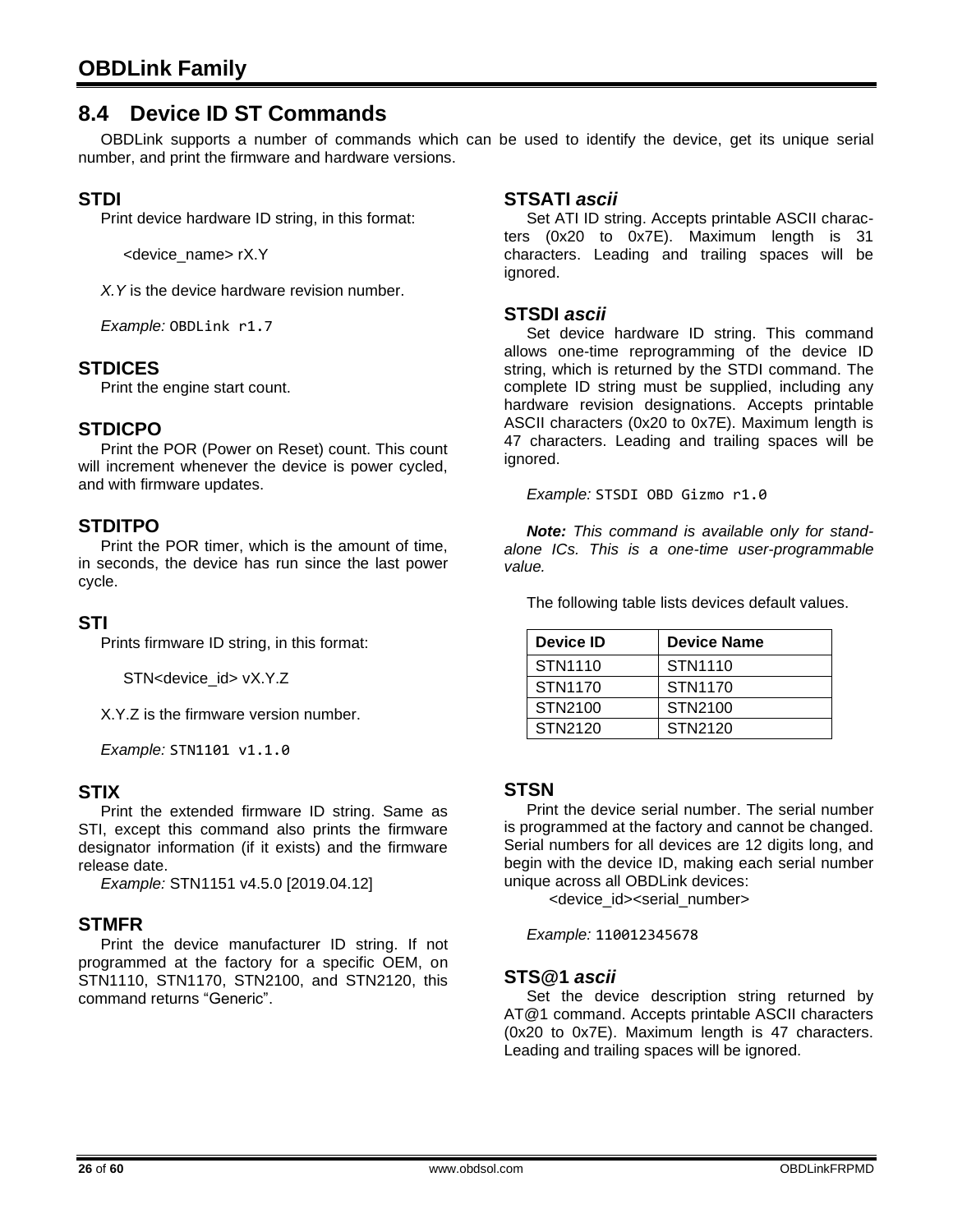# <span id="page-26-0"></span>**8.5 Voltage ST Commands**

## <span id="page-26-2"></span>**STVCAL [***volts* **[***, offset***]]**

Calibrate voltage measurement. The voltage returned by [ATRV](#page-14-1) and [STVR](#page-26-3) commands can be calibrated using this command. Takes current voltage with a maximum value of 65.534, and a maximum precision of three decimal places. The optional *offset* parameter specifies voltage offset. Some devices have the ANALOG\_IN input connected to the measured voltage with a constant voltage offset (e.g.: a series diode).

When no parameters are specified, the voltage calibration is set to factory defaults.

*Example:* STVCAL 12.345, 0.67

<span id="page-26-3"></span>*Note: The offset parameter is available only for stand-alone ICs, and microOBD 200 (STN1120).*

## <span id="page-26-5"></span>**STVR [***precision***]**

Read voltage in volts. Returns calibrated voltage measured by the ANALOG\_IN pin. The optional *precision* parameter specifies precision in digits after decimal point (0 to 3). Default precision is two decimal points.

*Example:* 12.34

When the calibrated voltage exceeds 65.534V, digits are replaced by dashes.

*Example:* --.--

#### <span id="page-26-6"></span>**STVRX**

Read voltage in ADC steps. Returns the voltage on ANALOG\_IN pin in ADC counts. The range is 0x000 (AVSS) to 0xFFF (AVDD).

*Example:* 0x567

# <span id="page-26-1"></span>**8.6 OBD Protocol ST Commands**

#### <span id="page-26-4"></span>**STP** *p*

Set current protocol preset. This command selects the physical transceiver to be used for communication, and sets the attributes such as header size, baud rate, etc.

Note that this command does not actually open the communication channel. This can be done explicitly with the [STPO](#page-27-1) command, or by sending an OBD request.

Baud rate can be changed using the [STPBR](#page-27-5) command (currently not supported by J1850 protocols). Automatic checksum can be turned off using the [STPCB](#page-27-6) command for all protocols except CAN.

| <b>SAE J1850</b> |                      |  |
|------------------|----------------------|--|
|                  | <b>Protocol</b>      |  |
| 11               | <b>SAE J1850 PWM</b> |  |
| 12 <sup>7</sup>  | SAE J1850 VPW        |  |
|                  |                      |  |

|    | ISO 9141 and ISO 14230-4 (KWP2000) |  |  |
|----|------------------------------------|--|--|
| p  | <b>Protocol</b>                    |  |  |
| 21 | ISO 9141 (no header, no autoinit)  |  |  |
| 22 | ISO 9141-2 (5 baud autoinit)       |  |  |
| 23 | ISO 14230-4 (no autoinit)          |  |  |
| 24 | ISO 14230-4 (5 baud autoinit)      |  |  |
| 25 | ISO 14230-4 (fast autoinit)        |  |  |

Note that presets without autoinit do not send automatic keep-alive messages.

OBDLink ICs support a maximum of three physical CAN channels: High Speed CAN, Medium Speed CAN, and Single Wire CAN. Internally, the OBDLink has only one CAN peripheral that can be mapped to different IC pins under software control. This means that only one CAN channel can be active at a time.

High Speed CAN (HS-CAN) is a dual-wire CAN transceiver connected to OBD port pins 6 and 14. Most newer (2008+) vehicles use it for legislated diagnostics. Older vehicles often use it for inter-ECU communication and enhanced manufacturer-specific diagnostics.

| <b>High Speed CAN</b> |                                        |  |  |
|-----------------------|----------------------------------------|--|--|
| p                     | <b>Protocol</b>                        |  |  |
| 31                    | ISO 11898, 11-bit Tx, 500kbps, var DLC |  |  |
| 32                    | ISO 11898, 29-bit Tx, 500kbps, var DLC |  |  |
| 33                    | ISO 15765, 11-bit Tx, 500kbps, DLC=8   |  |  |
| 34                    | ISO 15765, 29-bit Tx, 500kbps, DLC=8   |  |  |
| 35                    | ISO 15765, 11-bit Tx, 250kbps, DLC=8   |  |  |
| 36                    | ISO 15765, 29-bit Tx, 250kbps, DLC=8   |  |  |
| 41                    | J1939 (11-bit Tx)                      |  |  |
| 42                    | J1939 (29-bit Tx)                      |  |  |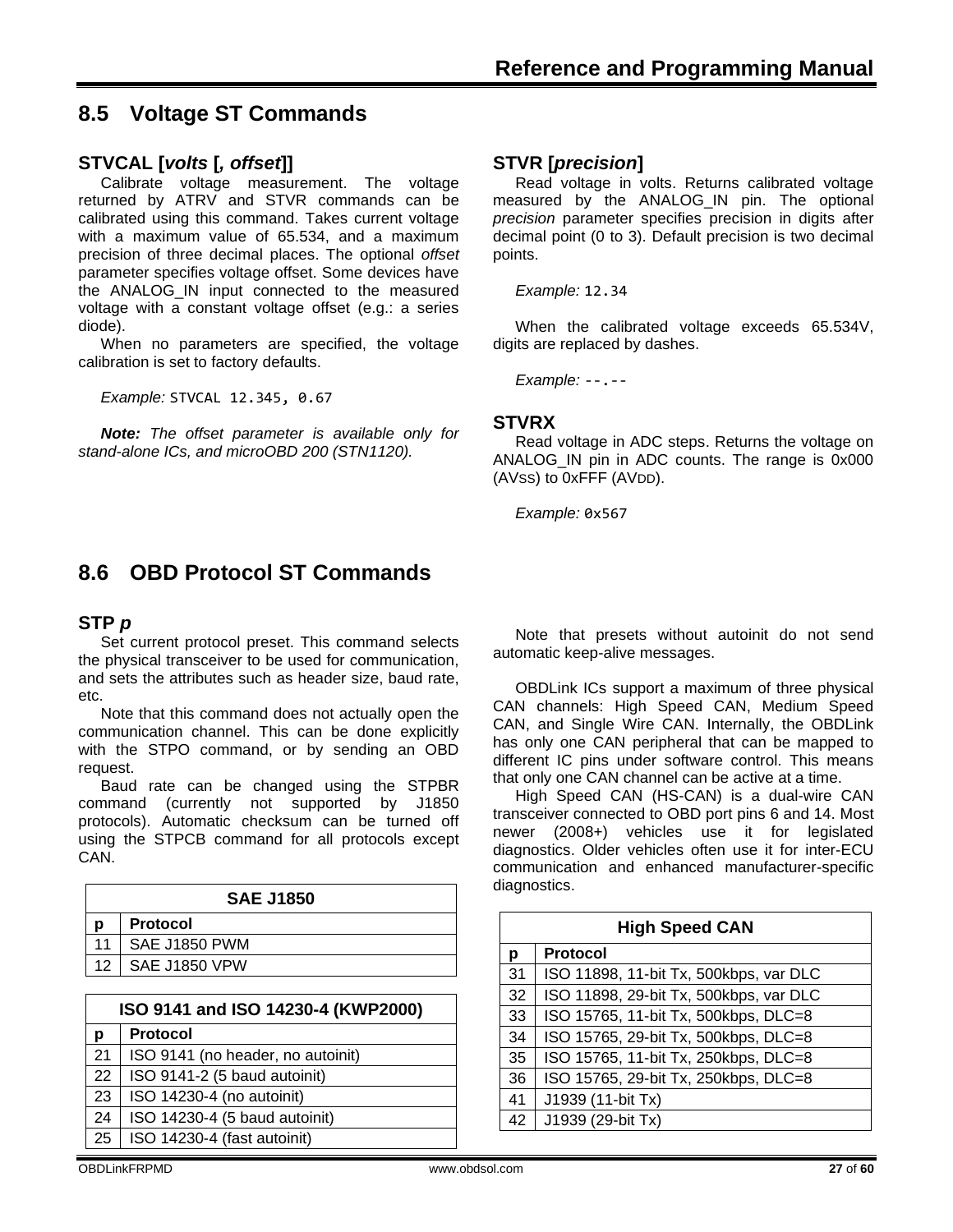# **OBDLink Family**

Medium Speed CAN (MS-CAN) is a dual-wire transceiver typically connected to pins 3 and 11 of the OBD port (Ford MSC network).

| <b>Medium Speed CAN</b> |                                        |  |
|-------------------------|----------------------------------------|--|
| p                       | <b>Protocol</b>                        |  |
| 51                      | ISO 11898, 11-bit Tx, 125kbps, var DLC |  |
| 52                      | ISO 11898, 29-bit Tx, 125kbps, var DLC |  |
| 53                      | ISO 15765, 11-bit Tx, 125kbps, DLC=8   |  |
| 54                      | ISO 15765, 29-bit Tx, 125kbps, DLC=8   |  |

Single Wire CAN (SW-CAN), also known as "GMLAN", is a single-wire transceiver connected to OBD port pin 1.

| <b>Single Wire CAN</b> |                                         |  |
|------------------------|-----------------------------------------|--|
| D                      | Protocol                                |  |
| 61                     | ISO 11898, 11-bit Tx, 33.3kbps, var DLC |  |
| 62                     | ISO 11898, 29-bit Tx, 33.3kbps, var DLC |  |
| 63                     | ISO 15765, 11-bit Tx, 33.3kbps, DLC=8   |  |
| 64                     | ISO 15765, 29-bit Tx, 33.3kbps, DLC=8   |  |

SW-CAN has additional settings controlled by the [STCSWM](#page-30-8) command.

Currently, for a given CAN preset, the protocol (ISO 11898, ISO 15765, J1939) and Tx ID size (11/29 bit) are hard-set. Baud rate and DLC can be changed using AT/ST commands. All CAN presets are configured to receive both 11-bit and 29-bit messages.

#### <span id="page-27-5"></span>**STPBR** *baud*

Set current OBD protocol baud rate. Takes bit rate in bps as a decimal number. Currently, only the ISO and CAN protocols allow baud rate switching. The command will round the specified baud rate to the closest value that can be generated. When values outside the minimum/maximum possible baud rates are specified, they will be set to the corresponding minimum/maximum value. Use the [STPBRR](#page-27-7) command to check the actual protocol baud rate.

#### <span id="page-27-7"></span>**STPBRR**

Report actual OBD protocol baud rate. Returns current protocol bit rate in bps rounded to the nearest integer value. Returns '?' if the protocol is AUTO. The actual baud rate will be reported whether the baud rate is variable or not.

# <span id="page-27-2"></span>**STPC**

Close current protocol.

#### <span id="page-27-6"></span>**STPCB** *0***|***1*

Turn automatic check byte calculation and checking off/on. When this setting is off, OBDLink will not automatically append checksum byte for transmitted messages or verify checksum for received messages. This command does not apply to CAN protocols, where CRC is always on. Additionally, when checksum is off for ISO 14230 (KWP2000) protocols, minimum allowed OBD request length is increased to 2 bytes (one data byte and checksum). Default is 1.

#### <span id="page-27-1"></span>**STPO**

Open current protocol.

#### <span id="page-27-4"></span>**STPR**

Report current protocol number.

#### <span id="page-27-3"></span>**STPRS**

Report current protocol string.

## <span id="page-27-0"></span>**STPTO** *ms*

Set OBD request timeout. Takes a decimal parameter in milliseconds (1 to 65535). 0: timeout is infinite. The default setting is controlled by PP 03.

Default is 102 ms.

#### <span id="page-27-8"></span>**STPTOT** *ms*

Set the message transmission timeout. This is the time the device will wait for bus access, before printing "BUS BUSY". Takes a decimal parameter in milliseconds (1 to 65535). The default values for each protocol are:

| <b>Protocol</b>        | <b>Default Timeout, ms</b> |
|------------------------|----------------------------|
| SAE J1850 PWM/VPW      | 300                        |
| ISO 9141-2/ISO 14230-4 | 300                        |
| ISO 15765-4 (CAN)      | 50                         |

#### <span id="page-27-9"></span>**STPTRQ** *ms*

Set the minimum time between the last response and the next request. Takes a decimal parameter in milliseconds (1 to 65535). For ISO 9141-2 and ISO 14230-4 protocols, this is the *P<sup>3</sup>* timing.

<span id="page-27-10"></span>The default for ISO 9141-2 and ISO 14230-4 is 56. For all others, it is 0.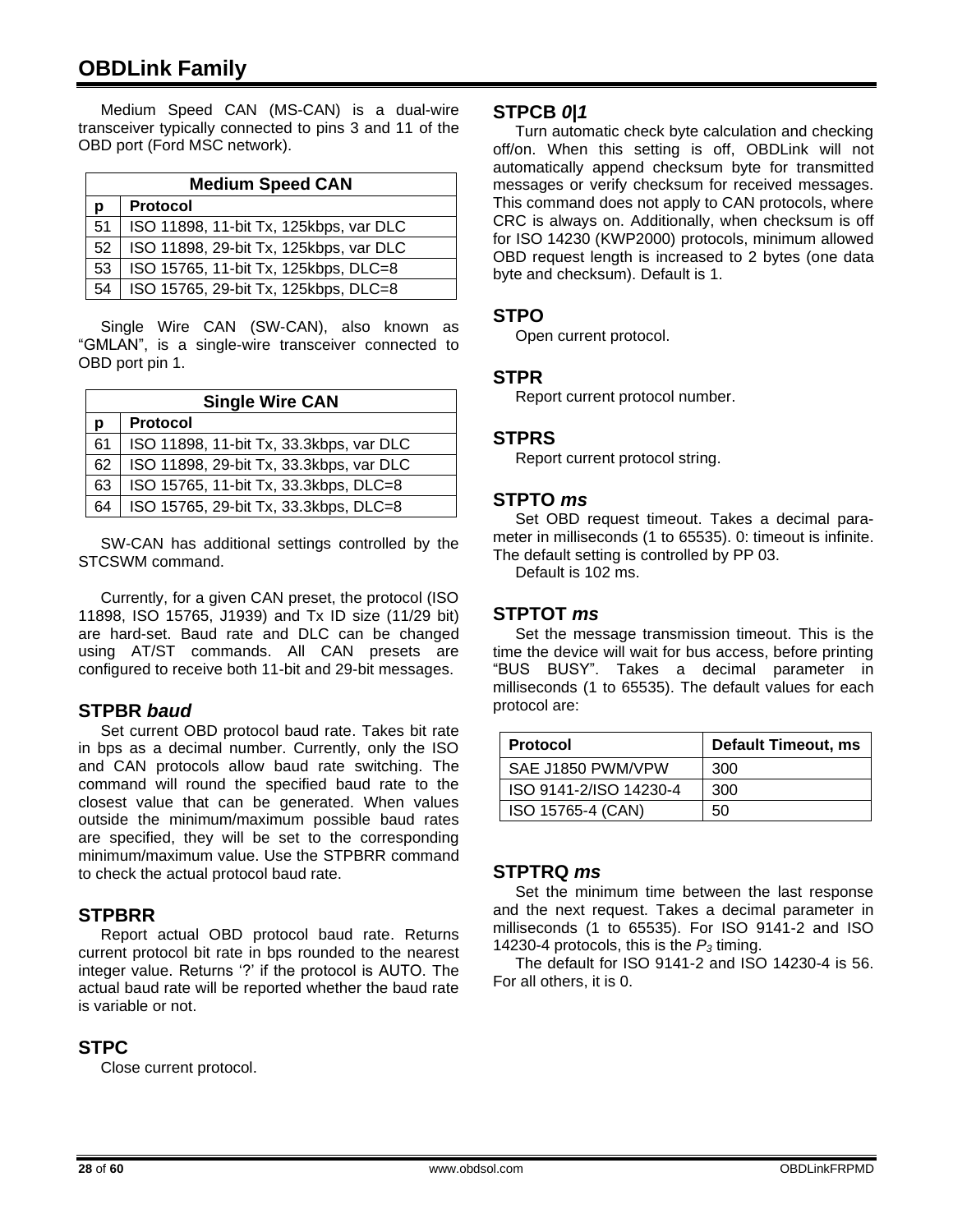# **STPX param1 [, param2, …]**

Transmit arbitrary message on OBD bus. Takes a variable list of parameters, separated by commas. Each parameter is prefixed with a single-character parameter identifier, followed by parameter value, delimited by a colon character. This command will turn on segmentation but will revert segmentation back to its previous state (on or off) after sending the message.

'd' (data) or 'l' (data length) are the only required parameters. If a parameter is omitted, default settings are used.

| Param      | <b>Description</b>                                                                                                                                                |  |
|------------|-------------------------------------------------------------------------------------------------------------------------------------------------------------------|--|
| h          | Header / CAN ID.<br>If omitted, value, set by ATSH command<br>is used.                                                                                            |  |
| d          | Data. If specified, [data length] parameter<br>is not allowed.                                                                                                    |  |
| I          | Data length. If specified, [data] parameter<br>is not allowed. Instead, after the<br>command is issued, user is prompted for<br>data.                             |  |
| $\ddagger$ | Response timeout. If specified, overrides<br>value, set by STPTO command. ATAT<br>setting is still obeyed.                                                        |  |
| r          | Expected response count. Overrides ATR<br>command setting.                                                                                                        |  |
| X          | Extra data (protocol dependent):<br>ISO 15765: extended address (over-<br>rides value, set by ATCEA<br>command)<br>ISO 9141: expected response length<br>in bytes |  |
| f          | Flags (binary-encoded hex)<br>b0 - auto checksum flag enabled<br>$b16 - a$ uto checksum (0: on, 1: off)                                                           |  |

# <span id="page-28-0"></span>**8.7 ISO Specific ST Commands**

# <span id="page-28-1"></span>**STIAT** *0***|***1*

Turn ISO adaptive  $P_1$  max timing off/on. When this mode is on, maximum interbyte time  $(P_1$  max) for ISO 9141 messages is adaptively reduced to allow communication with some ECUs that do not comply with the minimum inter-message time  $(P_2 \text{ min})$ specified in ISO 9141-2 standard.

<span id="page-28-2"></span>Default is 1.

When 'l' (data length) parameter is specified, once the command is issued, OBDLink sends DATA> prompt over UART. At which time, user must send message data bytes as ASCII HEX characters. If there's not enough memory for the data length specified, the command will return OUT OF MEMORY error, instead of the DATA> prompt. This mode is used to send messages longer than the UART receive buffer will allow. The table below shows the maximum message size by device.

| <b>Device</b>                           | Max message<br>size | Max<br>Recommended<br><b>Baudrate</b> |
|-----------------------------------------|---------------------|---------------------------------------|
| <b>OBDLink MX+</b>                      | 4k                  | N/A                                   |
| <b>OBDLink EX</b><br>STN2100<br>STN2120 | 4k                  | 2 Mbps                                |
| <b>OBDLink LX</b><br><b>OBDLink MX</b>  | 2k                  | N/A                                   |
| <b>OBDLink SX</b><br>STN1110<br>STN1170 | 2k                  | $2$ Mbps <sup>(1)</sup>               |

**Note 1.** With character echo off (ATE 0), 1 Mpbs with character echo on (ATE 1).

#### *Examples:* STPX h:686AF1, d:0100, t:50, r:1

STPX h:686AF1, l:2, t:50, r:1 DATA>0100

STPX d:0100

STPX h:123456, d:

#### **STIFI** *ms, ms, message*

Perform custom ISO fast initialization. The first parameter is the initialization sequence LOW time (in milliseconds), the second parameter is the HIGH time (in milliseconds), and the third parameter is a hex string for the init message.

Default is 25, 25, C133F18166.

*Note: Init message must include the header and checkbytes.*

*Example:* STIFI 25, 25, C133F18166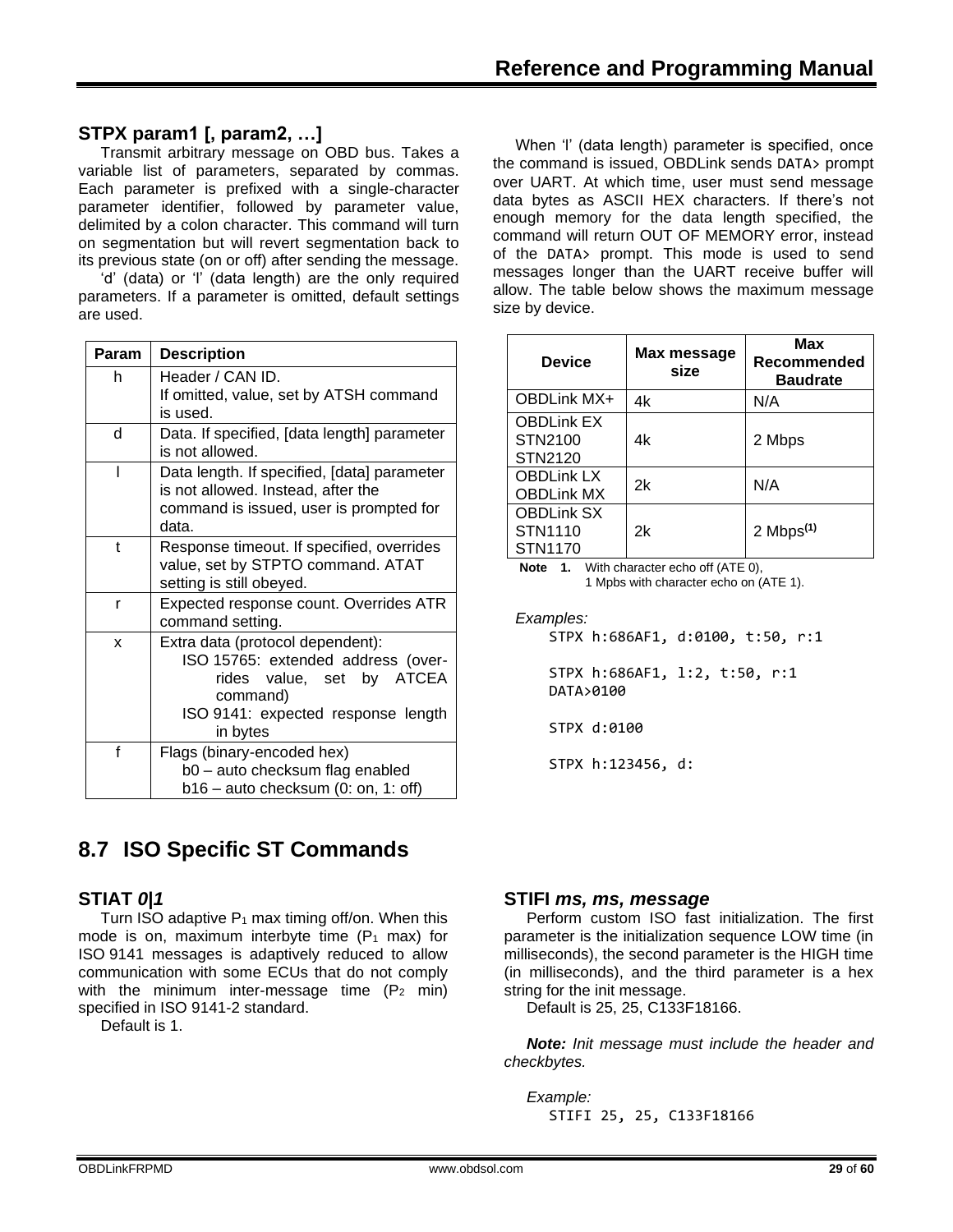## <span id="page-29-0"></span>**STIP1X** *ms*

Set maximum interbyte time for receiving ISO messages ( $P_1$  max). Takes a decimal parameter in milliseconds. Maximum is 65535 ms (65.5 seconds).

Default is 20 ms.

## <span id="page-29-1"></span>**STIP4** *ms*

Set interbyte time for transmitting ISO messages (P4). Takes a decimal parameter in milliseconds. Maximum is 65535 ms (65.5 seconds). Default is 5 ms.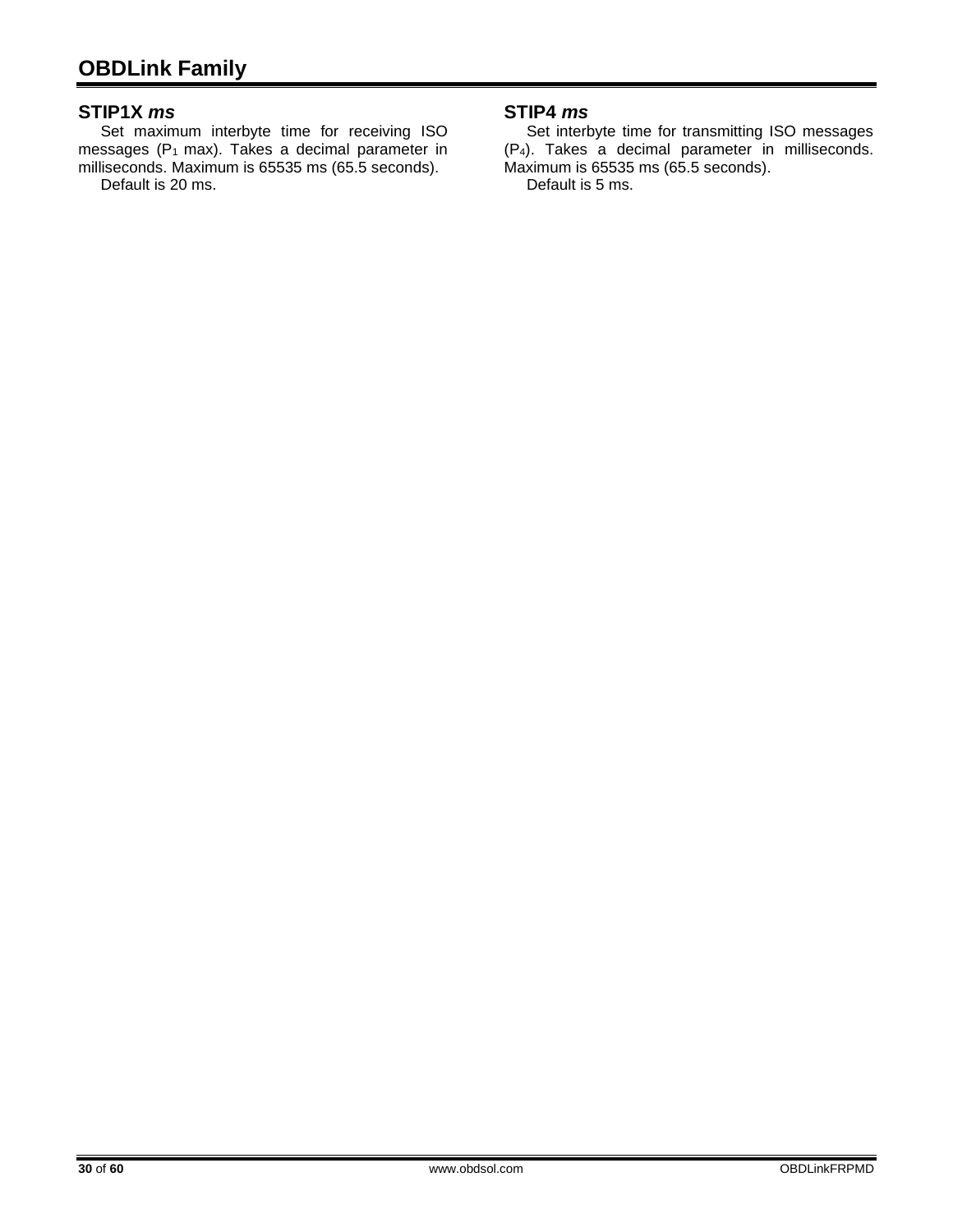# <span id="page-30-0"></span>**8.8 CAN Specific ST Commands**

## <span id="page-30-1"></span>**STCAF** *format [, tt]*

Set CAN addressing format. The *tt* parameter specifies target address extension and is required for formats 1 and 2. This command will use the default flow control "address" pairs, listed in Section [12.0,](#page-44-0) ["ISO](#page-44-0)  [15765 Message Reception"](#page-44-0). Additional pairs may be added with the [STCFCPA](#page-30-3) command.

The default addressing format for all CAN protocols is 0 (Normal).

Please see Section [13.0,](#page-46-0) ["CAN Addressing](#page-46-0)  [Formats"](#page-46-0).

| Format | <b>Description</b>                  |  |
|--------|-------------------------------------|--|
|        | Normal                              |  |
|        | Extended with target address        |  |
|        | Mixed with target address extension |  |

*Examples:* STCAF<sub>0</sub>

STCAF 1, F2

#### <span id="page-30-3"></span>**STCFCPA** *txadd[ext]***,** *rxadd[ext]*

Add a flow control CAN address pair. Takes two three-digit or eight-digit parameters: *txid* is transmitter ID (i.e. ID transmitted by the OBDLink), and *rxid* is receiver ID (i.e. ID transmitted by the ECU).

Optionally takes two five-digit or ten-digit parameters.

*Examples:* STCFCPA 7E0, 7E8

STCFCPA 18DA10F1, 18DAF110 STCFCPA 7E0 F2, 7E8 A2 STCFCPA 18DA10F1 F2, 18DAF110 A2

# <span id="page-30-4"></span>**STCFCPC**

Clear all flow control address pairs.

#### <span id="page-30-2"></span>**STCMM** *mode*

Set CAN monitoring mode. This command affects the operation of OBDLink in monitoring mode [\(STMA,](#page-31-3) [STM,](#page-31-4) etc.). The parameter specifies whether OBDLink should acknowledge received frames (this may be necessary, for example, if OBDLink is one of only two nodes on the bus) or remains silent. The default setting is controlled by PP 21. The factory default is 0 (silent monitoring, no ACKs).

Mode can be one of the following:

| Mode | <b>Description</b>                                                 |  |
|------|--------------------------------------------------------------------|--|
| 0    | Receive only – no CAN ACKs (default)                               |  |
| 1    | Normal node - with CAN ACKs                                        |  |
| 2    | Receive all frames, including frames<br>with errors - no CAN ACKs. |  |

Note about [STCMM](#page-30-2) 2: if an error occurs before the DLC field is received, the OBDLink will re-print the previous frame.

#### <span id="page-30-5"></span>**STCSEGR** *0***|***1*

Disable or enable CAN segmentation for received multi-frame messages. Automatically removes multiframe PCI bytes and assembles the data into a single message.

Default is 0 (CAN segmentation disabled).

#### <span id="page-30-6"></span>**STCSEGT** *0***|***1*

Disable or enable CAN segmentation for transmitted multi-frame messages. Automatically splits the message into frames and adds multi-frame PCI bytes.

Default is 0 (CAN segmentation disabled).

#### <span id="page-30-7"></span>**STCSTM** *ms*

Set additional time for ISO 15765-2 minimum Separation Time (STmin) during multi-frame message transmission. This time will be added to the STmin separation time, specified in the flow control frames, sent by ECUs. The combined values have a maximum of 127 milliseconds. Timeout can be set in submilliseconds, with at most 3 decimal places.

*Examples:* STCSTM 2 STCSTM 0.075

#### <span id="page-30-8"></span>**STCSWM** *mode*

Set Single Wire CAN transceiver mode. SW CAN mode is set to Normal when a SW CAN protocol is opened and is automatically set to Sleep when the protocol is closed. When SW protocol is selected, transceiver mode can be switched to the specified mode. Mode parameter is a bit-encoded 3-bit number (0 to 8) that controls the three single-wire CAN transceiver control pins:

| Rit 2  | Bit 1 | Bit 0             |
|--------|-------|-------------------|
| חמרי י | MODE1 | MODE <sub>0</sub> |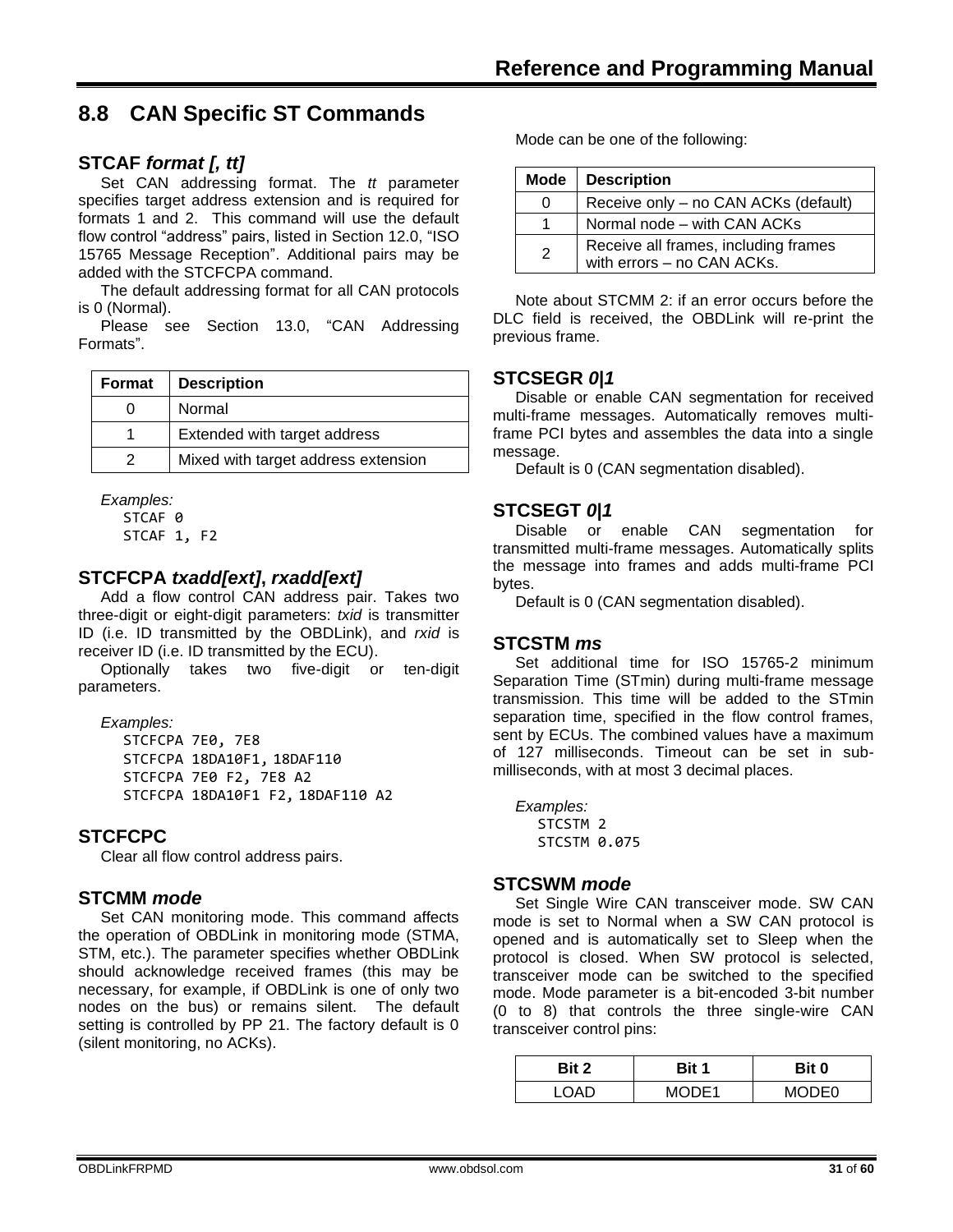The following modes are commonly used:

| Mode | <b>Description</b>               |
|------|----------------------------------|
|      | Sleep                            |
|      | High Speed - High Speed Load Off |
| 2    | High Voltage Wakeup              |
| 3    | Normal (default)                 |
| 5    | High Speed - High Speed Load On  |

## <span id="page-31-5"></span>**STCTOR** *fcTimeout, cfTimeout*

Set receive timeout for ISO 15765-2 Flow Control (FC) and Consecutive (CF) frames. Flow Control frames are received during CAN multi-frame message transmission. Consecutive frames are received during multi-frame message reception. Timeouts are specified in milliseconds.

Defaults:  $fcTimeout = 75$  ms  $cfTimeout = 150 ms$ 

## <span id="page-31-6"></span>**STCTR** *hhhhhh*

Set the CAN timing configuration registers. The input is the 6-digit hex value that will be written to the registers. This command can be used for custom timing on the CAN module.

## <span id="page-31-7"></span>**STCTRR**

Print the CAN timing configuration registers (set by [STCTR](#page-31-6) *hhhhhh*).

# <span id="page-31-0"></span>**8.9 Monitoring ST Commands**

<span id="page-31-4"></span>OBDLink devices feature both filtered and unfiltered monitoring. To stop monitoring, send any single character or carriage return and wait for the command prompt.

#### <span id="page-31-8"></span>**STM**

Monitor OBD bus using current filters.

### <span id="page-31-3"></span>**STMA**

Monitor all messages on OBD bus. For CAN protocols, all messages will be treated as ISO 15765. To monitor raw CAN messages, use the [STM](#page-31-4) command.

# <span id="page-31-1"></span>**8.10 Filtering ST Commands**

OBDLink devices feature a sophisticated filtering system that can be precisely fine-tuned to isolate only the messages of interest, reducing the load on the host software and making it possible to use lower baud rates. For a detailed overview, see Section [11.0,](#page-41-0) ["OBD Message Filtering"](#page-41-0)

**A special note of caution:** each of the "add filter" commands [\(STFBA,](#page-31-10) [STFFCA,](#page-31-12) [STFPA,](#page-32-0) and [STFPGA\)](#page-32-2) dynamically allocates a block of RAM to store the filter. Since RAM is finite, it is possible to add too many filters. If not enough memory is available to add the filter, the command will return the OUT OF MEMORY error. If this occurs, OBD requests may also start generating OUT OF MEMORY errors because the OBD message memory buffer is located in the same RAM.

The maximum number of filters that can be added depends on a number of factors and may change slightly between firmware revisions even for the same scenario. For example, the memory allocation scheme may be optimized, or new functionality is added. To minimize the impact of these changes on your software, make sure that your code anticipates and gracefully handles OUT OF MEMORY errors.

# <span id="page-31-2"></span>**STFA**

Enable automatic filtering.

# <span id="page-31-9"></span>**STFAC**

Clear all filters.

# <span id="page-31-10"></span>**STFBA [***pattern***], [***mask***]**

Add block filter. Same syntax as [STFPA.](#page-32-0)

#### <span id="page-31-11"></span>**STFBC**

Clear all block filters.

# <span id="page-31-12"></span>**STFFCA [***pattern***], [***mask***]**

Add flow control filter. Same syntax as [STFPA.](#page-32-0)

# <span id="page-31-13"></span>**STFFCC**

Clear all flow control filters.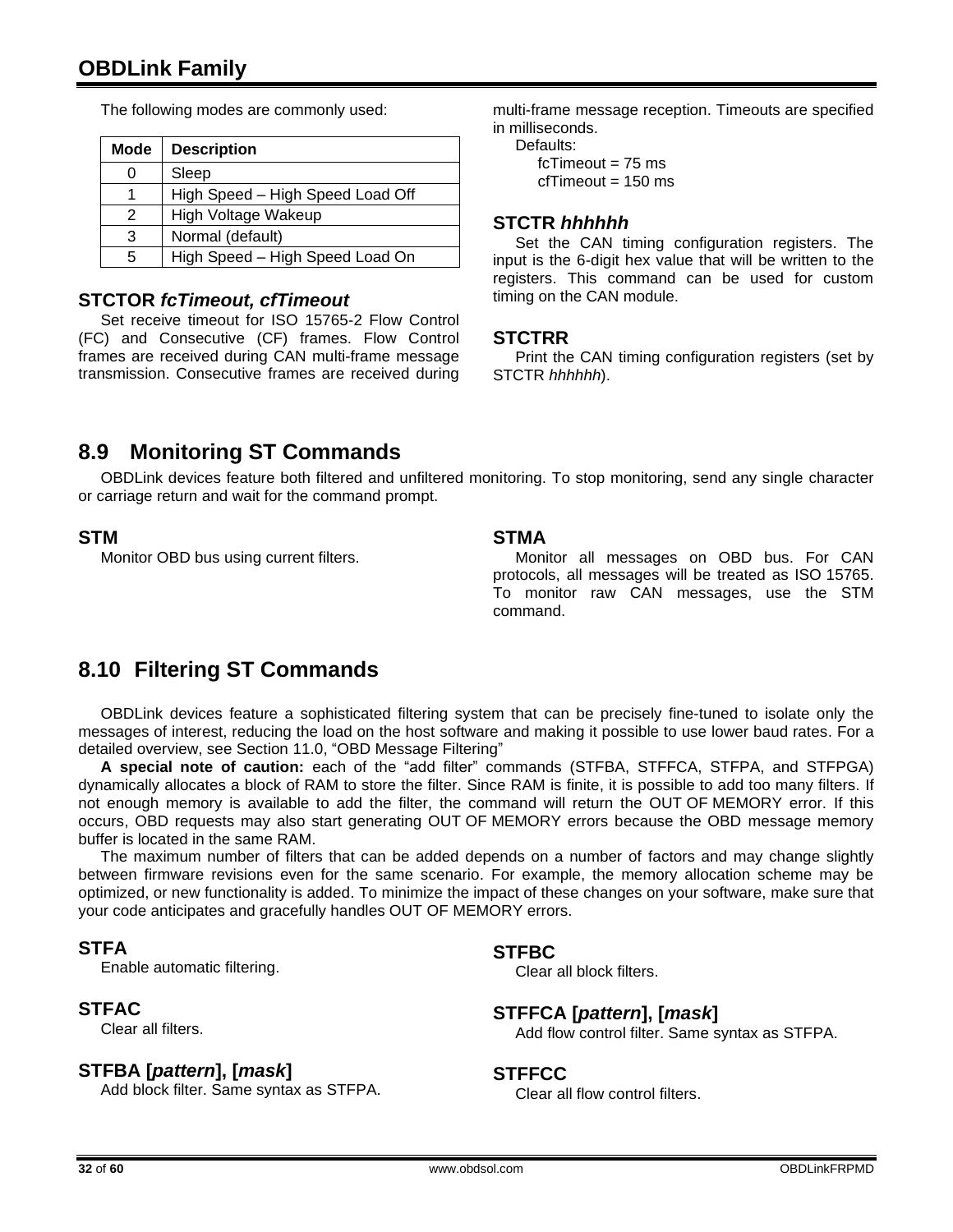# <span id="page-32-0"></span>**STFPA [***pattern***], [***mask***]**

Add a pass filter. Takes two parameters: pattern and mask. Pattern and mask can be any length from 0 to 5 bytes (0 to 10 ASCII characters), but both have to be the same length. The messages are matched MSB first, up to the filter length. Messages shorter than the filter length, will not match that filter.

If an odd number of ASCII characters is specified, a leading 0 will be added to the first byte. In other words,

STFPA 7E8,7FF ...is the same as STFPA 07E8,07FF

For 29-bit CAN, the first four bytes are CAN ID; for 11-bit CAN, the first two bytes are CAN ID.

The first 3 bits for 29-bit CAN or the first 5 bits for 11-bit CAN should be don't care (0s in mask) and/or 0s in pattern.

# <span id="page-32-1"></span>**STFPC**

Clear all pass filters.

# <span id="page-32-2"></span>**STFPGA** *pgn* **[***, tgt address***]**

Add SAE J1939 PGN filter. PGN is specified as a hexadecimal number 4 to 6 digits in length. If the specified PGN is shorter than 6 digits, leading 0s will be prepended. For PGNs that are longer than 4 hex characters, only the Data Page bit will be used in the extra byte; the Reserved and Priority bits are ignored.

A PGN filter is a complex pass filter that allows passing all messages that carry the specified PGN.

If the optional *tgt address* parameter is not specified, all messages containing the specified PGN will be included. If the target address is specified, only messages sent to that address will be included. Messages broadcast to all addresses will be included in both cases. To see only the broadcast messages, specify target address of 0xFF.

The following messages are included:

If the specified PGN is of the **PDU1** type, and target address is **not specified:** all messages, containing the specified PGN in their header. This includes:

- 1. All messages, containing the specified PGN in the CAN header
- 2. Acknowledgment messages (PGN: 59392, \$00E800), containing the specified PGN
- 3. Multi-segment BAM transfers
	- a. TP.CM frames (PGN: 60416, \$00EC00) i. TP.CM\_BAM messages
	- b. TP.DT frames (PGN: 60160, \$00EB00)
- 4. Multi-segment RTS/CTS transfers
	- a. TP.CM frames (PGN: 60416, \$00EC00)
		- i. TP.CM\_RTS messages
		- ii. TP.Conn\_Abort messages
	- b. TP.DT frames (PGN: 60160, \$00EB00)

If the specified PGN is of the **PDU1** type, and the specified target address is **0xFF:** all global broadcast messages (addressed to 0xFF), containing the specified PGN in their header. This includes:

- 1. Messages, containing the specified PGN in the CAN header
- 2. Acknowledgment messages (PGN: 59392, \$00E800), containing the specified PGN
- 3. Multi-segment BAM transfers
	- a. TP.CM frames (PGN: 60416, \$00EC00) i. TP.CM\_BAM messages
	- b. TP.DT frames (PGN: 60160, \$00EB00)

If the specified PGN is of the **PDU1** type, and the specified target address is **other than 0xFF:** all messages, containing the specified PGN in their header and addressed to the specified target address, *plus* all global broadcasts (addressed to 0xFF). This includes:

- 1. Messages, containing the specified PGN in the CAN header and addressed to the specified target address or 0xFF
- 2. Acknowledgment messages (PGN: 59392, \$00E800), containing the specified PGN
- 3. Multi-segment BAM transfers
	- a. TP.CM frames (PGN: 60416, \$00EC00)
		- i. TP.CM\_BAM messages
		- b. TP.DT frames (PGN: 60160, \$00EB00)
- 4. Multi-segment RTS/CTS transfers
	- a. TP.CM frames (PGN: 60416, \$00EC00)
		- i. TP.CM\_RTS messages
		- ii. TP.Conn\_Abort messages
	- b. TP.DT frames (PGN: 60160, \$00EB00)

If the specified PGN is of the **PDU2** type: all messages, containing the specified PGN in their header. This includes:

- 1. Messages, containing the specified PGN in the CAN header
- 2. Acknowledgment messages (PGN: 59392, \$00E800), containing the specified PGN
- 3. Multi-segment BAM transfers
	- a. TP.CM frames (PGN: 60416, \$00EC00)
		- i. TP.CM\_BAM messages
	- b. TP.DT frames (PGN: 60160, \$00EB00)
- 4. Multi-segment RTS/CTS transfers
	- a. TP.CM frames (PGN: 60416, \$00EC00)
		- i. TP.CM\_RTS messages
		- ii. TP.Conn\_Abort messages
	- b. TP.DT frames (PGN: 60160, \$00EB00)

For multi-frame PGNs, OBDLink provides internal session management, including timeouts and sending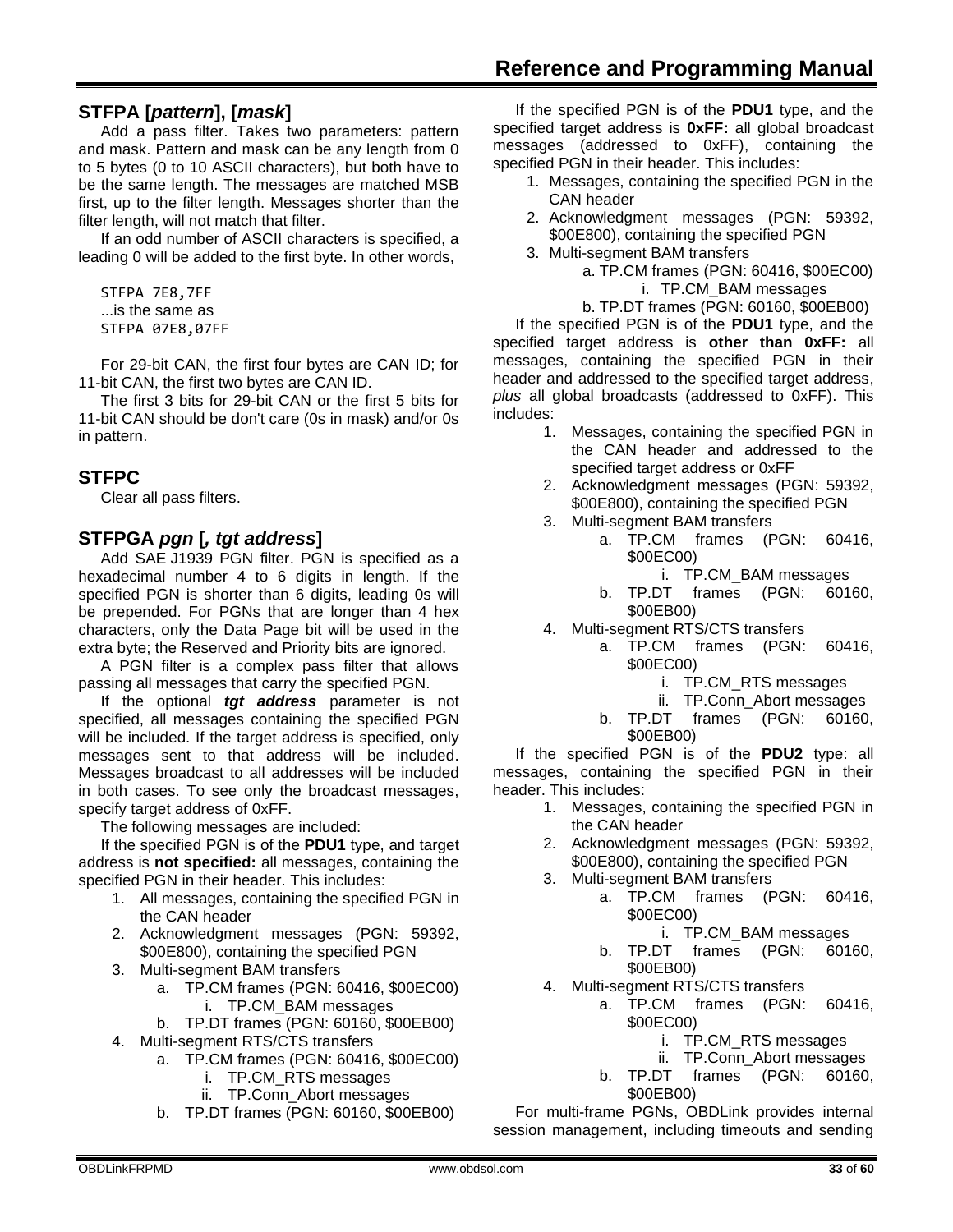of TP.CM CTS, TP.CM EndOfMsgACK, and TP.Conn\_Abort messages, when not in monitoring mode. In monitoring mode, passive session management is used to follow TP.CM\_BAM multisegment messages and TP.CM\_RTS multi-segment messages, requested by other nodes.

Only first-level encapsulated PGNs will be passed by this PGN filter. Specifically, PGNs returned via the Transfer messages (PGN: 51712, 0x00CA00) will not be filtered for. In order to filter for PGNs returned via the Transfer PGN, add a PGN filter for the 0x00CA00 PGN and then look for the enclosed PGN in the first three bytes of the Transfer PGN data.

This command is only available when an SAE J1939 protocol is selected.

*Examples:* STFPGA 00FECB STFPGA FECB, F9

#### <span id="page-33-1"></span>**STFPGC**

<span id="page-33-4"></span>Clear all SAE J1939 PGN filters.

# <span id="page-33-0"></span>**8.11 PowerSave ST Commands**

For a detailed description of the OBDLink PowerSave functionality, see Section [15.0.](#page-51-0)

# <span id="page-33-2"></span>**STSLCS**

Print active PowerSave configuration summary. This command prints only the currently active configuration. Therefore, to see the native configuration settings, ELM327 control mode must be turned off by clearing the "master enable" bit of PP 0E or turning off the PP 0E parameter. The device must be reset for any PowerSave configuration changes to take effect.

The configuration is printed in the following format:

| CTRL MODE:         | <native elm327=""></native>                                                 |
|--------------------|-----------------------------------------------------------------------------|
| PWR CTRL:          | LOW PWR = <low high=""></low>                                               |
| <b>UART SLEEP:</b> | <on off="">, <timeout> s</timeout></on>                                     |
| UART WAKE:         | <on off="">, <pulse min="">-<pulse max=""> us</pulse></pulse></on>          |
| EXT INPUT:         | <low high=""> = SLEEP</low>                                                 |
| <b>EXT SLEEP:</b>  | <on off="">, <low high=""> FOR <time> ms</time></low></on>                  |
| EXT WAKE:          | <on off="">, <low high=""> FOR <time> ms</time></low></on>                  |
| VL SLEEP:          | <on off="">, &lt;&gt;&gt;&gt;[!]<level><br/>FOR<time>s</time></level></on>  |
| VL WAKE:           | <on off="">, &lt;&gt;&gt;&gt;[!]<level><br/>FOR<time> s</time></level></on> |
| <b>VCHG WAKE:</b>  | <on off="">, [+/-][!]<change> IN <time> ms</time></change></on>             |

See Table 25 – [PowerSave Configuration Summary](#page-33-3)  [Detail](#page-33-3) for the detailed line-by-line description of the configuration summary. The "Sec." column contains a reference to the relevant section of this document.

|    | Example: CTRL MODE: NATIVE |                                    |
|----|----------------------------|------------------------------------|
|    |                            | $PWR$ $CTRL$ : $LOW$ $PWR$ = $LOW$ |
|    |                            | UART SLEEP: OFF, 1200 s            |
|    | UART WAKE:                 | ON, 0-30000 us                     |
|    |                            | $EXT$ INPUT: LOW = SLEEP           |
|    |                            | EXT SLEEP: OFF, LOW FOR 3000 ms    |
|    | EXT WAKE:                  | ON, HIGH FOR 2000 ms               |
|    | VL SLEEP:                  | OFF, <13.00V FOR 600 s             |
|    | VL WAKE:                   | OFF, >13.20V FOR 1 s               |
|    | VCHG WAKE:                 | OFF, 0.20V IN 1000 ms              |
| or |                            |                                    |
|    | VL SLEEP:                  | OFF, <0x8C1 FOR 600 s              |
|    | VL WAKE:                   | OFF, >0x8E3 FOR 1 s                |
|    |                            | VCHG WAKE: OFF, 0x022 IN 1000 ms   |

#### <span id="page-33-3"></span>**Table 25 – PowerSave Configuration Summary Detail**

| <b>Configuration Summary Line</b>                      | Sec.   | <b>Description</b>                                                                                                                                                                                                                                                                                   |  |
|--------------------------------------------------------|--------|------------------------------------------------------------------------------------------------------------------------------------------------------------------------------------------------------------------------------------------------------------------------------------------------------|--|
| CTRL MODE:<br><native elm327=""></native>              | 15.1   | PowerSave control mode. Reports whether PowerSave module<br>is operating in a native PowerSave control mode, where all<br>settings are configured via the ST commands, or an ELM327<br>Low Power compatibility mode, where some settings are<br>overridden via the ELM327 programmable parameter 0E. |  |
| PWR CTRL:<br>LOW PWR = <low high=""></low>             | 15.5   | <b>PWR_CTRL output pin polarity.</b> Specifies whether the pin<br>outputs a logic LOW or HIGH in low power mode.                                                                                                                                                                                     |  |
| UART SLEEP:<br><on off="">, <timeout> s</timeout></on> | 15.2.2 | <b>UART inactivity sleep trigger:</b><br>$\langle ON/OFF \rangle$<br>trigger on/off                                                                                                                                                                                                                  |  |
|                                                        |        | inactivity timeout setting in milliseconds<br><timeout></timeout>                                                                                                                                                                                                                                    |  |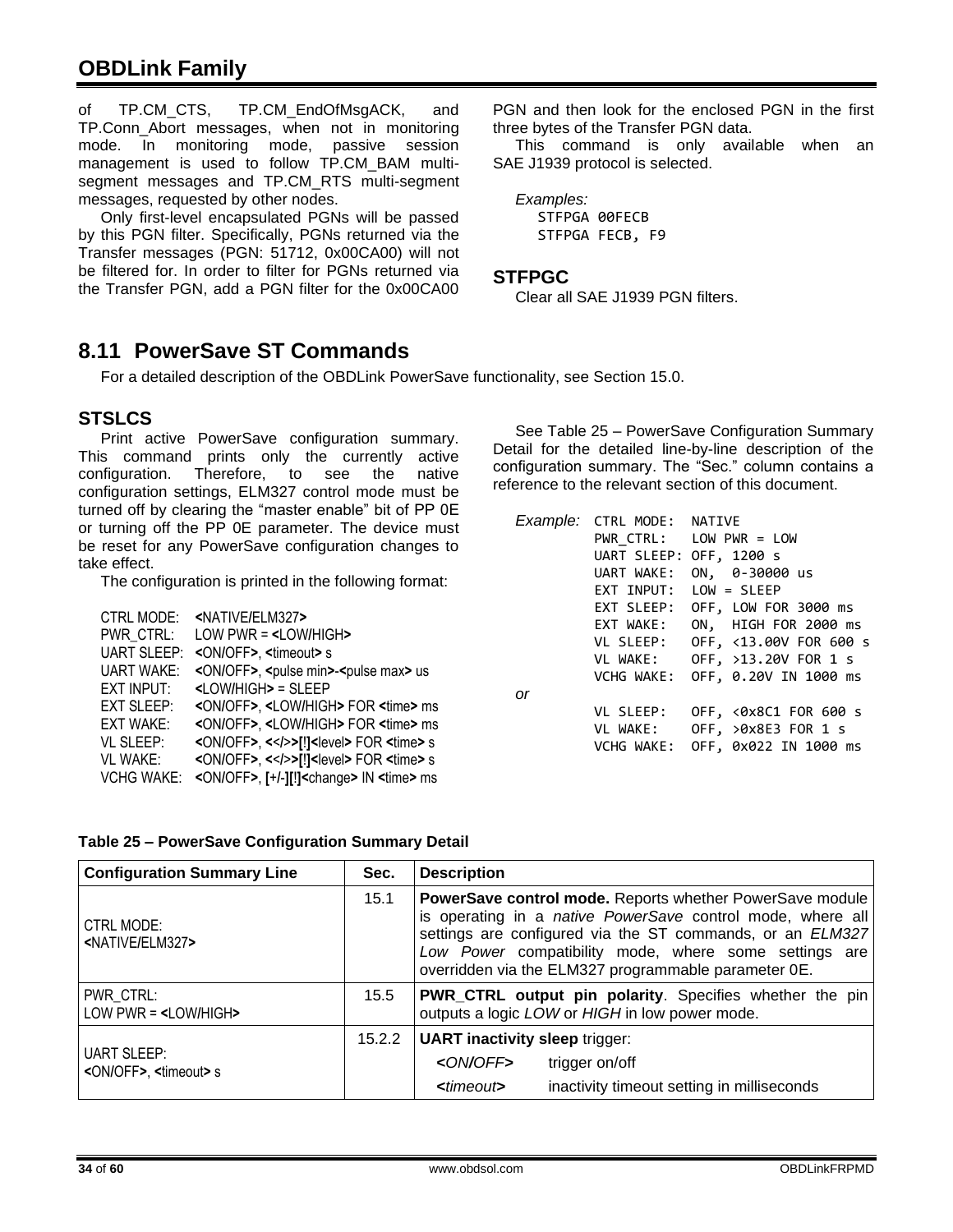# **Reference and Programming Manual**

| <b>Configuration Summary Line</b>                                                        | Sec.   | <b>Description</b>                                                               |                                                                                                                                                     |
|------------------------------------------------------------------------------------------|--------|----------------------------------------------------------------------------------|-----------------------------------------------------------------------------------------------------------------------------------------------------|
|                                                                                          | 15.3.1 | <b>UART Rx pulse wakeup trigger:</b>                                             |                                                                                                                                                     |
|                                                                                          |        | <on off=""></on>                                                                 | trigger on/off                                                                                                                                      |
| <b>UART WAKE:</b><br><on off="">, <pulse min="">-<pulse max=""> us</pulse></pulse></on>  |        | <pulse min=""></pulse>                                                           | minimum<br>width<br>UART<br>pulse<br>Rx<br>in.<br>microseconds                                                                                      |
|                                                                                          |        | <pulse max=""></pulse>                                                           | maximum<br><b>UART</b><br>pulse<br>width<br>Rx<br>in<br>microseconds $(0 = no maximum)$                                                             |
| EXT INPUT:<br><low high=""> = SLEEP</low>                                                | 15.2.3 |                                                                                  | <b>SLEEP input polarity.</b> Specifies whether it takes a LOW or a<br>HIGH on the SLEEP pin to put the device to sleep.                             |
|                                                                                          | 15.2.3 | <b>External SLEEP input sleep trigger:</b>                                       |                                                                                                                                                     |
|                                                                                          |        | <on off=""></on>                                                                 | trigger on/off                                                                                                                                      |
| <b>EXT SLEEP:</b>                                                                        |        | <low high=""></low>                                                              | specifies the active logic level                                                                                                                    |
| <on off="">, <low high=""> FOR <time> ms</time></low></on>                               |        | <time></time>                                                                    | specifies how long the SLEEP input must be<br>held in the active ("sleep") state to put the<br>device to sleep.                                     |
|                                                                                          | 15.3.2 |                                                                                  | <b>External SLEEP input wakeup trigger:</b>                                                                                                         |
|                                                                                          |        | <on off=""></on>                                                                 | trigger on/off                                                                                                                                      |
| <b>EXT WAKE:</b>                                                                         |        | <low high=""></low>                                                              | specifies the active logic level                                                                                                                    |
| <on off="">, <low high=""> FOR <time> ms</time></low></on>                               |        | $\times$ time $\times$                                                           | specifies how long the SLEEP input must be<br>held in the inactive ("wake") state to wake the<br>device from sleep.                                 |
|                                                                                          | 15.2.4 | Voltage level sleep trigger:                                                     |                                                                                                                                                     |
|                                                                                          |        | <on off=""></on>                                                                 | trigger on/off                                                                                                                                      |
|                                                                                          |        | <>                                                                               | specifies whether the trigger region is below<br>$(\le)$ or above $(\ge)$ the $\le$ level $\ge$ threshold setting                                   |
| VL SLEEP:<br><on off="">, &lt;&gt;&gt;&gt;[!]<level><br/>FOR<time> s</time></level></on> |        | II                                                                               | this designator indicates that the trigger<br>voltage setting is invalid, i.e. cannot be<br>achieved with the current voltage calibration           |
|                                                                                          |        | $<$ level $>$                                                                    | voltage threshold in volts ([d]d.ddV) or raw<br>ADC steps (0xhhh)                                                                                   |
|                                                                                          |        | <time></time>                                                                    | number of consecutive seconds the voltage<br>must remain above or below the threshold<br>value for the trigger to activate                          |
| VL WAKE:                                                                                 | 15.3.3 | Voltage level wakeup trigger. Same format as the voltage level<br>sleep trigger. |                                                                                                                                                     |
|                                                                                          | 15.3.4 | Voltage change wakeup trigger:                                                   |                                                                                                                                                     |
|                                                                                          |        | <on off=""></on>                                                                 | trigger on/off                                                                                                                                      |
|                                                                                          |        | $[+/]$                                                                           | specifies whether the trigger detects only<br>rising voltage $(+)$ , only falling voltage $(-)$ , or a<br>voltage change in any direction (no sign) |
| <b>VCHG WAKE:</b><br><on off="">, [+/-][!]<change> IN <time> ms</time></change></on>     |        | [!]                                                                              | this designator indicates that the voltage<br>change setting is invalid, i.e. cannot be<br>achieved with the current voltage calibration            |
|                                                                                          |        | <change></change>                                                                | voltage change in volts ([d]d.ddV) or raw ADC<br>steps (0xhhh)                                                                                      |
|                                                                                          |        | <time></time>                                                                    | number of milliseconds between voltage<br>samples                                                                                                   |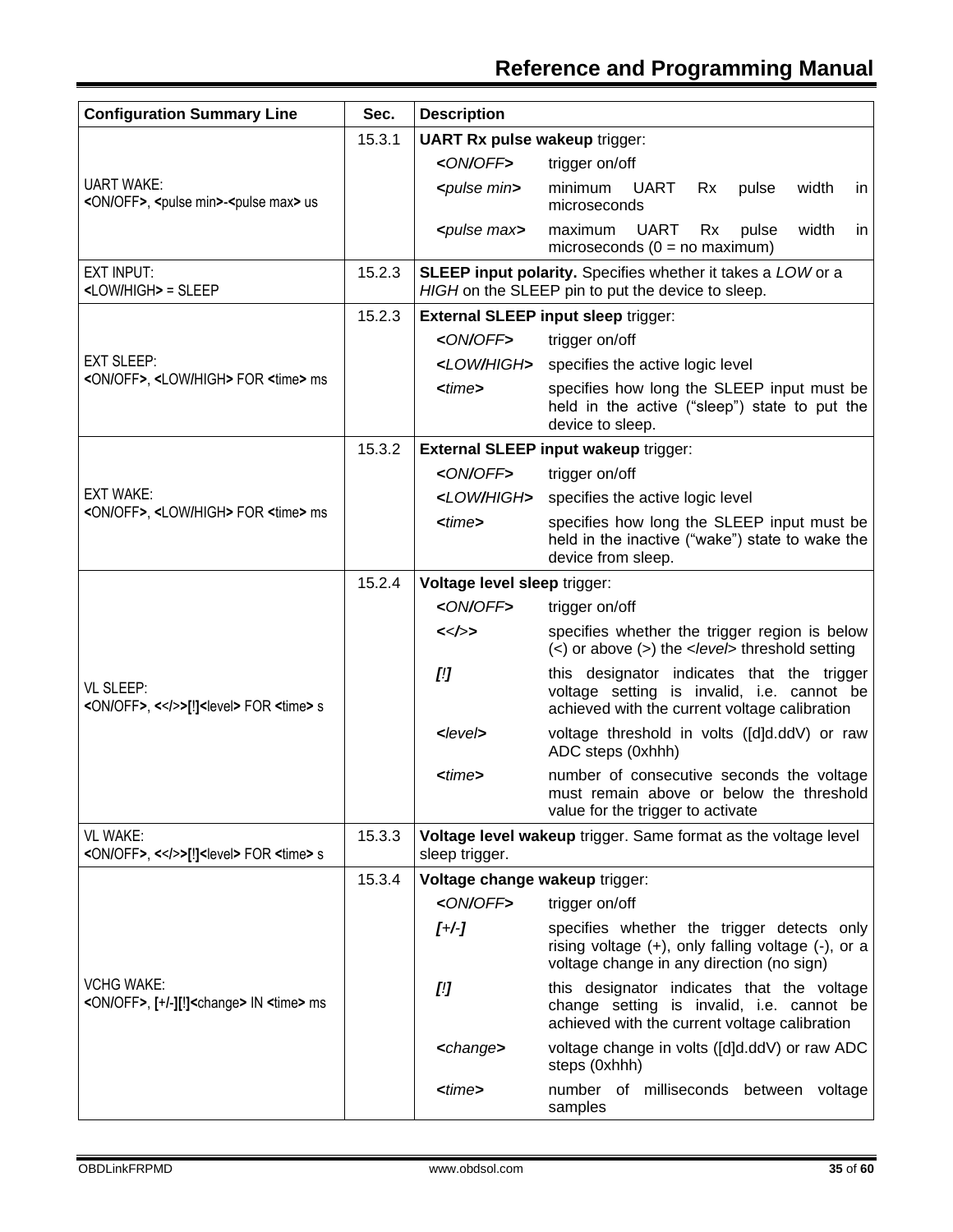## <span id="page-35-0"></span>**STSLEEP [***delay***]**

Enter sleep mode. Takes optional *delay* parameter in seconds. When the delay is specified, the command prints "OK", and returns to the command prompt. The sleep mode will be entered after the specified delay time. When the parameter is empty or 0 seconds delay is specified, the command will print "OK<CR>" and immediately put the device to sleep.

#### <span id="page-35-1"></span>**STSLLT**

Report last sleep/wakeup triggers, in this format:

SLEEP: <sleep trigger> WAKE: <wakeup trigger>

Sleep trigger can be one of the following:

| <b>Trigger</b> | <b>Description</b>                                  |  |
|----------------|-----------------------------------------------------|--|
| <b>NONE</b>    | Device did not enter sleep mode<br>since last reset |  |
| <b>CMD</b>     | STSLEEP or ATLP command                             |  |
| <b>UART</b>    | <b>UART</b> inactivity timeout                      |  |
| <b>EXT</b>     | External sleep control input                        |  |
| VL             | Voltage level                                       |  |

Wakeup trigger can be one of the following:

| <b>Trigger</b> | <b>Description</b>                                    |
|----------------|-------------------------------------------------------|
| <b>NONE</b>    | Device did not wake up from sleep<br>since last reset |
| <b>UART</b>    | <b>UART Rx pulse</b>                                  |
| <b>EXT</b>     | External sleep control input                          |
| VL             | Voltage level                                         |
| <b>VCHG</b>    | Voltage change                                        |

*Example:* SLEEP: CMD WAKE: UART

#### <span id="page-35-2"></span>**STSLPCP** *0***|***1*

Set polarity of the PWR\_CTRL output.

0: Normal power = HIGH, Low power mode = LOW 1: Normal power = LOW, Low power mode = HIGH

The default setting is 0.

*Note: This command is available only for standalone ICs.*

#### <span id="page-35-3"></span>**STSLU** *sleep***,** *wakeup*

UART sleep/wakeup triggers on/off. Each of the two parameters can be independently configured as "on" or "off". The first parameter specifies sleep trigger (UART inactivity timeout) setting, and the second one specifies wakeup trigger (low pulse on UART Rx input) setting. The defaults are sleep  $=$  off, wakeup  $=$  on.

*Example:* STSLU off, on

#### <span id="page-35-4"></span>**STSLUIT** *sec*

Set UART inactivity timeout. The parameter is specified in seconds (decimal). The default is 1200 (20 minutes).

#### <span id="page-35-5"></span>**STSLUWP** *min***,** *max*

Set UART wakeup pulse timing. The parameters are specified in microseconds. The defaults are min = 0, max = 30000 (30 milliseconds).

#### <span id="page-35-6"></span>**STSLVG** *on***|***off*

Voltage change wakeup trigger on/off. The default is off.

#### <span id="page-35-7"></span>**STSLVGW [+|-]***volts***,** *ms*

Configure voltage change wakeup trigger. The first parameter specifies voltage difference between two samples. The optional '+' or '-' sign, preceding the voltage, specifies whether the trigger detects only rising voltage (+), only falling voltage (-), or a voltage change in any direction (no sign). The second parameter specifies the time between the samples in milliseconds. The value specified will be rounded to the nearest multiple of 250 ms, with any value below 250 being rounded up to the minimum setting of 250 ms. The default setting is 0.2, 1000 (voltage changing by 0.2V in any direction, with one second between the samples).

*Example:* STSLVGW +0.15, 750

#### <span id="page-35-8"></span>**STSLVL** *sleep***,** *wakeup*

Turn voltage level sleep/wakeup triggers on/off. Each of the two parameters can be specified as "on" or "off". The first parameter specifies the sleep trigger setting, and the second parameter specifies the wakeup trigger setting. The defaults are sleep = off,  $wakeup = off$ .

#### <span id="page-35-9"></span>**STSLVLS <|>** *volts***|***0xhhh***,** *sec*

Configure voltage level sleep trigger. The "<" or ">" character specifies whether the trigger region is above or below the threshold voltage: " $\lt$ " = below, " $\gt$ " = above. The threshold voltage can be specified in volts with the maximum precision of two decimal places. It can also be specified in raw ADC steps by prefixing the value with '0x'. The *sec* parameter specifies how long the voltage must remain above or below the threshold before the device will enter sleep mode. The default is <13.00, 600 (below 13V for 600 seconds).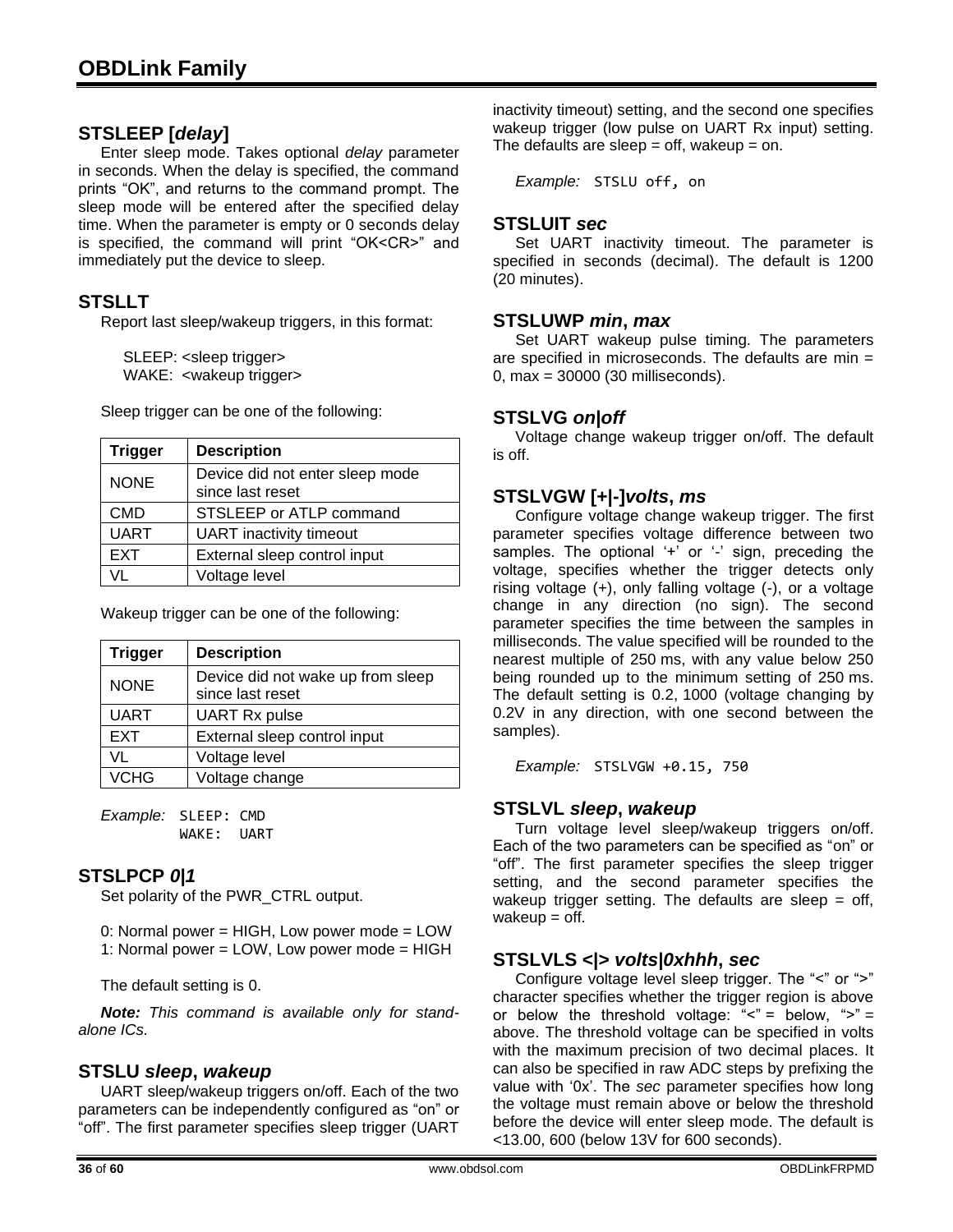*Examples:* STSLVLS <12.85, 60 STSLVLS >0x8ab, 0

#### <span id="page-36-2"></span>**STSLVLW <|>** *volts***|***0xhhh***,** *sec*

Configure voltage level wakeup trigger. The "<" or ">" character specifies whether the trigger region is above or below the threshold voltage: " $\le$ " = below, ">" = above. The threshold voltage can be specified in volts with the maximum precision of two decimal places. It can also be specified in raw ADC steps by prefixing the value with '0x'. The *sec* parameter specifies how long the voltage must remain above or below the threshold before the device will wake up from sleep. The default is >13.20, 1 (above 13.2V for 1 second).

| Examples: STSLVLW >13.15, 0 |                   |  |
|-----------------------------|-------------------|--|
|                             | STSLVLW <0x8cd, 5 |  |

#### <span id="page-36-3"></span>**STSLX** *sleep***,** *wakeup*

Enable or disable sleep/wakeup triggers associated with the external sleep control input (SLEEP pin). Each of the two parameters can be specified as "on" or "off". The defaults are sleep = off, wakeup = on.

#### <span id="page-36-4"></span>**STSLXP** *0***|***1*

Configure polarity of the SLEEP input.

0: LOW = sleep,  $HIGH$  = wake up

1: LOW = wake up,  $HIGH = sleep$ 

The default setting is 0.

*Note: This command is available only for standalone ICs, and microOBD 200 (STN1120).*

#### <span id="page-36-1"></span>**STSLXS**

Print the status of the external SLEEP input. Responds with "WAKE" or "SLEEP".

#### <span id="page-36-5"></span>**STSLXST** *ms*

Specify how long the SLEEP input must be held in the active ("sleep") state to put the device to sleep. The *ms* parameter is the minimum time in milliseconds. The default is 3000 (3 seconds).

#### <span id="page-36-6"></span>**STSLXWT** *ms*

Specify how long the SLEEP input must be held in the inactive ("wake") state to wake the device from sleep. The *ms* parameter is the minimum time in milliseconds. The default is 2000 (2 seconds).

# <span id="page-36-0"></span>**8.12 Bluetooth Specific ST Commands**

#### <span id="page-36-7"></span>**STBTCOD** *hhhhhh*

Set the Bluetooth modem CoD (Class of Device). The input is the 6-digit hex CoD. The device needs to be power-cycled for this command to take effect. This is set in non-volatile memory, so it will survive a power-cycle. However, it will be reset during a factory reset, and may be changed during a firmware update.

#### <span id="page-36-8"></span>**STBTDN** *ascii*

Set the Bluetooth broadcasting device name. Accepts printable ASCII characters (0x20 to 0x7E). Maximum length is 20 characters. Leading and trailing spaces will be ignored. The '%' character can be used to select different options: To include an actual '%' character in the device name, two "%%" must be used. To include the last *n* digits of the device serial number, "%*n*s" must be used. To include the last *n* digits of the Bluetooth address, "%*n*R" must be used. The parameter *n* is optional and will default to 5. If one '%' is given, but is not

followed by '%', "*n*R", "*n*s", 'R', or 's', the operation will fail, and the device name will not be changed.

*Note: This command requires a power cycle for the change to take effect.*

*Examples:* STBTDN OBDLink MX %3s If the serial number is 1234567890 the device name will be "OBDLink MX 890".

> STBTDN My Tool %4R%%%s If the serial number is 1234567890 and the Bluetooth address is 00043EABCDEF, the device name will be "My Tool CDEF%67890".

*Note: Commands in this section 8.12, "Bluetooth Specific Commands" are only available for Bluetooth devices:*

- *OBDLink MX+*
- *OBDLink MX*
- *OBDLink LX*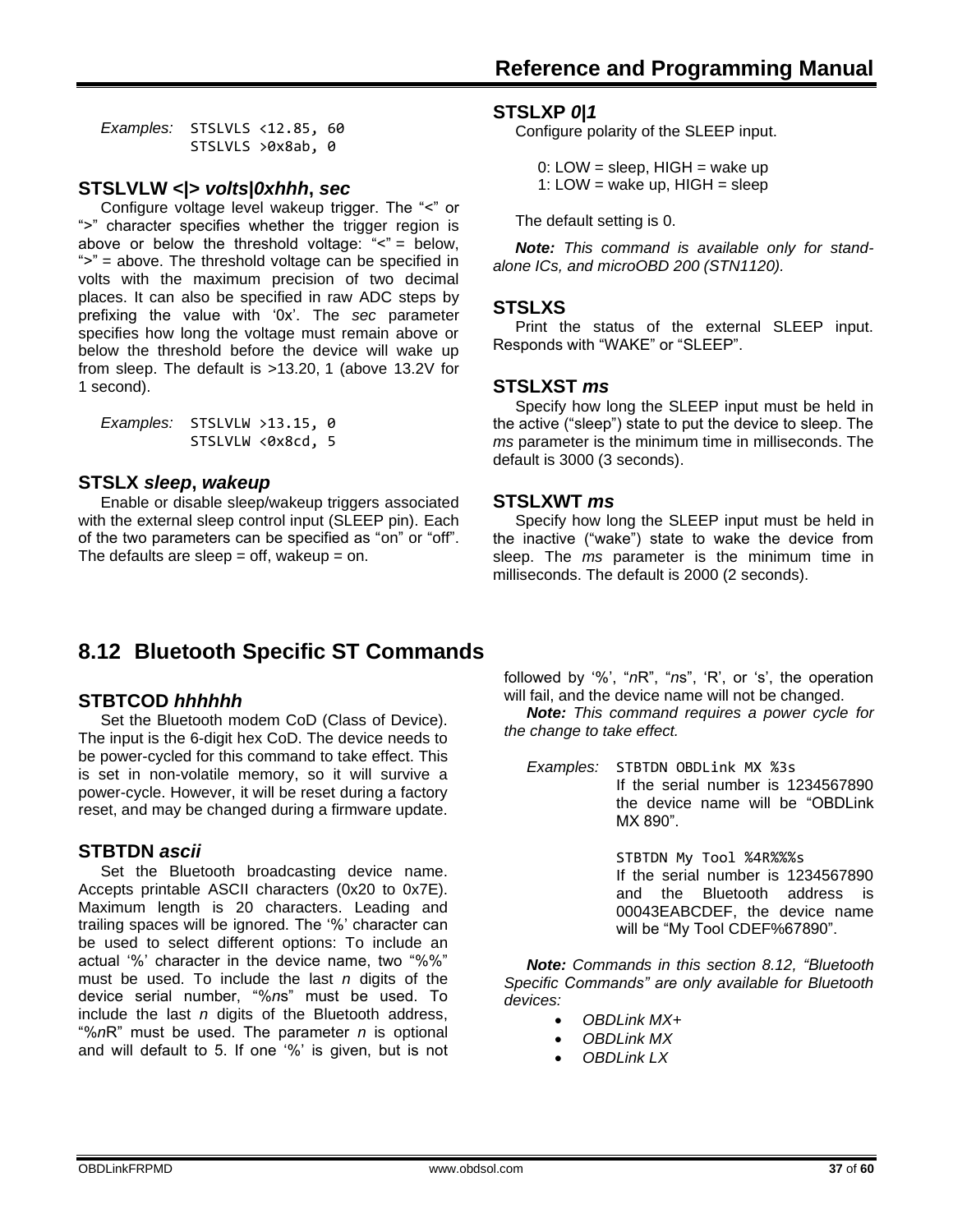# <span id="page-37-0"></span>**8.13 General Purpose I/O ST Commands**

### <span id="page-37-2"></span>**STGPC** *pin1***:***options* **[, …,** *pinN***:***options***]**

Configure general purpose pins. Consult device datasheet for open drain, pull-up, and pull-down feature availability of each general purpose pin.

*pin*: GPx pin number

*options:*

- I input
- O output
- N0 disable open drain
- N1 enable open drain
- U0 disable internal pull-up
- U1 enable internal pull-up
- D0 disable internal pull-down
- D1 enable internal pull-down

*Examples:*

STGPC 0:O, 25:O, 3:I, 5:I STGPC 1:O:N1, 2:I:U0

#### <span id="page-37-3"></span>**STGPIR** *pin1* **[, …,** *pinN***]**

Read general purpose inputs. Results are reported as binary 1/0 values, separated by commas:

*Example:* STGPIR 0, 4, 7, 63 *Response:* 1, 0, 0, 1

#### <span id="page-37-4"></span>**STGPIRH** *pin1* **[, …,** *pinN***]**

Read general purpose inputs, report values as LSB-aligned hex value. *Example:* STGPIR 0, 4, 7, 63

<span id="page-37-5"></span>*Response:* 09

#### **STGPOR** *pin1* **[, …,** *pinN***]**

Read output latches. Results are reported as binary 1/0 values, separated by commas.

*Example:* STGPOR 2, 4, 31 *Response:* 0, 1, 0

<span id="page-37-6"></span>**STGPOW** *pin1***:***state* **[, …,** *pinN***:***state***]**

Write output latches.

*Example:* STGPOW 2:0, 4:1, 31:0

# <span id="page-37-1"></span>**8.14 Periodic Messaging ST Commands**

OBDLink devices feature a periodic messaging system that can be used to automatically send messages in the background. The protocol must be open in order for the messages to be sent. You can open the protocol by sending an OBD request or by sending the STPO command (if a protocol is already selected). The CAN monitoring mode, set by STCMM, will affect whether messages are sent while monitoring (STM or STMA). Exiting a monitoring session will close the protocol. STPX will open the protocol but will not close it when it finishes. This feature currently only works with CAN protocols.

**A special note of caution:** the "add periodic message" command [\(STPPMA\)](#page-31-10) dynamically allocates a block of RAM to store the message information. Since RAM is finite, it is possible to add too many periodic messages. If not enough memory is available to add the message, the command will return the OUT OF MEMORY error. If this occurs, OBD requests may also start generating OUT OF MEMORY errors because the OBD message memory buffer is located in the same RAM.

The maximum number of messages that can be added depends on a number of factors and may change slightly between firmware revisions even for the same scenario. For example, the memory allocation scheme may be optimized, or new functionality is added. To minimize the impact of these changes on your software, make sure that your code anticipates and gracefully handles OUT OF MEMORY errors.

#### <span id="page-37-7"></span>**STPPMA** *period, header, data*

Add a periodic message using the currently set protocol. The period parameter is the time in milliseconds between messages. Header and data parameter will set their respective bytes of the message.

When adding a periodic message, the protocol will be set based on the currently set protocol, switching protocols will not affect the periodic message format.

Returns a hex value representing the periodic message's handle.

*Example:* STPPMA 250, 7DF, B302 1

#### <span id="page-37-8"></span>**STPPMC**

Clear all periodic messages.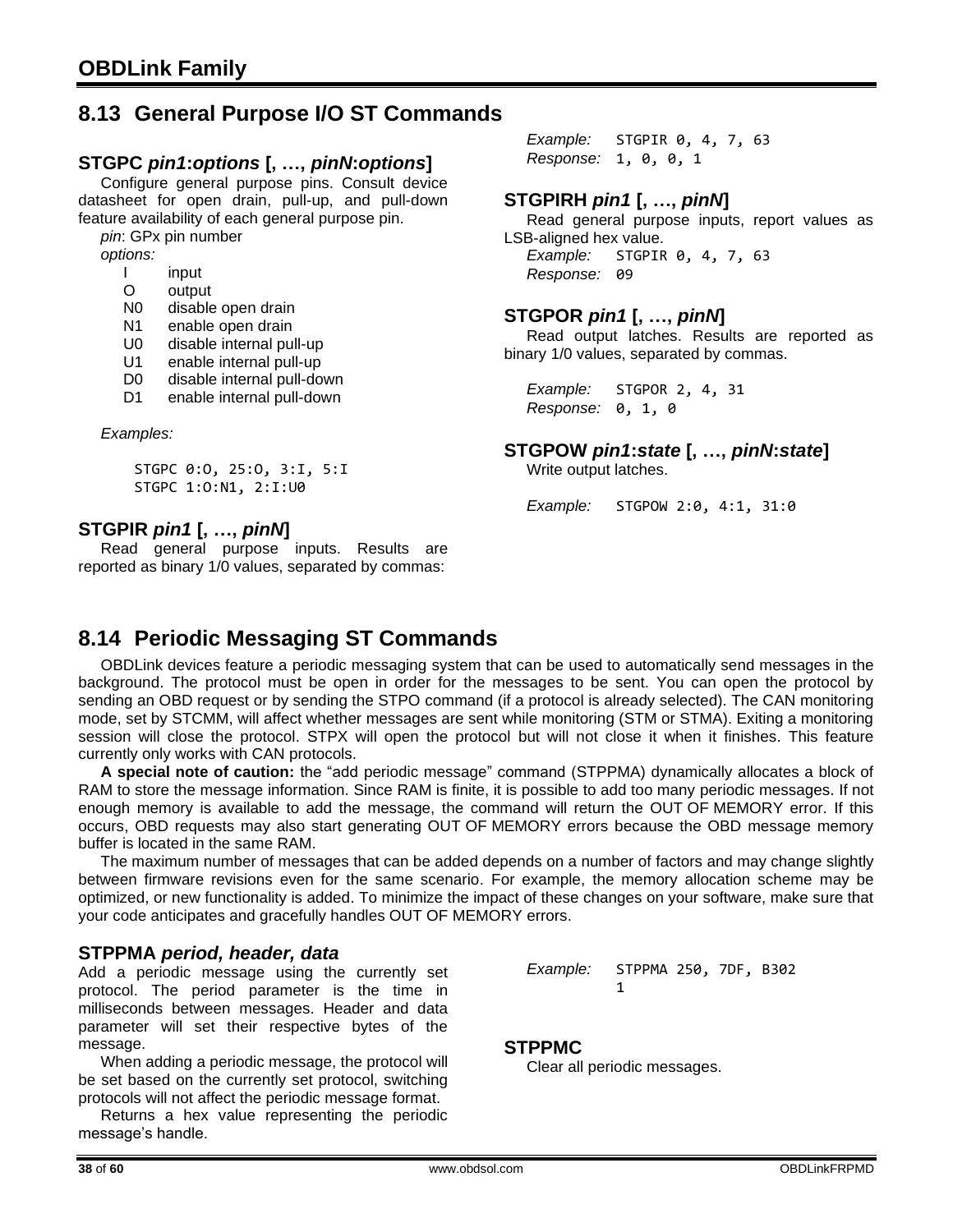# <span id="page-38-0"></span>**STPPMD** *handle*

Delete a specific periodic message using the handle returned when added.

*Example:* STPPMD 1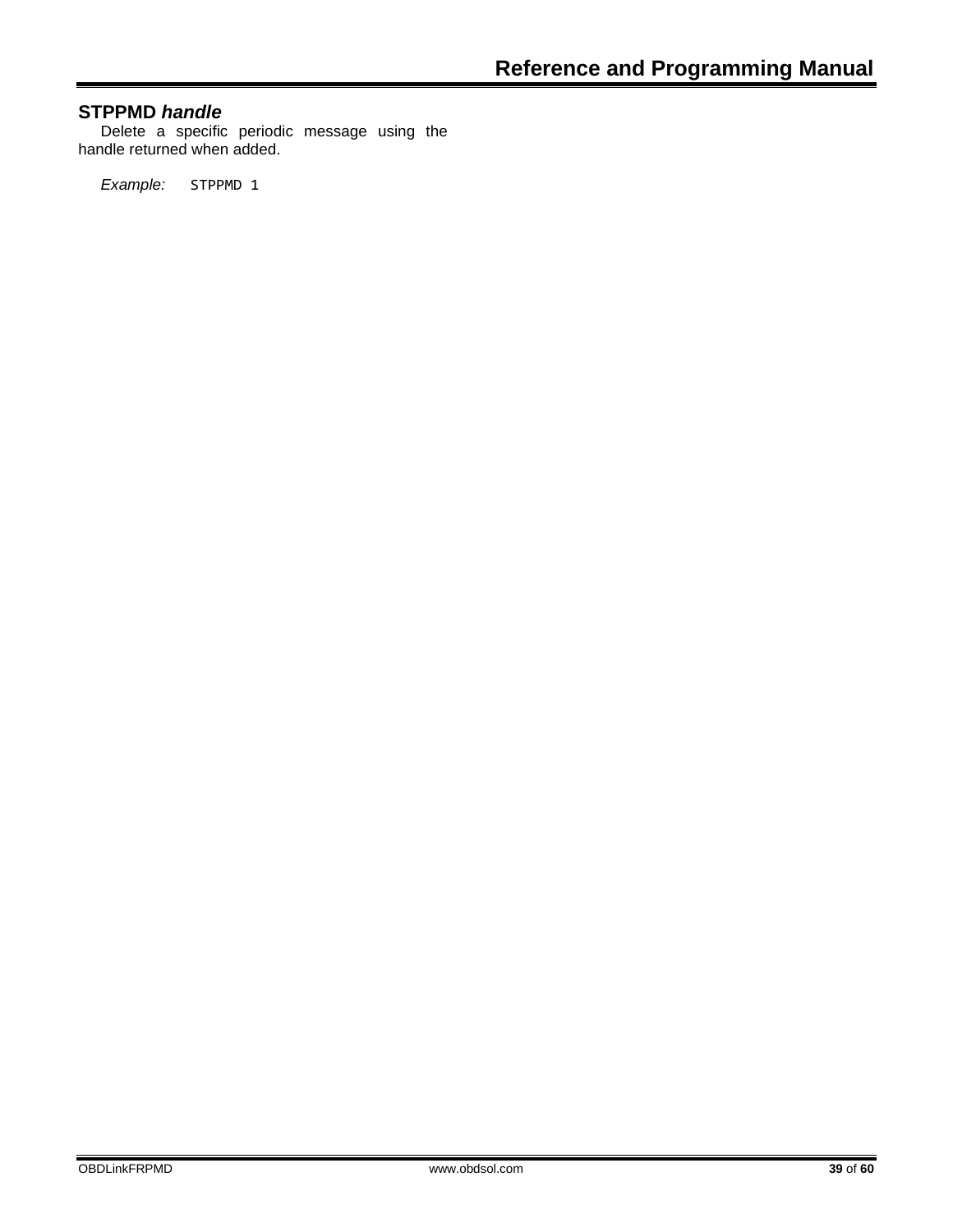# <span id="page-39-0"></span>**9.0 Error Messages**

This section documents the error and status messages that you can receive from the OBDLink.

#### **?**

Invalid command. This error is displayed if the syntax of the command is not correct, or the command is not appropriate for the context (e.g., attempting to use the ATFI command with a protocol other than 5).

#### **ACT ALERT**

The IC will switch to low power mode in 1 minute, unless it detects activity on UART. The timeout can be set using bit 4 of PP 0E to either 4 or 19 minutes.

*Note: This message can only occur in the ELM327 PowerSave mode (see Section [15.1\)](#page-51-1), and only if the PP 0E bit 3 is 1.*

#### **BUFFER FULL**

The IC ran out of memory to store incoming OBD messages. This error is not very common with the OBDLink, since it has a much larger buffer than the 256-byte buffer provided by the ELM327. If you are receiving BUFFER FULL messages, consider increasing UART baud rate (Section [8.2\)](#page-23-0), turning off headers (ATH0) and spaces (ATS0), or use OBD message filters (Section [8.3\)](#page-23-1).

#### **BUS BUSY**

OBDLink tried to send an OBD command but timed out before it could detect an idle bus state. In the majority of cases, this error indicates a wiring problem – one or more of the bus lines is stuck in an active state.

#### **BUS ERROR**

The IC made an attempt to send an OBD message, but the bus voltage did not change as expected. This is most likely due to a circuit problem (a short or an open) or the bus being shorted to battery voltage or ground.

#### **CAN ERROR**

The CAN peripheral had trouble transmitting or receiving messages. Possible causes include:

- Device not connected to the CAN bus
- Wrong protocol/CAN baud rate
- Wiring problem

#### **DATA ERROR**

Data formatting error: too few bytes received, incorrect header format, symbol timing, or framing error.

#### **<DATA ERROR**

This error message follows a response that failed an error detection byte check (CRC or checksum). It may be caused by any of the following:

- Bad electrical connection (e.g., oxidized diagnostic connector pins)
- Electromagnetic noise
- Cable that is too long, or poorly shielded
- Circuit problem
- CAN Auto Formatting (CAF) enabled for a protocol other than the ISO 15765-4

#### **FB ERROR**

Feedback error. OBDLink detected a mismatch between the commanded transmitter state (high or low), and the signal state seen at the receiver. Possible causes:

- Circuit problem
- J1850 bus lines or K-line stuck high or low
- Message collisions on K-line. This can happen when another scan tool is transmitting in parallel, or when the ATST timeout is too short, causing OBDLink to "step" on ECU replies to the previous request

#### **FC RX TIMEOUT**

Timeout error. OBDLink detected a mismatch between the commanded transmitter state (high or low), and the signal state seen at the receiver. Possible causes:

- Circuit problem
- J1850 bus lines or K-line stuck high or low
- Message collisions on K-line. This can

#### **LP ALERT**

OBDLink is 2 seconds away from entering Low Power (standby) mode. The purpose of this message is to alert the host and allow it sufficient time to perform any housekeeping tasks (e.g., save data to nonvolatile memory before the power is cut). At this point, hardware reset is the only way to prevent the IC from entering the Low Power mode.

*Note: This message can only occur in the ELM327 PowerSave mode (see Section [15.1\)](#page-51-1), and only if the PP 0E bit 3 is 1.*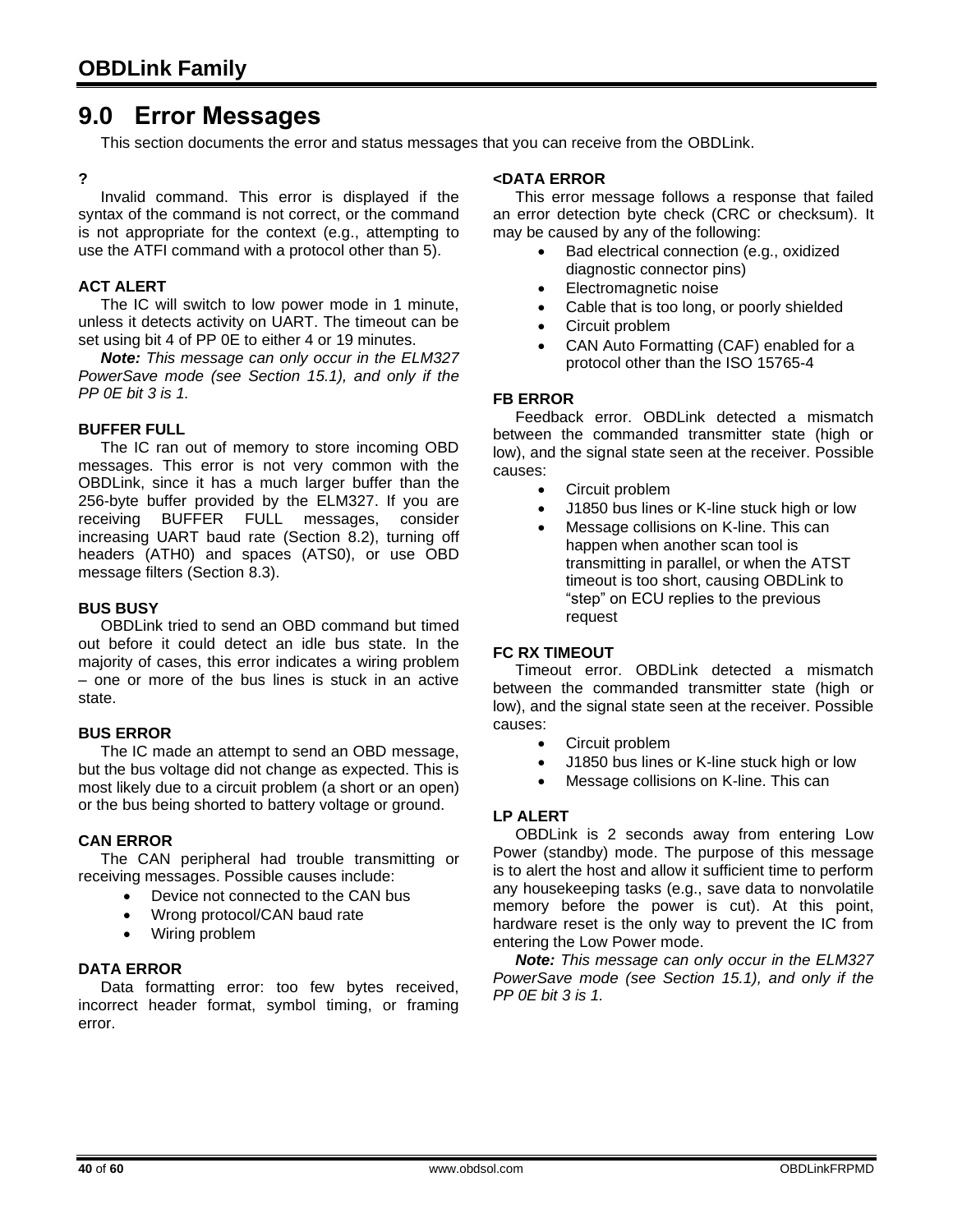#### **LV RESET**

Low voltage reset (also known as "brown-out reset"). OBDLink has a built-in brown-out reset feature that resets the device when the supply voltage drops too low. After the voltage rises back above the trip point, the IC performs a full reset and prints "LV RESET".

#### **NO DATA**

There was no response from the vehicle before a timeout occurred. The request may not be supported, was blocked by the filters (see Section [11.0\)](#page-41-0), or the timeout [\(ATST\)](#page-15-5) is too short.

#### **OUT OF MEMORY**

Not enough available RAM to complete the requested operation.

#### **<RX ERROR**

CAN peripheral detected an error in the received message. Incorrect baud rate is the most likely cause.

#### **STOPPED**

A character received on UART interrupted the execution of an OBD command.

The current version of firmware ignores linefeed characters (0x0A) to prevent this error from occurring inadvertently.

#### **UART RX OVERFLOW**

UART Rx buffer overflow occurred. This error is most likely to happen under ISO 9141 and ISO 14230, when a large amount of UART data is sent to the OBDLink at a high baud rate, while the device is busy transmitting keep-alive messages.

#### **UNABLE TO CONNECT**

OBDLink was unable to detect the OBD protocol. Possible explanations include:

- Vehicle is not OBD-II compliant
- lanition is off
- No power on diagnostic connector (e.g., blown fuse)
- Wiring problem

# <span id="page-40-0"></span>**10.0 OBD Requests**

The OBDLink uses the same format for OBD requests as the ELM327. Please refer to the "OBD Commands" section of the ELM327 datasheet for information.

See the following standards for more information about legislated On-Board Diagnostics:

**SAE J1979: E/E Diagnostic Test Modes.** This document describes data reporting requirements of On-Board Diagnostic regulations in the United States and Europe, and any other region that may adopt similar requirements in the future. The ISO equivalent of this standard is ISO 15031-5.

**SAE J2190: Enhanced E/E Diagnostic Test Modes.** This document describes the implementation of Enhanced Diagnostic Test Modes, which are intended to supplement the legislated Diagnostic Test Modes defined in SAE J1979 standard. Modes are defined for access to emission related test data beyond what is included in SAE J1979, and for non-emission related data.

**SAE J2178: Class B Data Communication Network Messages.** This document describes the information contained in the header and data fields of non-diagnostic messages for automotive serial communications based on SAE J1850 Class B networks.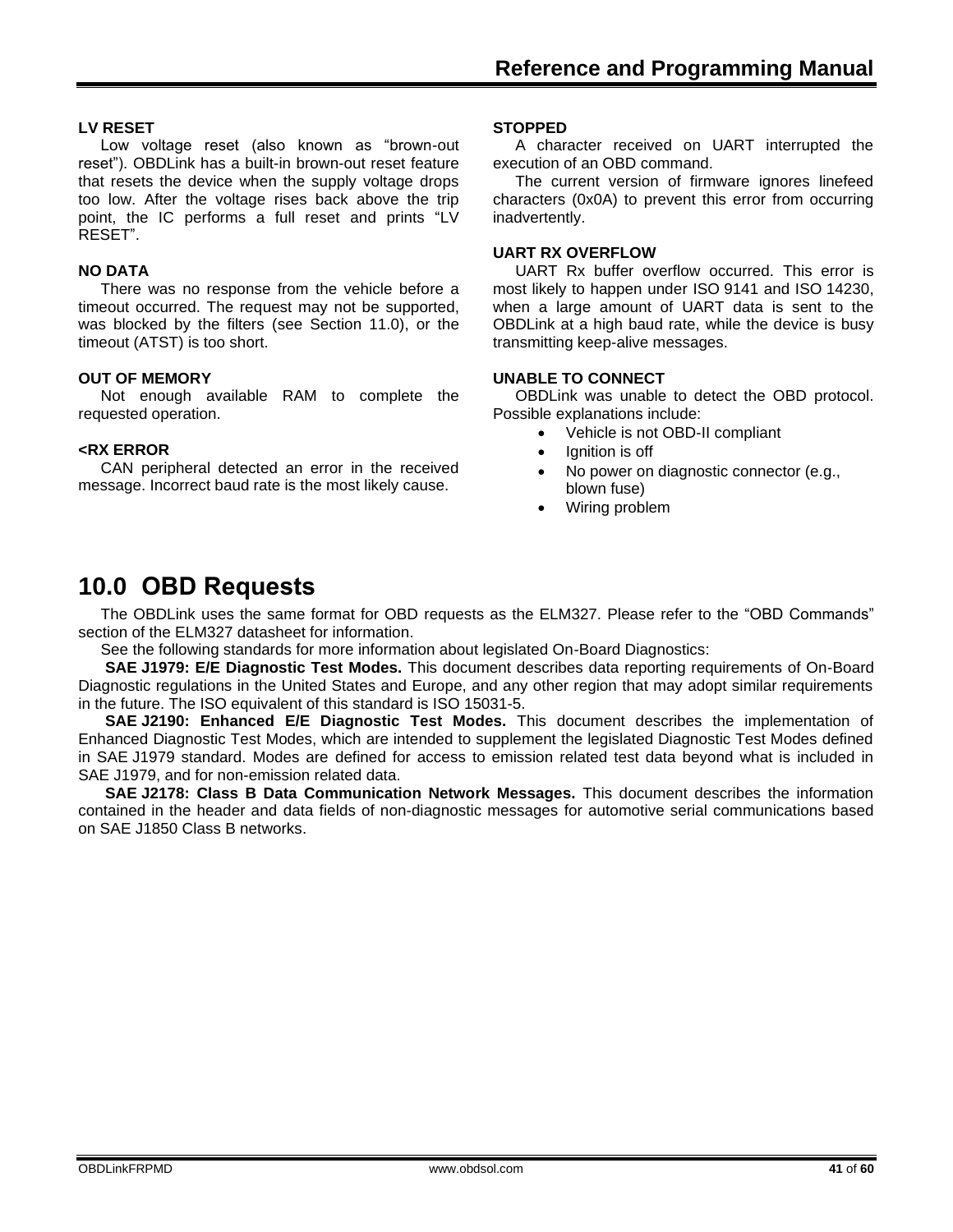# <span id="page-41-0"></span>**11.0 OBD Message Filtering**

OBDLink supports pass, block, and flow control filters. Their operation is backwards compatible with the ELM327, however OBDLink filtering scheme is much more powerful and flexible. It allows the user to set up multiple filters and fine tune them to receive only those messages that are of interest to the user.

# <span id="page-41-1"></span>**11.1 Non-CAN Protocols**

Non-CAN protocols (see [ATSP,](#page-14-4) protocols 1 through 5) do not use flow control filters (refer to [Figure 2\)](#page-41-2). When a message comes from the OBD bus, it is compared to the pass filters. If the message does not match one of the filters, it is discarded. Otherwise, the message is compared to the block filters. If there is a match, the message is discarded. Finally, if the message goes through both the pass and block filters, it is transmitted on the UART.

In **automatic filtering mode,** pass filters are automatically set based on the currently set message header. Table below lists the filters set up from the default headers:

| Protocol(s)            | Filter (pattern, mask) |
|------------------------|------------------------|
| J1850 PWM<br>J1850 VPW | 006B00, 14FF00         |
| ISO 9141-2             | pass all               |
| ISO 14230-4            | 80F100, C0FF00         |



While in the automatic filtering mode, anytime the message header is changed, either by the user [\(ATSH](#page-14-3) command) or because of a protocol change, the pass filter gets updated.

As soon as the user clears the pass filters, or adds a pass filter, automatic filtering mode is switched off. Issue [ATAR](#page-9-4) to clear all custom filters, set up default filters, and turn on the automatic filtering mode.

Some commands temporarily alter the contents of the pass filters.

For example, while the [ATMA](#page-13-7) or [STMA](#page-31-3) commands are active, they temporarily disable any previously added pass or block filters, and set up one "pass all" filter. Upon termination of the command, the "pass all" filter is removed, and the old pass/block filters are restored.

[ATMR](#page-13-8) and [ATMT](#page-13-9) commands behave the same way, except that instead of setting a "pass all" filter, they set up a filter to accept messages based on the address of the receive (or transmit) node passed as the parameter.

[STM](#page-31-4) command uses all filters "as-set": it does not modify them in any way.

[ATSR](#page-14-5) turns off the automatic filtering mode, and sets up a pass filter to accept messages sent to the receive address provided as the parameter to [ATSR.](#page-14-5)

In order to directly manipulate the filters, use the filtering commands described in Section [8.10,](#page-31-1) ["Filtering](#page-31-1)  [ST Commands"](#page-31-1).

<span id="page-41-2"></span>**Figure 2 – Message Filtering: Non-CAN Protocols**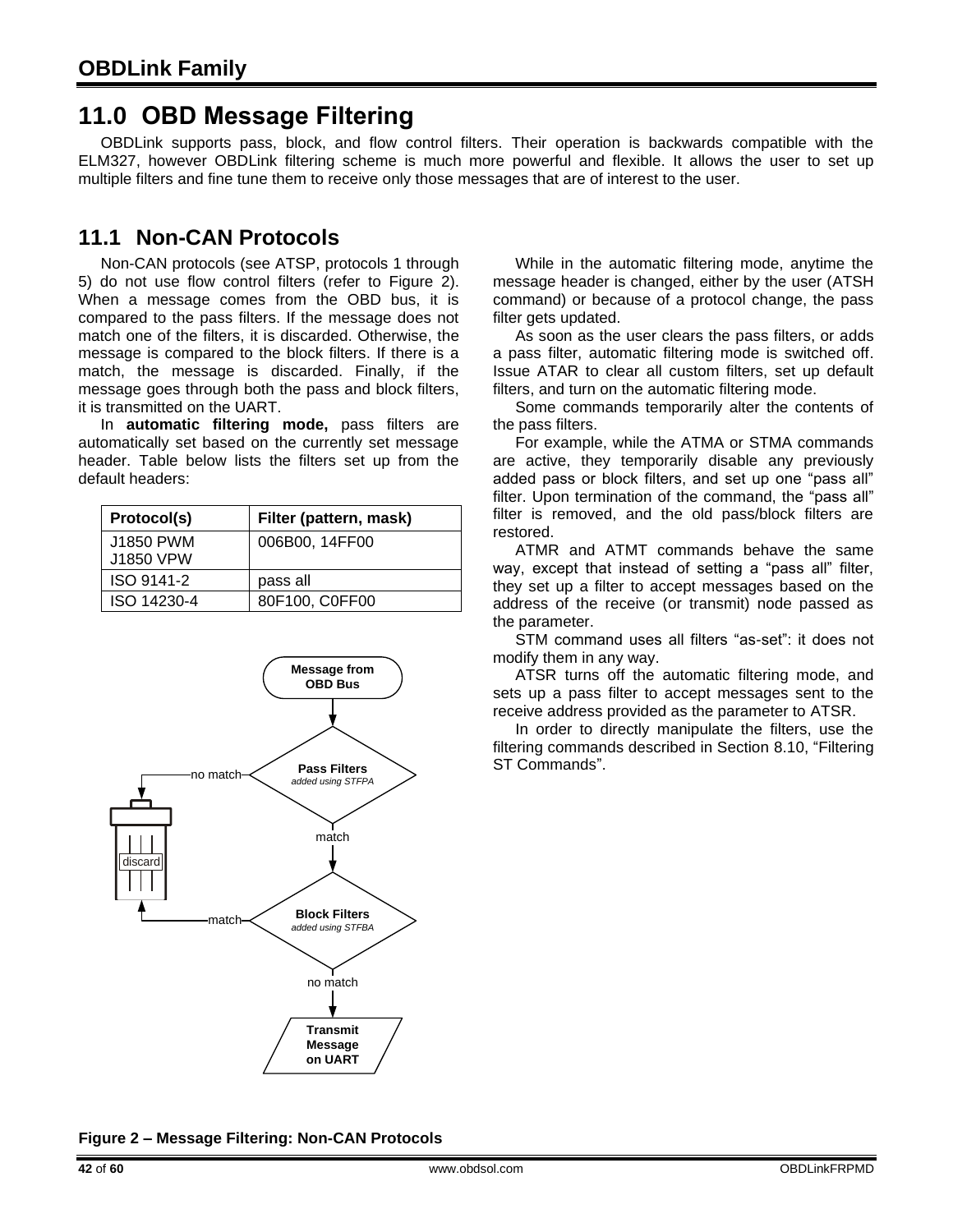

**Figure 3 – Message Filtering: CAN Protocols**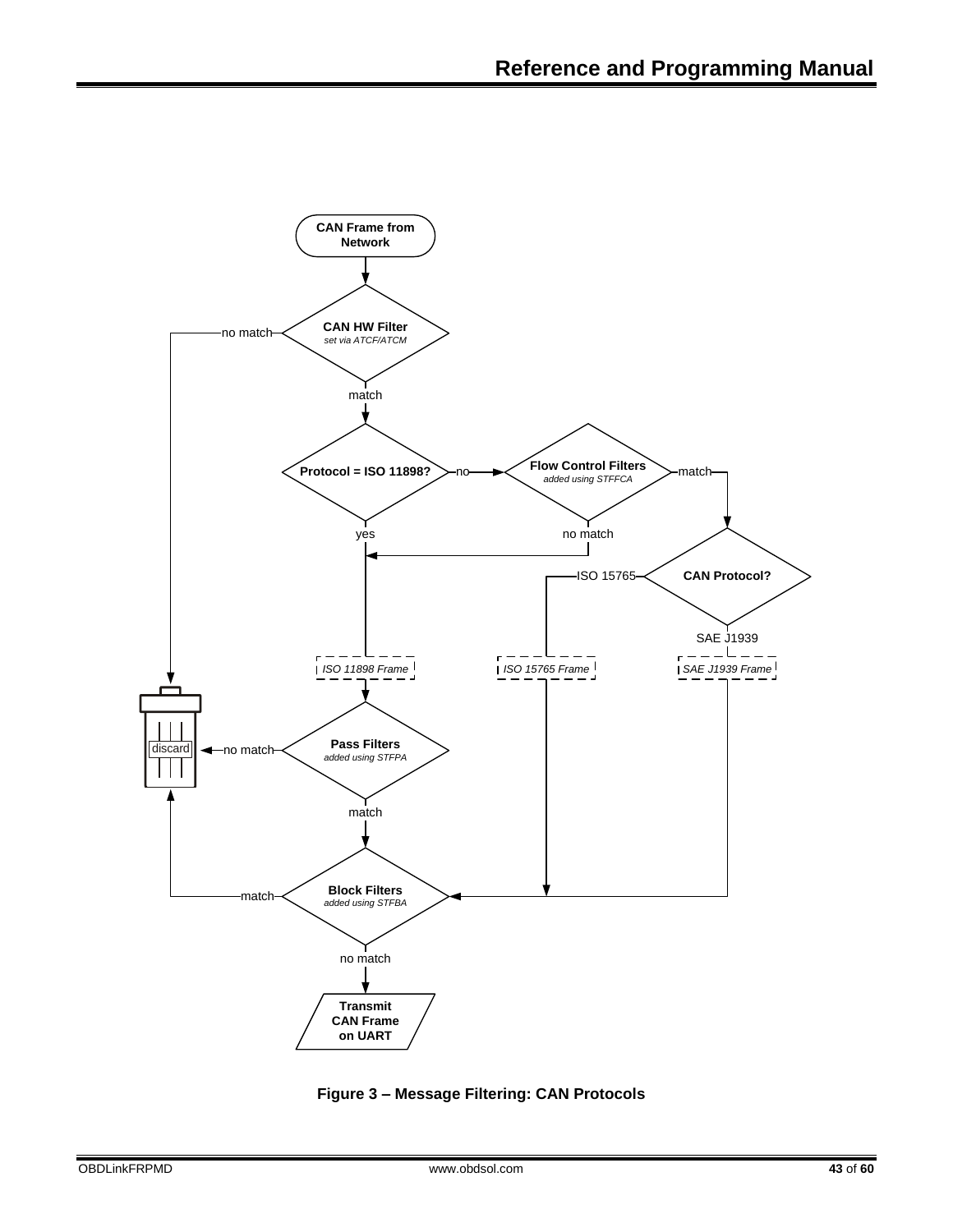# <span id="page-43-0"></span>**11.2 CAN Protocols**

This section describes how message filtering works with CAN protocols (see [ATSP,](#page-14-4) protocols 6 through C).

When a CAN frame comes in from the network, it must first go through the CAN hardware filter. If there is no match, the frame is discarded.

If the protocol is set to ISO 11898, all incoming frames are treated as ISO 11898 frames, and are sent straight through to the pass filters.

If the protocol is either ISO 15765 or J1939, the frame is compared against the flow control filters to determine whether it is an ISO 15765/J1939 or an ISO 11898 ("raw") CAN frame.

ISO 11898 frames are compared to the pass filters. If there is no match, the frame is discarded. Otherwise, the frame is compared to the block filters, and if there is no match, it is transmitted on the UART.

ISO 15765/J1939 frames bypass the pass filters. As long as the comparison with the block filters results in a "no match", the frame is transmitted on the UART.

Under the ISO 15765 protocol, in **automatic filtering mode,** flow control filters are automatically set based on the currently set message header. The following table lists the filters set up from the default CAN headers:

| <b>CAN ID Type</b> | Filter (pattern, mask) |
|--------------------|------------------------|
| $11$ -bit          | 7E8,7F8                |
| 29-bit             | 18DAF100,1FFFFF00      |

While in the automatic filtering mode, anytime the user changes the headers using the [ATSH](#page-14-3) command, or by switching from 11-bit to 29-bit CAN IDs, the flow control filter gets updated.

Automatic filtering mode is switched off when the user clears the flow control filters, adds a flow control filter, or sets the CAN hardware filter. To clear all custom filters, and set up default filters, issue the [ATAR](#page-9-4) command.

The [ATMA](#page-13-7) command sets the flow control, pass, and block filters for "pass all, block none" operation. When the command terminates, the old filters are restored.

The [STMA](#page-31-3) command works the same way as [ATMA,](#page-13-7) except that it also sets the CAN hardware filter for "pass all" operation. Upon termination, the old CAN hardware filter is restored.

[ATMR](#page-13-8) and [ATMT](#page-13-9) commands behave the same way, except that instead of setting a "pass all" filter, they set up a filter to accept messages based on the address of the receive (or transmit) node passed as the parameter.

[STM](#page-31-4) command uses the filters "as-set": it does not modify them in any way.

[ATSR](#page-14-5) turns off the automatic filtering mode, and sets up a pass filter to accept messages sent to the receive address provided as the parameter to [ATSR.](#page-14-5)

In order to directly manipulate the filters, use the filtering commands described in Section [8.10,](#page-31-1) ["Filtering](#page-31-1)  [ST Commands"](#page-31-1).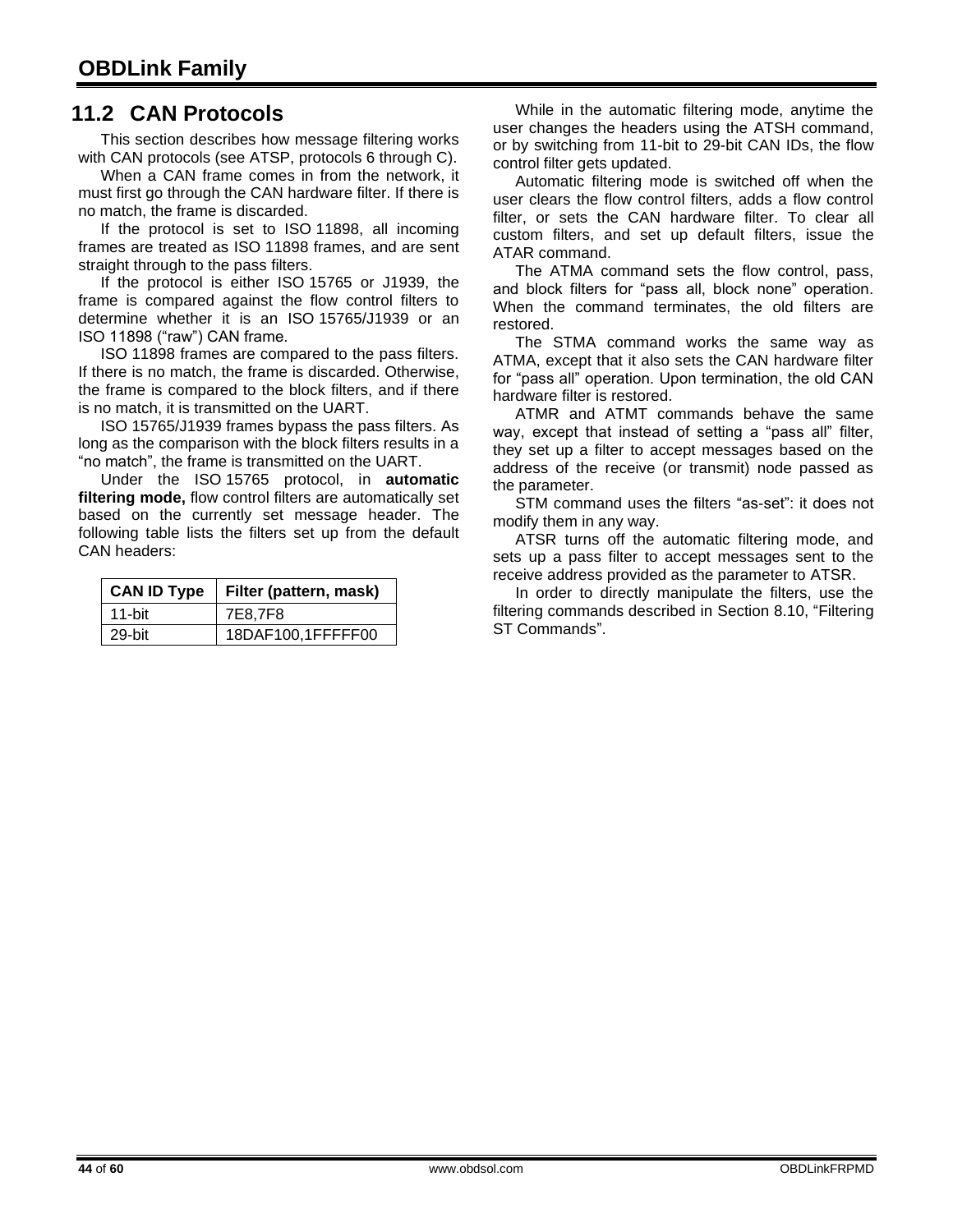# <span id="page-44-0"></span>**12.0 ISO 15765 Message Reception**

For most users, CAN message reception works "out of the box", as configured by default. However, for those users who wish to take full advantage of the OBDLink's CAN architecture, it is important to understand what goes on behind the scenes.

You will notice that the flowchart in [Figure 4](#page-44-1) is simply a more detailed version of the flowchart from Section [11.2.](#page-43-0) Therefore, in this section we will omit the

left half of the flowchart and describe what happens when the incoming CAN frame is identified as an ISO 15765 CAN frame.

If the RTR bit is set, the frame is determined to be a **remote frame.** As long as it is not discarded by the block filters, it gets sent over UART.

If the frame is not a remote frame, additional processing takes place. The protocol control



<span id="page-44-1"></span>**Figure 4 – ISO 15765 Message Reception**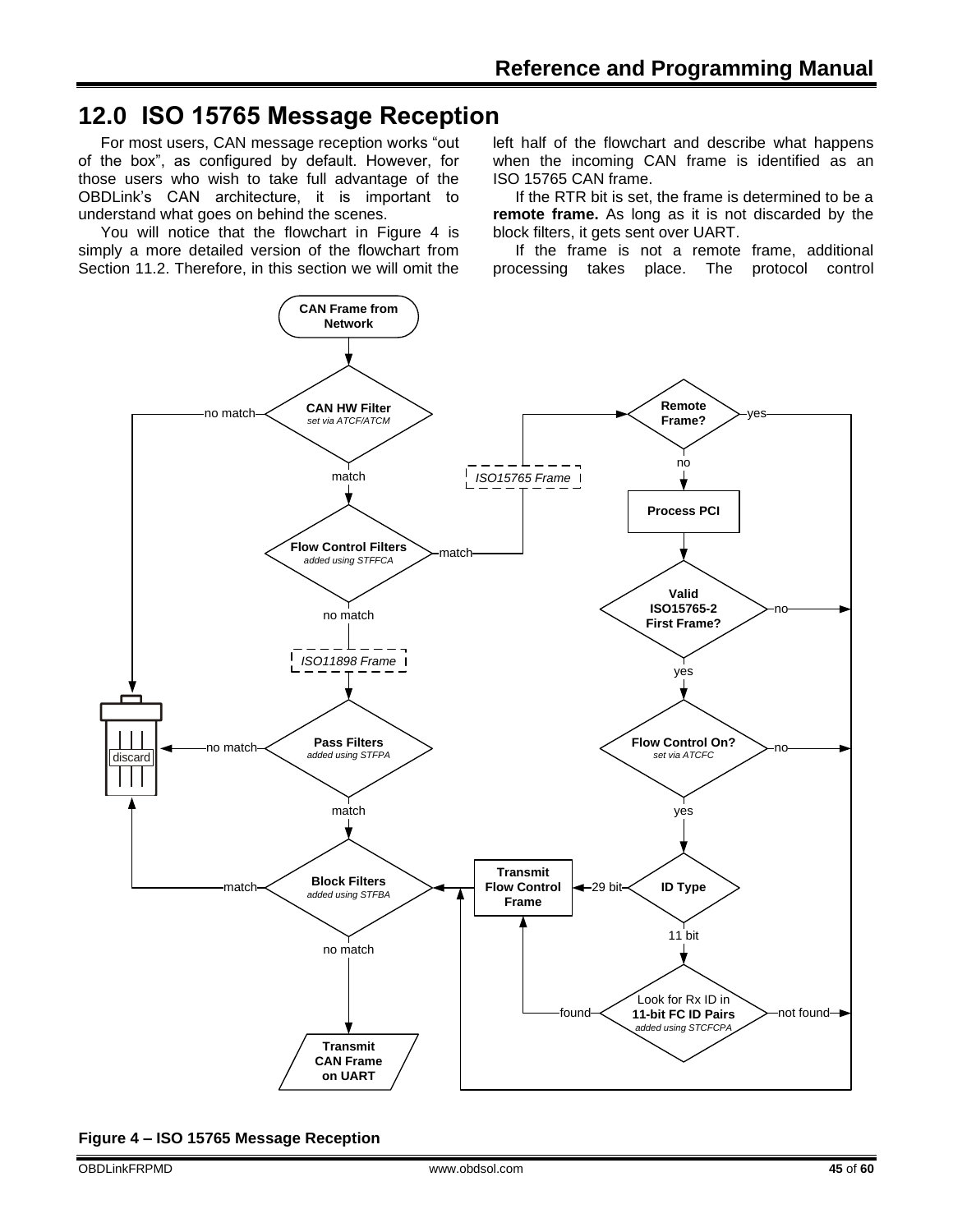information (PCI) byte is processed to determine whether it is a valid ISO 15765-2 frame, and what type of frame it is (single, first, consecutive, or flow control).

If the frame is not a valid ISO 15765-2 first frame, or if flow control is off, it is passed to the block filters.

If the frame is a valid ISO 15765-2 **first frame,** and **flow control** is on, what happens next is determined by the ID type.

A **29-bit** frame ID contains the address of the transmitter, therefore, a flow control frame is transmitted for every ISO 15765-2 first frame, before the frame is passed to the block filters.

An **11-bit** frame is first compared to any flow control 11-bit address pairs. If no address pairs have been added (via the STCFCPA command), then the flow

control frame will be transmitted with  $TxID = RxID - 8$ (e.g. for the first frame with ID 7E8, flow control frame will be transmitted on ID 7E0). If any address pairs have been added, then the Rx ID will be compared to the FC address pairs, and if a match is found, a flow control frame will be transmitted on the corresponding Tx ID; if a match is not found, no flow control frame will be sent.

Note that when adding custom flow control filters for 11-bit CAN messages using the [STFFCA](#page-31-12) command, it is important to add corresponding flow control 11-bit address pair (using [STCFCPA\)](#page-30-3) if the user wants to have the flow control frames be sent to IDs other than RxID - 8.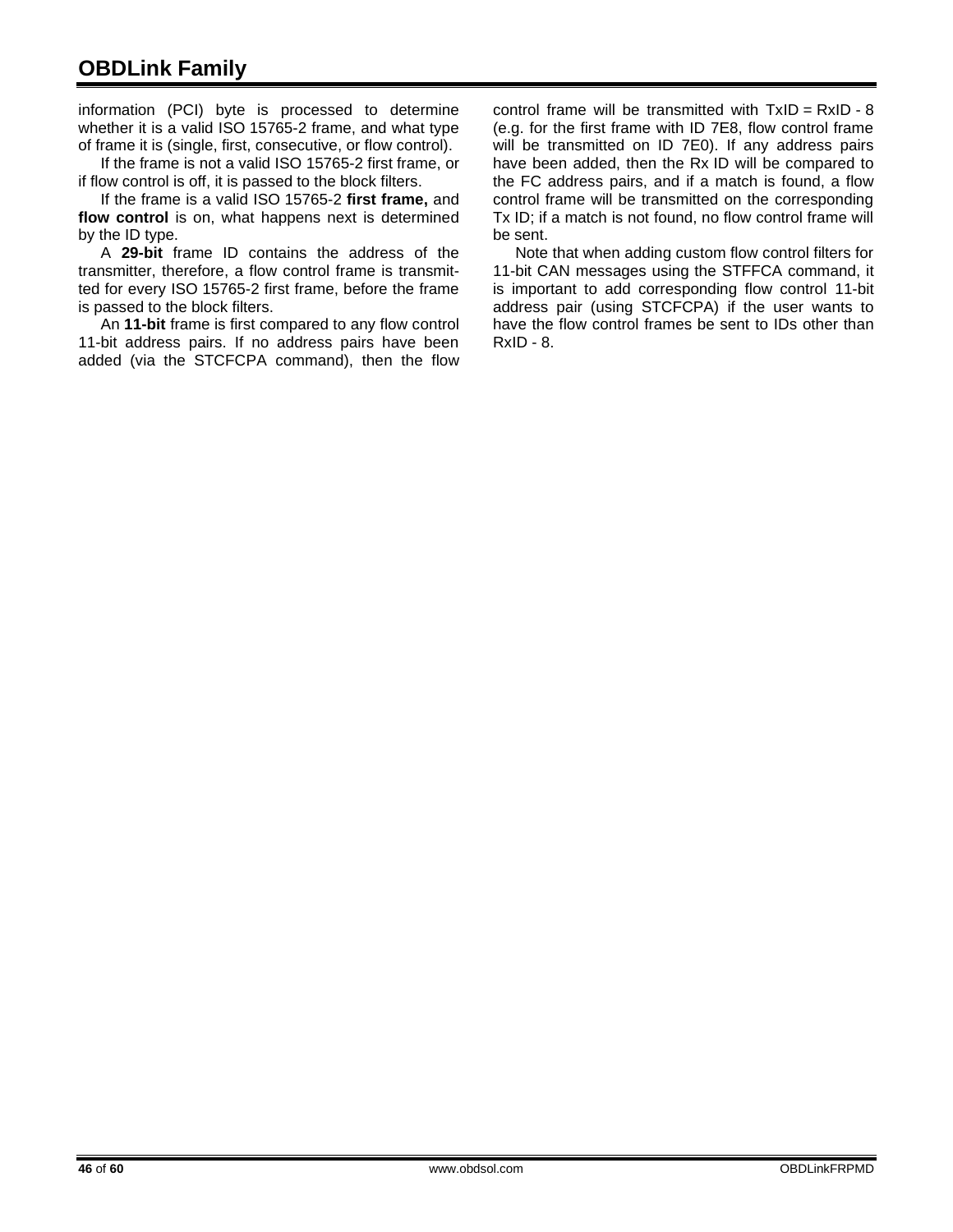# <span id="page-46-0"></span>**13.0 CAN Addressing Formats**

OBDLink supports all 4 CAN addressing formats. There is limited support for backwards compatibility with the ELM327, however OBDLink addressing scheme is much more powerful and flexible. It allows the user to set the desired format and filter CAN traffic as desired.

<span id="page-46-1"></span>See also **ISO 15765-2 Section 7.3, "Mapping of the N\_PDU fields".**

# **13.1 Normal**

With normal addressing format, a unique CAN identifier encapsulates the source address and the target address. There are no specific fields in this identifier. This addressing format will use the default flow control "address" pairs, listed in section [12.0,](#page-44-0) ["ISO 15765 Message Reception"](#page-44-0). Additional pairs may be added with the [STCFCPA](#page-30-3) command.

This is the default addressing format for 11-bit CAN protocols.

To use this addressing format, use the following setup sequence.

- 1. Set addressing format to normal
- 2. If using multi-frame messaging
	- a. 11-bit: use flow control offset
	- b. 29-bit: must add flow control pairs
- 3. Setup receive filters when not using default flow control pairs

*Example:*

STP 33 STCAF<sub>0</sub> STCFCPA 7E0, 7E8

STCAF<sub>0</sub> STCFCPA 18DA10F1, 18DAF110

# <span id="page-46-2"></span>**13.2 Normal fixed**

Normal fixed addressing is a sub-format of normal addressing where the mapping of the address information into the CAN identifier is further defined. When using normal fixed addressing, only 29-bit CAN identifiers are allowed. This format will use the default flow control pair scheme, listed in section [12.0,](#page-44-0) "ISO [15765 Message Reception"](#page-44-0). Additional pairs may be added with the [STCFCPA](#page-30-3) command.

This is the default addressing format for 29-bit CAN protocols, with no pairs defined.

To use this addressing format, use the following setup sequence.

- 1. Set protocol to ISO 15765, 29-bit
- 2. Set addressing format to normal
- 3. Clear call CAN flow control filters

*Example:*

STP 34 STCAF<sub>0</sub> **STFFCC** 

# <span id="page-46-3"></span>**13.3 Extended**

Extending addressing takes one byte from the data field and uses it as an address field.

*Example:*

STCAF 1, F2 **STFA** ATTA

# <span id="page-46-4"></span>**13.4 Mixed**

Mixed addressing is the addressing format to be used if Mtype is set to remote diagnostics.

*Example:* STCAF 2, F2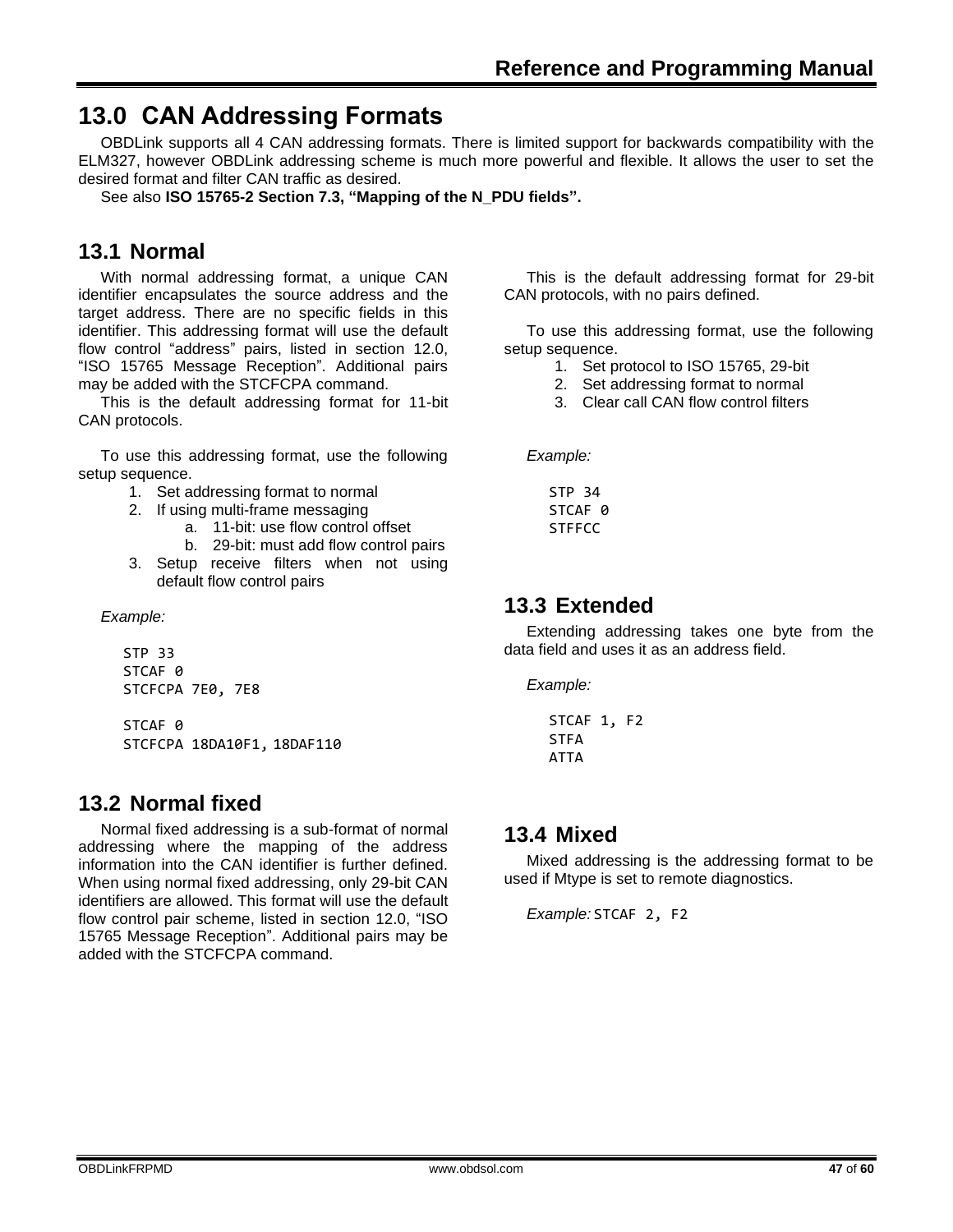# <span id="page-47-0"></span>**14.0 SAE J1939**

The SAE J1939 protocol is a subset of CAN designed for heavy-duty vehicles such as trucks, buses, and earth-moving equipment.

The flowchart [\(Figure 5\)](#page-48-0) describes OBDLink's implementation of the J1939 message reception algorithm. The left half of the flowchart is described in detail in Section [11.2.](#page-43-0) This section describes what happens after the incoming CAN frame has been identified as a J1939 frame.

If at least one PGN filter is defined, and the message has a 29-bit header, it is processed based on its type:

• **ACK** (Acknowledgement)

**TP.CM** (Connection Management)

• **TP.DT** (Data Transfer)

The algorithms used to process the frames, are shown in subsequent flowcharts.

To request a PGN, enter it as a 3-byte value:

>00FEEE

The response may look something like this:

6 0FEEE 00 FA 78 B0 B6 FF FF FF FF

By default, the OBDLink will convert the 3-byte request to little-endian format, before transmitting it on the J1939 bus. Use [ATJ](#page-12-11) S to disable this behavior, and [ATJ](#page-12-11) E to turn it back on. If automatic filtering is enabled

(i.e., no custom filters are defined), the OBDLink will add a temporary filter, which will be deleted after the message reception is completed.

The OBDLink is capable of monitoring multiple PGNs at the same time. To use this feature, use the [STFPGA](#page-32-2) command to add the filters, and [STM](#page-31-4) to monitor. These filters also work with multi-frame J1939 messages.

When the [STFPGA](#page-32-2) command is called with the target address parameter omitted or set to FF, the filter will pass PDU1 messages containing the PGN and addressed to FF, as well as all PDU2 messages containing the PGN.

When the target address is specified, and is other than FF, the PGN filter will pass messages that contain the specified PGN and are addressed to the target address, in addition to the broadcasted messages.

The following example shows the commands necessary to set up the OBDLink to receive EEC1 (PGN 61444) and DM1 messages (PGN 65226):

ATZ STP 42 STCMM<sub>1</sub> ATH 1 STFAC STFPGA F004 STFPGA FECA STM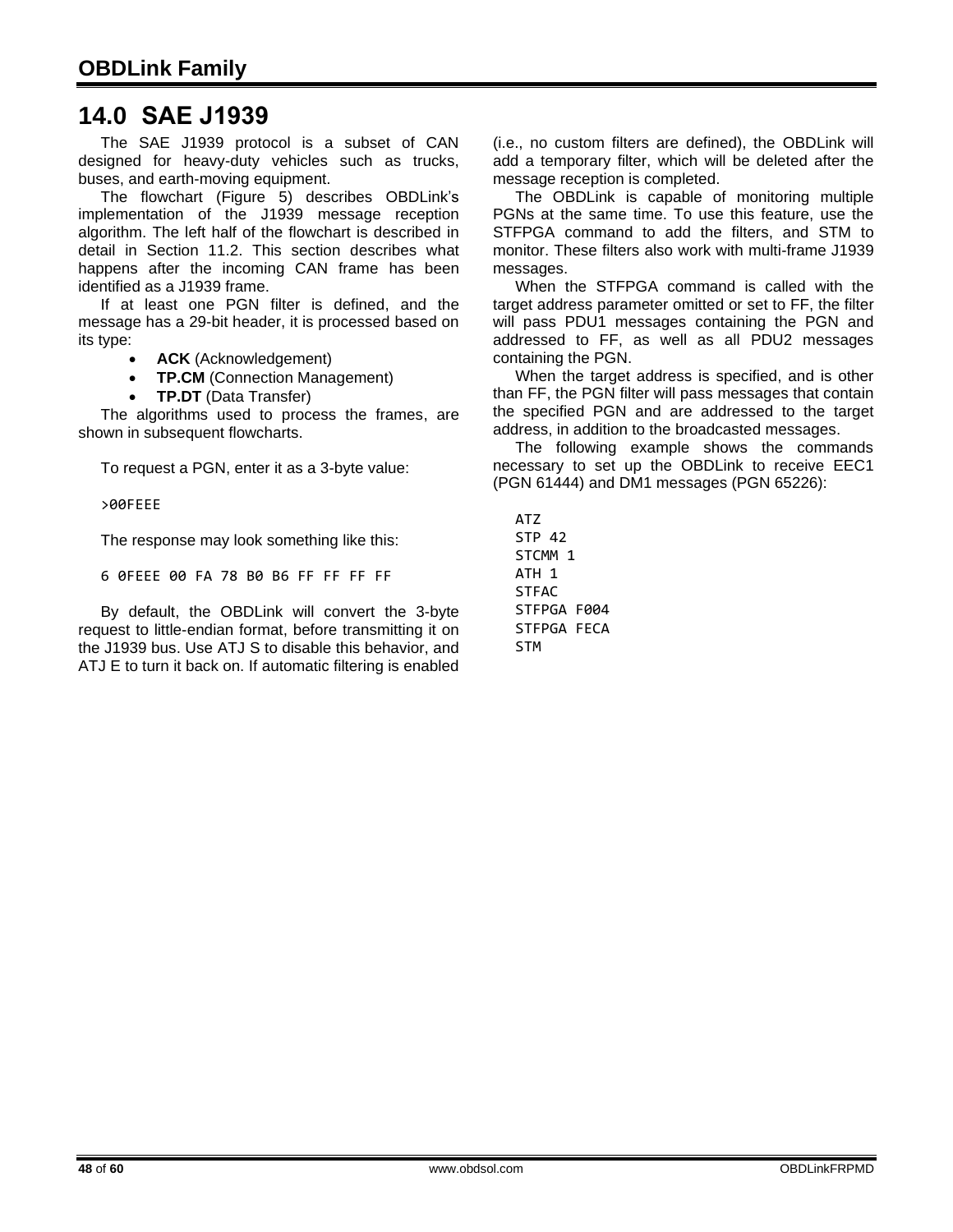

<span id="page-48-0"></span>**Figure 5 – SAE J1939 Message Reception Flow**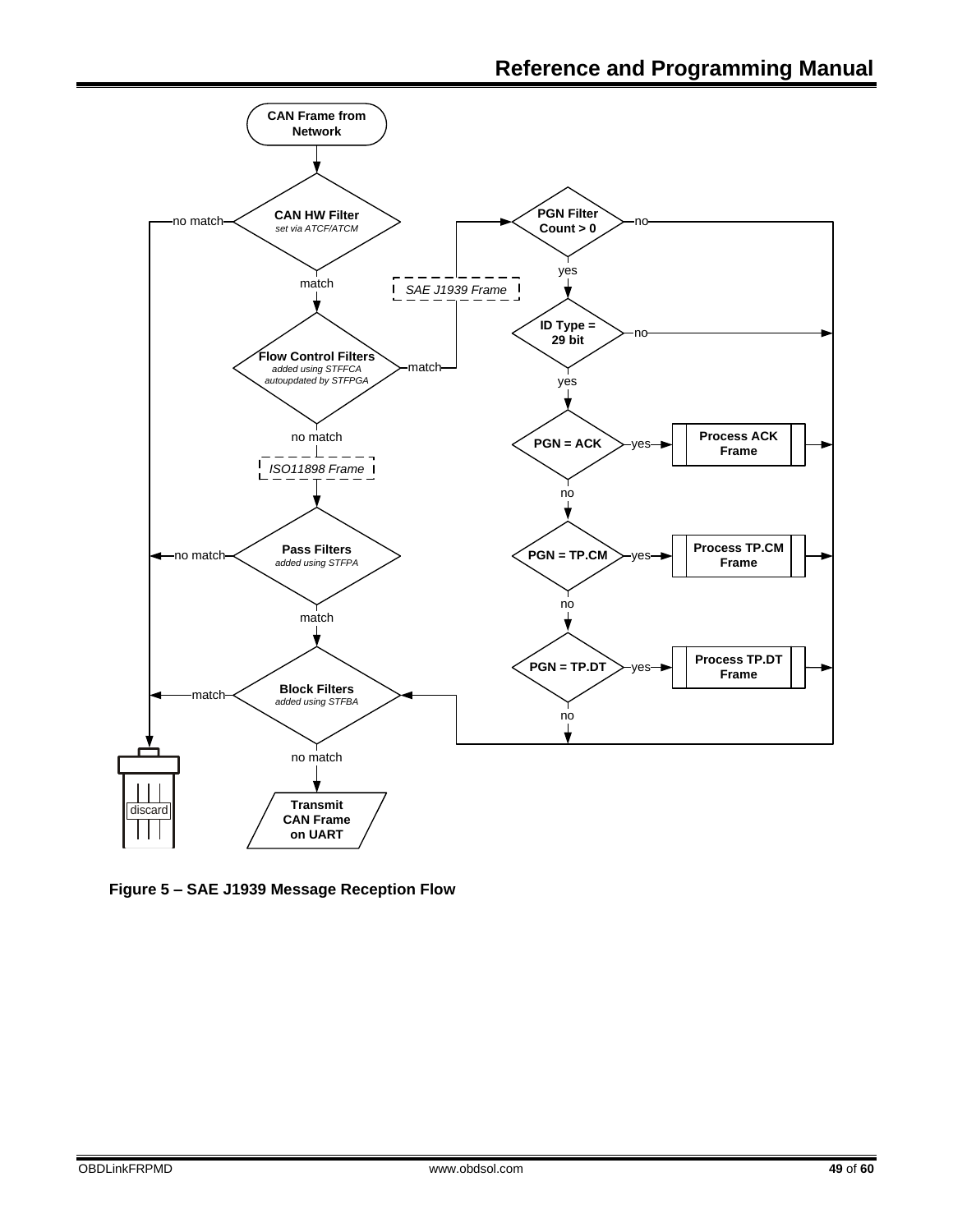

**Figure 6 – Process ACK Frame**



**Figure 7 – ProcessTP.CM Frame**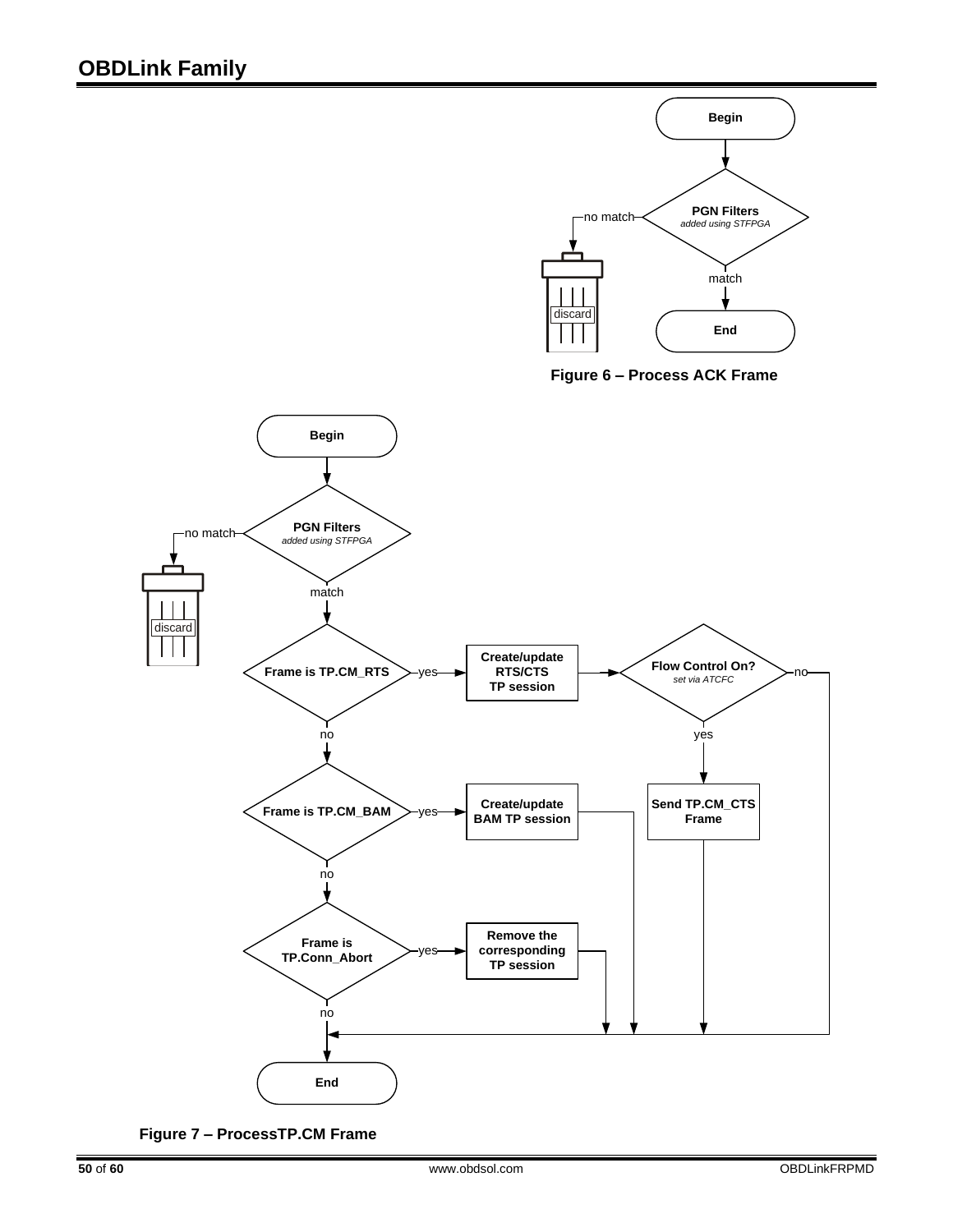

**Figure 8 – Process TP.DT Frame**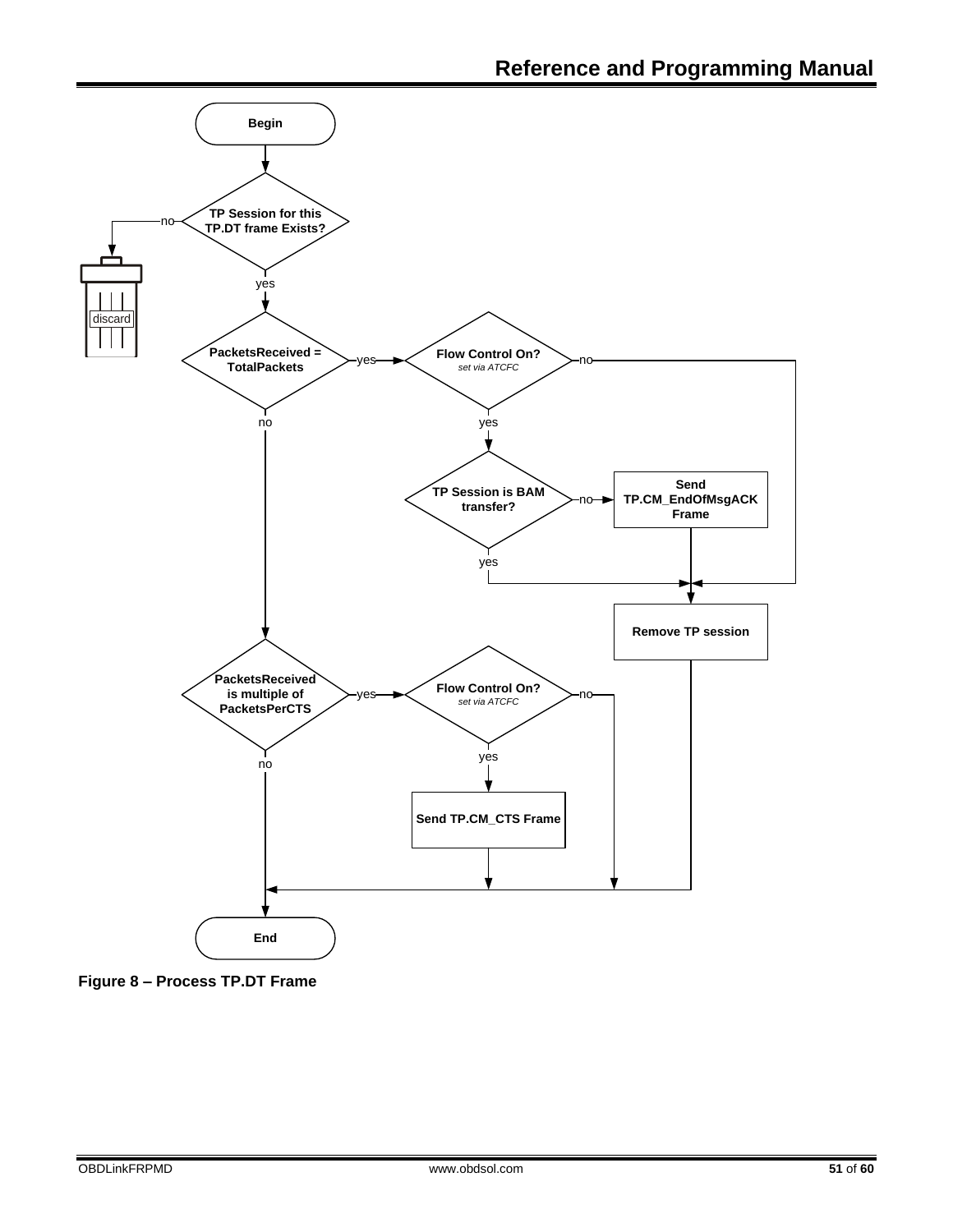# <span id="page-51-0"></span>**15.0 PowerSave Functionality**

The OBDLink features a sophisticated power management system (PowerSave™) that can be used to put the device in low power mode. The primary purpose of PowerSave is to prevent the vehicle's battery from being drained when the device is left plugged in for extended periods of time (e.g., permanent in-vehicle installations).

The concept of a **trigger** is key to understanding the operation of PowerSave. A *trigger* is an event or a condition that causes the device to either go to sleep, or wake up from sleep. "Go to sleep after 5 minutes of UART inactivity" and "wake up when vehicle system voltage goes above 12.8 volts" are examples of triggers. Each trigger can be independently enabled or disabled.

The following sections describe the PowerSave functionality, while Section [8.11](#page-33-0) describes the commands and parameters used to configure and control the power management system. You can use the [STSLCS](#page-56-2) command to print a summary of the active PowerSave configuration settings.

# <span id="page-51-1"></span>**15.1 Control Modes**

There are **two control modes** for the PowerSave functionality: **native** and **ELM327**. Use bit 7 ("master enable") of the programmable parameter 0E (**PP 0E**) to switch between the modes. See the description of the [ATPP](#page-13-3) command for more information about PP 0E.

<span id="page-51-2"></span>By default, OBDLink is operating in the native PowerSave control mode.

#### **15.1.1 Native PowerSave Mode**

When the "master enable" bit of PP 0E is cleared, or PP 0E is off, OBDLink is in the **native** PowerSave control mode.

In this mode, the rest of the 0E programmable parameter bits are ignored and the PowerSave is controlled exclusively via ST Sleep commands. In native mode, the [ATLP](#page-13-0) command is unavailable. Also, the ELM327 "ACT ALERT" and "LP ALERT" messages are not displayed.

# <span id="page-51-3"></span>**15.1.2 ELM327 Low Power Mode**

*Note: this mode had been implemented for compatibility with software written for the ELM327. The native PowerSave mode has a number of important advantages over the ELM327 Low Power mode, including greater flexibility, more straightforward configuration, and default settings that had been optimized for more reliable performance.*

When the "master enable" bit of the 0E programmable parameter is set and PP 0E is on, OBDLink is in the **ELM327 control mode.**

In this mode, most PowerSave settings are overridden by the PP 0E. However, the following settings that do not have a PP 0E equivalent can still be adjusted via their corresponding ST Sleep commands:

- **UART wakeup pulse timing** [\(STSLUWP\)](#page-35-5)
- **External SLEEP input polarity** [\(STSLXP\)](#page-36-4)
- **Voltage based triggers** [\(STSLVL,](#page-35-8) [STSLVLS,](#page-35-9) [STSLVLW,](#page-36-2) [STSLVG,](#page-35-6) [STSLVGW\)](#page-35-7)

By default, instead of the fixed ELM327 minimum UART Rx wakeup pulse requirement of 128 μs, OBDLink pulse width is set to 0 (20 ns). This is done to allow the user to wake up the device by sending characters, even at the highest supported UART baud rate.

In the ELM327 PowerSave control mode, [STSLCS](#page-33-4) command will report the actual active configuration that is set via the 0E programmable parameter.

<span id="page-51-4"></span>OBDLink external SLEEP input functions as the ELM327 IgnMon input.

# **15.2 Sleep Triggers**

Device can be put to sleep using one of the four sleep triggers:

- **Sleep commands** [\(STSLEEP](#page-35-0) and [ATLP\)](#page-13-0)
- **UART inactivity** [\(STSLU\)](#page-35-3)
- **External SLEEP input** [\(STSLX\)](#page-36-3)
- **Voltage level** [\(STSLVL\)](#page-35-8)

Multiple sleep triggers can be enabled at the same time. The first trigger that gets activated will put the device to sleep.

By default, all sleep triggers are off.

*Warning: before you enable a sleep trigger or issue the [STSLEEP](#page-35-0) command, make sure that the wakeup triggers are enabled and properly configured. The only other means of bringing the device out of the sleep state is to initiate a hardware reset, either via the RESET input, or by cycling the power.* 

# <span id="page-51-5"></span>**15.2.1 STSLEEP and ATLP Commands**

The device will go to sleep when it receives the [ATLP](#page-13-0) or [STSLEEP](#page-35-0) command. The [ATLP](#page-13-0) command is available only in the ELM327 Low Power Mode.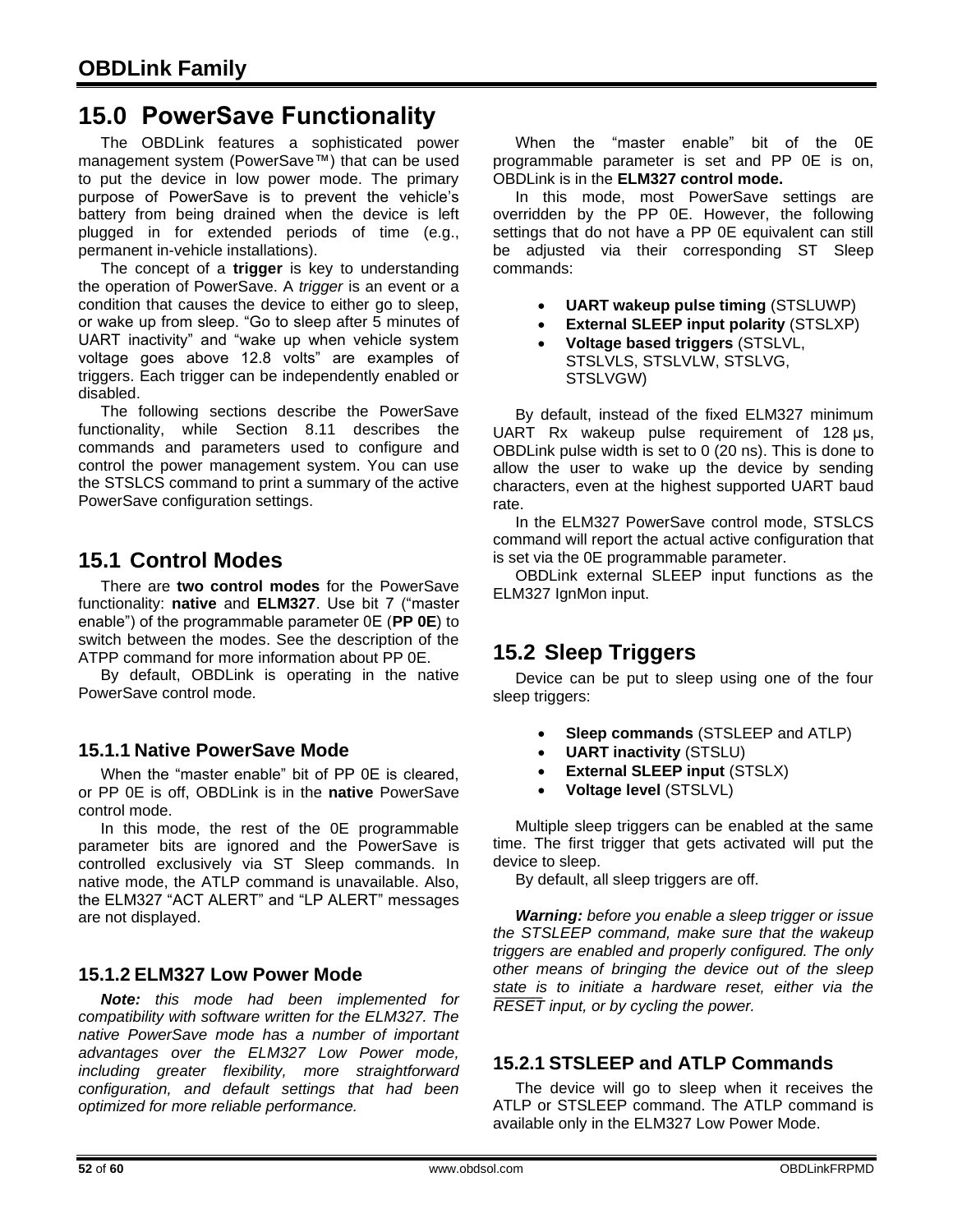The [STSLEEP](#page-35-0) command has an optional *delay* parameter. The purpose of the delay is to prevent the device from going to sleep prematurely: some hosts randomly toggle the UART communication lines and can unintentionally wake up the device as they are shutting down or entering the standby mode.

## <span id="page-52-0"></span>**15.2.2 UART Inactivity**

The OBDLink can be configured to go to sleep automatically after a period of UART inactivity.

**UART inactivity sleep trigger** is turned on/off using the [STSLU](#page-35-3) command (it is off by default). Use the [STSLUIT](#page-35-4) command to set the **UART inactivity sleep timeout.**

*Warning: OBDLink UART inactivity sleep trigger is disabled while any command is executing. In other words, OBDLink must print the command prompt before it will act on a sleep trigger. Therefore, commands which require UART activity to terminate their execution (e.g., [ATMA,](#page-13-7) [STMA,](#page-31-3) etc.) will keep the device awake indefinitely. A continuous stream of incoming messages may also prevent the device from going to sleep. This may occur, for example, if message filters are set up to accept bus traffic intended for other nodes.*

#### <span id="page-52-1"></span>**15.2.3 External SLEEP Input**

Another automatic sleep trigger is the **external SLEEP input.** This trigger is off by default. When enabled (using the [STSLX](#page-36-3) command), it allows the external circuitry to control the sleep state.

When OBDLink senses a logic low on the SLEEP pin, it immediately aborts any OBD reception in progress, or monitoring command that is active at the time, and prints the command prompt. It then monitors the SLEEP input and enters the PowerSave mode if the minimum low time (specified by the [STSLXST](#page-36-5) command) is satisfied.

*Note: Stand-alone ICs, and microOBD 200 (STN1120) allow the polarity of the external SLEEP input to be inverted, via the [STSLXP](#page-36-4) command.*

The following are some of the possible uses of this trigger:

- **"Host present" detect** sleep/wakeup when the host disconnects/connects or starts up/shuts down (goes into standby)
- **Ignition key detect** sleep/wakeup depending on the ignition key position
- **Direct sleep control** via host microcontroller

The logic state of the SLEEP input state can be polled using the [STSLXS](#page-36-1) and [ATIGN](#page-12-2) commands.

<span id="page-52-2"></span>See Section [15.6](#page-54-2) for device-specific implementation details.

# **15.2.4 Voltage Level Sleep**

The OBDLink can also enter sleep mode based on the voltage on the ANALOG\_IN input. This trigger can be configured in the variety of ways. The settings specify voltage threshold, whether the trigger is active above or below the threshold setting, and the amount of time the voltage must stay below or above the threshold for the device to enter sleep mode.

The voltage level sleep trigger can be used to put the device into the low power mode when the engine shuts down and the alternator stops generating power. The delay is designed to prevent the device from entering sleep when the system voltage dips below the specified threshold due to momentary load changes. The default settings should work for most vehicles with 12-volt lead-acid batteries.

Use the [STSLCS](#page-33-4) command to verify that the trigger was properly configured. An exclamation point ('!') in front of the voltage setting means that the trigger setting is invalid, and the trigger will never activate. Refer to Section [15.4,](#page-54-0) ["Voltage Trigger Considerations"](#page-54-0) for more information.

*Note: In order for the voltage level sleep trigger to operate properly on the stand-alone ICs, or the microOBD 200 module (STN1120), the voltage measurement must be calibrated using the [ATCV](#page-11-3) or [STVCAL](#page-26-2) commands. The calibration is not necessary for the OBDLink scan tools, since it is done at the factory.*

# <span id="page-52-3"></span>**15.3 Wakeup Triggers**

There are four wakeup triggers:

- **UART Rx pulse** [\(STSLU\)](#page-35-3)
- **External SLEEP input** [\(STSLX\)](#page-36-3)
- **Voltage level** [\(STSLVL\)](#page-35-8)
- **Voltage change** [\(STSLVG\)](#page-35-6)

After any wakeup trigger timing requirements are satisfied, the OBDLink will wake up and perform an [ATWS](#page-15-0) reset. The wakeup takes several milliseconds, therefore, the host must wait for the command prompt before issuing any commands.

The STSLLT command can be used to determine which trigger caused the device to wake up.

By default, UART Rx pulse and external SLEEP input wakeup triggers are on, and voltage triggers are off.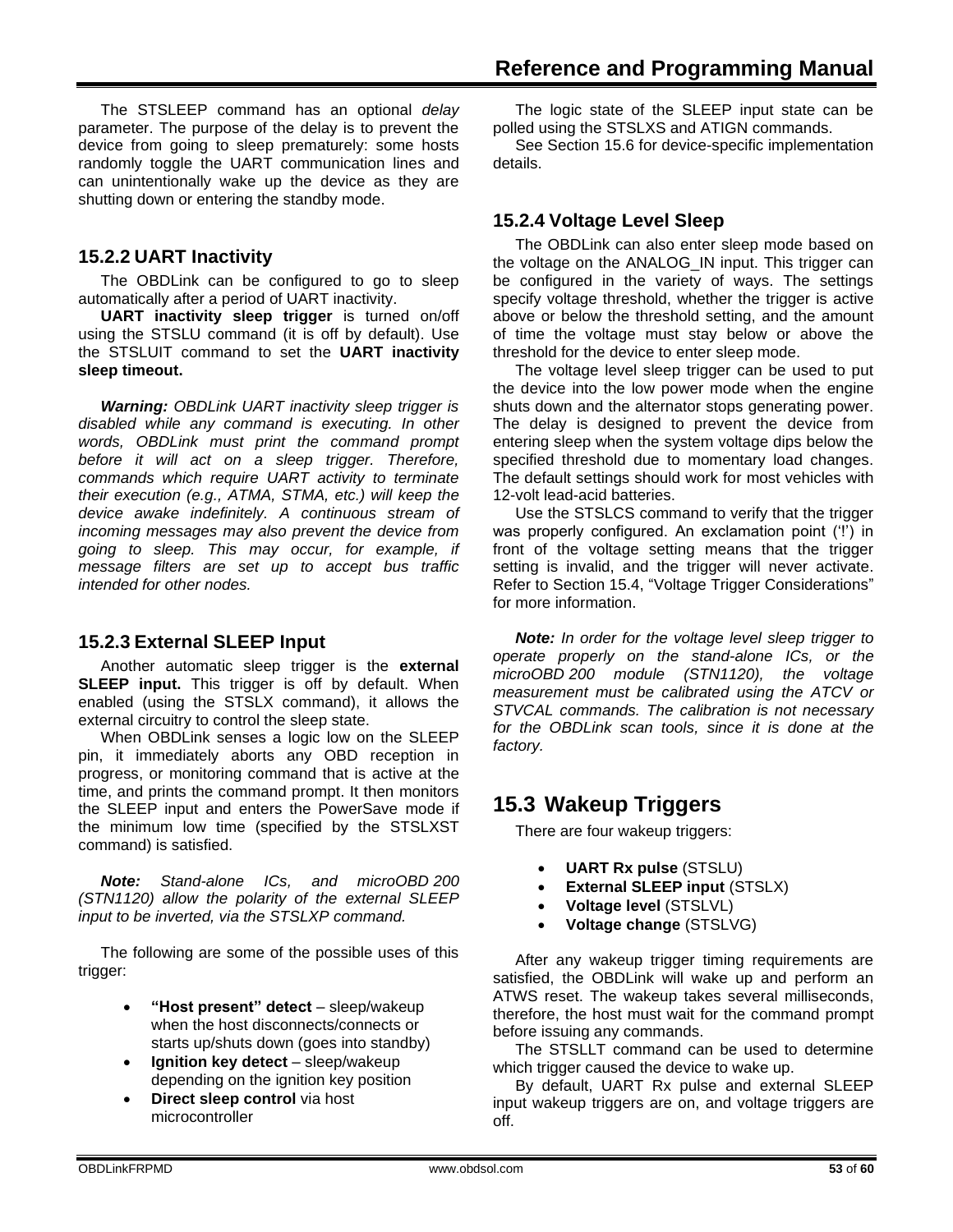#### <span id="page-53-0"></span>**15.3.1 UART Rx Pulse Wakeup**

OBDLink can be configured to wake up on an active pulse detected on the UART Rx input. The host can generate the pulse by holding the Rx line in a logic low state, transmitting an RS232 "break" signal, or sending a character on UART whose bit pattern produces a pulse of the required duration.

The wakeup pulse has **minimum** and **maximum timing** requirements, which are set using the [STSLUWP](#page-35-5) command, and are accurate to within approximately 5 μs. By default, the **minimum wakeup pulse width** is set to 0, which translates to an absolute minimum pulse width requirement of 20 ns. It can be increased to improve noise rejection; however, increasing the minimum pulse width will limit the maximum baud rate that the host must use to transmit the wake-up character. Due to the implementation limitations, setting the minimum wakeup pulse width to any value below 15 μs will cause it to be rounded down to 0 (20 ns).

The purpose of the **maximum wakeup pulse width** requirement is to avoid unintentional wakeups. Some PC hosts (especially ones using the RS232 connection) cause the UART Rx line to go low or generate a slow (200 ms or longer) pulse as the host is shutting down or entering standby. The default setting is 30 ms, which allows the device to wake up on a character transmitted over UART at baud rates as low as 300 baud. To disable the maximum pulse requirement and have OBDLink wake up on the high to low UART Rx transition (instead of a pulse), set the maximum pulse timing setting to 0.

#### <span id="page-53-1"></span>**15.3.2 External SLEEP Input Wakeup**

OBDLink can be configured to wake up when it senses logic high on the external SLEEP control input.

The STXWT commands sets the minimum time the SLEEP input must remain high in order to bring the device out of the sleep state. The setting of 0 will result in a minimum time requirement of 15 μs.

*Note: Stand-alone ICs and microOBD 200 (STN1120) allow the polarity of the external SLEEP input to be inverted, via the [STSLXP](#page-36-4) command.*

<span id="page-53-2"></span>Section [15.2.3](#page-52-1) lists possible applications for the external SLEEP input.

#### **15.3.3 Voltage Level Wakeup**

The OBDLink can also wake up based on the voltage on the ANALOG\_IN input. This trigger can be configured in a variety of ways. The settings specify voltage threshold, whether the trigger is active above or below the threshold setting, and the minimum

amount of time the voltage must stay below or above the threshold for the device to wake up.

The voltage level wakeup trigger can be used to wake up the device when the engine starts up and the alternator causes the system voltage to increase. The default settings should work for most vehicles with lead-acid batteries.

Use the [STSLCS](#page-33-4) command to verify that the trigger was properly configured. An exclamation point ('!') in front of the voltage setting means that the trigger setting is invalid, and the trigger will never activate. Refer to Section [15.4,](#page-54-0) ["Voltage Trigger Considerations"](#page-54-0) for more information.

*Note: In order for the voltage level wakeup trigger to operate properly on stand-alone ICs or microOBD 200 module (STN1120), the voltage measurement must be calibrated using the [ATCV](#page-11-3) or [STVCAL](#page-26-2) commands. The calibration is not necessary for the OBDLink scan tools, since it is done at the factory.*

#### <span id="page-53-3"></span>**15.3.4 Voltage Change Wakeup**

The OBDLink can be configured to wake up when the *difference* between two consecutive voltage samples taken at the ANALOG IN input exceeds a predefined threshold. The settings specify polarity of the change (rising, falling, or either), the change in volts or ADC steps, and the time between the samples.

The voltage change wakeup trigger can be used to wake up the device when the starter motor is cranking the engine (battery voltage dips) or when the engine starts up (voltage rises due to alternator running). This wakeup trigger can be more reliable than the voltage level wakeup trigger, since it does not rely on a specific voltage level which can vary between vehicles, but instead detects voltage change, which happens every time engine starts no matter what the battery level or the alternator voltage is.

Use the [STSLCS](#page-33-4) command to verify that the trigger was properly configured. An exclamation point ('!') in front of the voltage setting means that the trigger setting is invalid, and the trigger will never activate. Refer to Section [15.4,](#page-54-0) ["Voltage Trigger Considerations"](#page-54-0) for more information.

*Note: If a non-default voltage scaling is used for the stand-alone ICs or the microOBD 200 module (STN1120), the voltage measurement must be calibrated using the [ATCV](#page-11-3) or [STVCAL](#page-26-2) commands, for the voltage change wakeup trigger to operate properly.*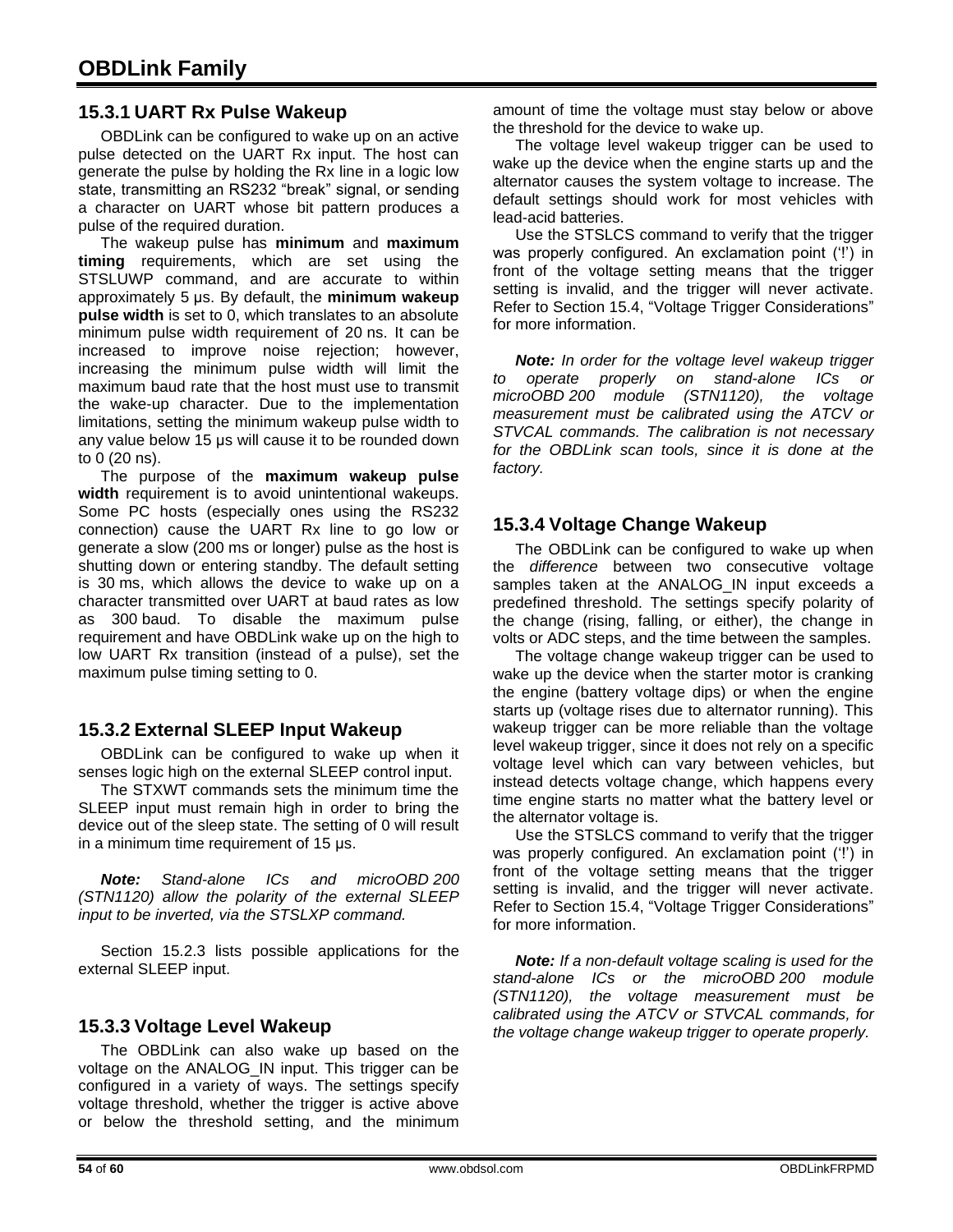# <span id="page-54-0"></span>**15.4 Voltage Trigger Considerations**

Analog voltage that OBDLink "sees" on the ANALOG\_IN pin is represented internally by a 12-bit integer. The conversion is done by an internal Analog to Digital Converter (ADC for short). The voltage represented by a single bit is called an "ADC step", and is measured in volts per bit (V/bit).

Since the maximum voltage that can be directly measured by the ANALOG\_IN pin is very low (about 3V), the pin is normally connected to the voltage source to be measured via an external voltage divider. As its name implies, the voltage divider outputs a voltage that is a fraction of the actual input voltage. For example, a 1:10 voltage divider will output 1.2V for an input voltage of 12V.

Parameters to the voltage based triggers can be specified either in volts, or as raw ADC values.

When a parameter is specified in volts, OBDLink internally converts it to a corresponding ADC value. The size of the ADC step depends on the ratio of the voltage divider. By default, it is calibrated for a voltage divider with a ratio of 1:7.2. Keeping in mind that the maximum voltage on the ANALOG\_IN pin is approximately equal to VDD (typically, 3.3V), the maximum voltage that can be measured by the ADC using default calibration is about 24V:

 $3.3V \times 7.2 = 23.76V$ 

To use voltage triggers with a voltage divider that has a different ratio, and to account for parts tolerances, the device must be calibrated using the [ATCV](#page-11-3) or [STVCAL](#page-26-2) commands.

When a parameter is specified as a raw ADC value, calibration must be done in the host software. To get the size of the ADC step, divide the actual measured voltage by the ADC value reported by the [STVRX](#page-26-6) command. For example, if the actual measured voltage is 12V, and the [STVRX](#page-26-6) command returns 0x7FF, the size of the ADC step is:

 $12V \div 0x7FF = 0.00586V/bit$ 

To convert voltage to ADC steps, divide it by the ADC step size. For example, using the values above, 8V is equal to 0x555 steps:

8V *÷* 0.00586 = 0x555

Using ADC values instead of volts eliminates the need to convert ASCII to floating point and vice versa, greatly reducing the load on the host processor.

When setting up the voltage triggers, take special care to make sure that the parameters fall within a valid range of values. For example, the maximum voltage that can be represented by an ADC using default calibration is about 24V. If a parameter is set to

a higher value  $-$  say, 25V  $-$  it falls outside the valid range of values.

A calibration change may put a previously valid value outside of the valid range. For example, if the calibration reduces the maximum voltage from 24V to 14V, a trigger set at 15V will no longer be inside the valid range.

Additional examples of invalid settings are a voltage level trigger specified as 'below 0V', and voltage change trigger parameter set to a value less than one ADC step size.

Whenever a parameter value falls outside the valid range, the [STSLCS](#page-33-4) command will display a '!' in front of the voltage setting to indicate that it is invalid, and the trigger will never activate.

# <span id="page-54-1"></span>**15.5 External Power Control Output**

The **PWR\_CTRL output** can be used to put external circuitry into a low power mode. This pin outputs a logic "high" while the device is awake, and a "low" when OBDLink enters sleep mode.

Stand-alone ICs allow the polarity of the PWR\_CTRL to be changed via the [STSLPCP](#page-35-2) command or bit 6 of the 0E programmable parameter (ELM327 LP mode only). The polarity is fixed for all other OBDLink devices.

# <span id="page-54-2"></span>**15.6 Device Specific Details**

<span id="page-54-3"></span>This section describes device-specific PowerSave implementation details for the OBDLink-based devices.

# **15.6.1 OBDLink Hardware Rev 1.x**

OBDLink devices with hardware revision 1.x do not have a means to power down the OBD drivers and other peripherals. As a result, they have the following limitations:

- In sleep mode, current consumption is about 37 mA (54 mA if the USB cable is plugged in and the virtual COM port is closed).
- External SLEEP control input is not enabled [\(ATIGN](#page-12-2) always returns "ON", and [STSLXS](#page-36-1) always returns "WAKE").
- The "STATUS" LED is not controlled by the STN1100, and remains on during sleep.

# <span id="page-54-4"></span>**15.6.2 OBDLink Hardware Rev 2.0 - 2.4**

OBDLink revision 2.0 added a switch that allows the OBDLink to turn off all peripherals. The SLEEP input was connected to the positive terminal of the USB connector.

When enabled, the SLEEP input trigger will put the device to sleep when the chip detects that the host is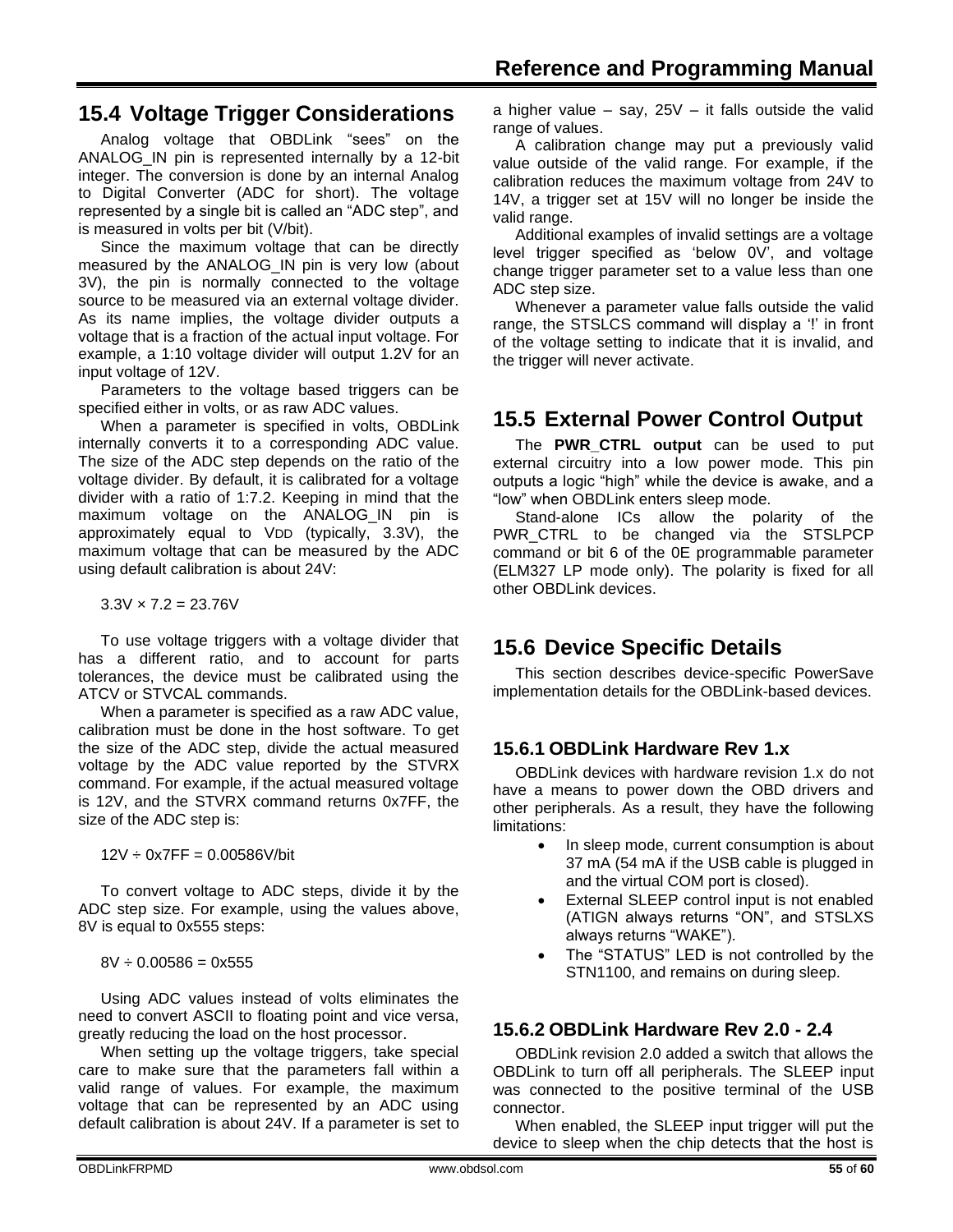no longer present. This can happen when the PC shuts down or hibernates, or when the user unplugs the USB cable.

Likewise, the SLEEP input can be configured to wake up the device when the chip detects an active host.

The STN1100 turns off the "STATUS" LED during sleep.

*Note 1: In sleep mode about 15 mA of current will be drawn from the USB socket if the host is active. The extra current comes from the FT232 IC. To maximize power savings, USB must be unplugged, or the host must be shut down or put into standby mode.*

*Note 2: Wireless add-on modules (Bluetooth, WiFi) are unpowered in sleep mode. Therefore, it is not possible to wake up the device over a wireless link; use one of the voltage-based wakeup triggers instead.* 

## <span id="page-55-0"></span>**15.6.3 OBDLink Hardware Rev 2.5 and Above**

The sleep functionality for OBDLink devices with hardware revision 2.5 operates identically to the devices with hardware revisions 2.0–2.4, with one exception. Revisions 2.0–2.4 detect unplugged USB cable, host shut down, or host hibernation. Hardware revision 2.5+ devices will also detect when the host is in standby or sleep mode, even if the host is still supplying 5V USB power.

*Note: Wireless add-on modules (Bluetooth, WiFi) are unpowered in sleep mode. Therefore, it is not possible to wake up the device over a wireless link; use one of the voltage-based wakeup triggers instead.*

# <span id="page-55-1"></span>**15.6.4 OBDLink S**

In OBDLink S devices, the SLEEP control input is implemented as "host present". It is wired to sense whether a valid RS232 voltage is present on the RS232 Rx pin (pin 3 of the OBDLink S RS232 DB9 connector).

When enabled, the SLEEP input trigger can put the device to sleep when the chip detects that the host is no longer present. This can happen when the PC shuts down, enters standby, or when the user unplugs the serial cable.

Likewise, the SLEEP input can be configured to wake up the device when the chip detects an active host.

The STN1101 turns off the "STATUS" LED during sleep.

*Note 1: Some non-compliant USB to RS232 converters do not generate valid RS232 voltage levels. The SLEEP input sleep/wakeup triggers should not be* 

*used with such converters. Use the UART Rx pulse wakeup trigger (see Section [15.3.1\)](#page-53-0) instead. A lower than normal baud rate may be necessary to wake up reliably, due to the wakeup requirements of the RS232 transceiver IC.* 

*Note 2: In sleep mode, the RS232 transceiver remains active if there is a valid voltage on the RS232 Rx pin. The transmitter can draw up to several mA of current, depending on the resistance of the load on the RS232 Tx line. For maximum power savings, disable the RS232 transceiver on the host side, shut down the host, or unplug the serial cable.*

## <span id="page-55-2"></span>**15.6.5 OBDLink SX Rev 1.x**

OBDLink SX revision 1.x has a 5V switch controlled by the "power enable" output of the FT232 IC. When the host enters sleep mode, the STN1130 is powered off, even though USB power is still available.

## <span id="page-55-3"></span>**15.6.6 OBDLink SX Rev 2.x**

OBDLink SX revision 2.x has a 5V switch controlled by the PWR\_CTRL output of the STN1130. The external SLEEP input of STN1130 is connected to the "power enable" output of the FT232 IC.

# <span id="page-55-4"></span>**15.6.7 OBDLink SX Rev 3.x**

<span id="page-55-5"></span>OBDLink SX revision 3.x added a 12V switch, controlled by the PWR\_CTRL output of the STN1130.

## **15.6.8 OBDLink MX Bluetooth, OBDLink LX, and OBDLink MX+**

These devices have the ability to shut off power to most of their peripherals in sleep. By default, they are configured to go to sleep on UART inactivity (after 10 minutes), and wake up on Bluetooth connection or voltage change.

# <span id="page-55-6"></span>**15.6.9 OBDLink MX Wi-Fi**

OBDLink MX Wi-Fi has the ability to shut off power to most of its peripherals in sleep. By default, it is configured to go to sleep on UART inactivity (after 2 hours), and wake up on Wi-Fi connection or voltage change.

# <span id="page-55-7"></span>**15.6.10 microOBD 200**

The microOBD 200 has all of the STN1120 PowerSave I/O exposed for user implementation.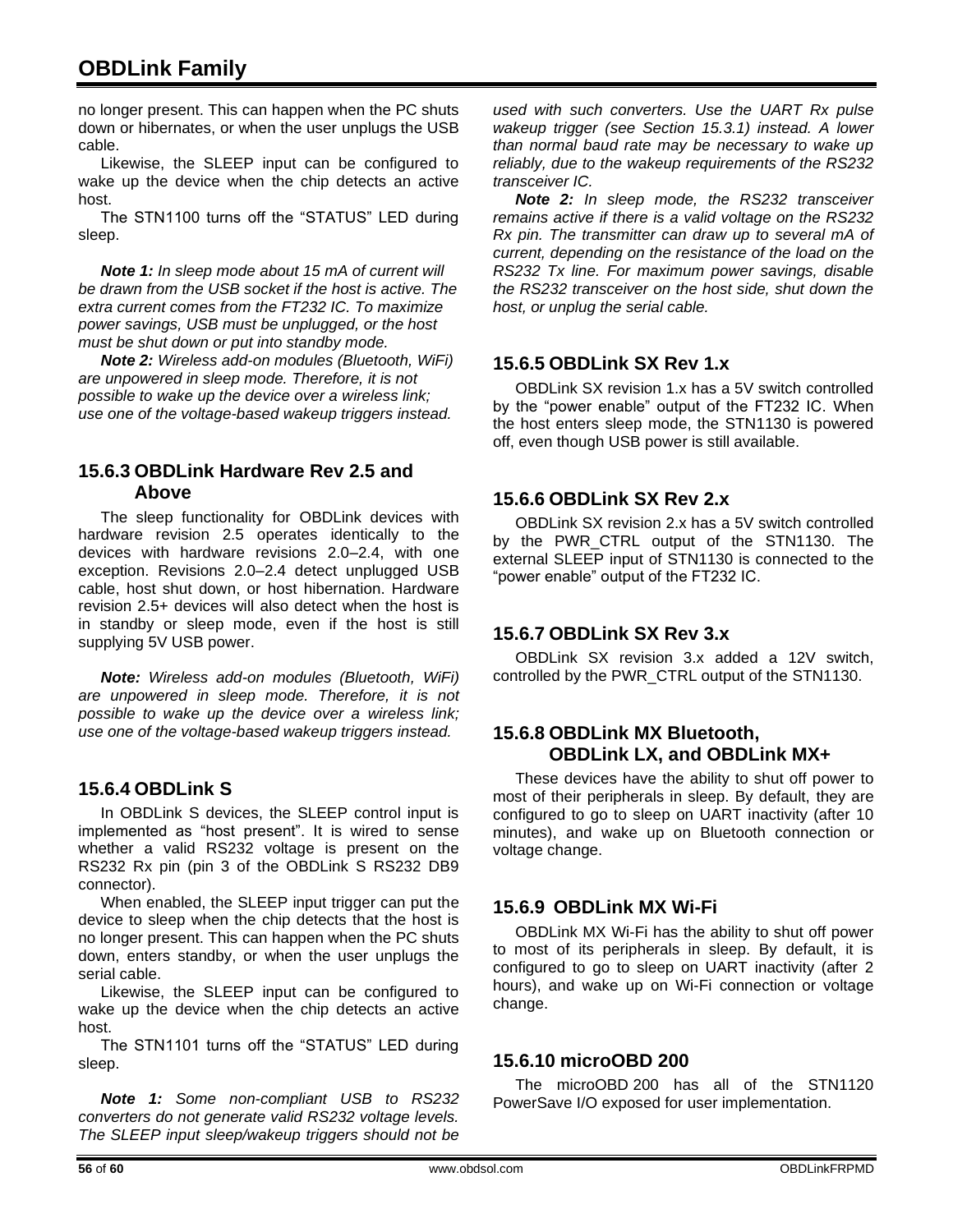PWR\_CTRL output has its polarity fixed to be active low (sleep = low). It is connected to the  $LP^-OUT$ module pin.

In order for the voltage-based sleep/wakeup triggers to operate properly, voltage measurement must be calibrated using the [ATCV](#page-11-3) or [STVCAL](#page-26-2) commands. Alternatively, use ADC counts to set up the voltage-based sleep/wakeup triggers.

#### <span id="page-56-0"></span>**15.6.11 STN1110, STN1170, STN2100, and STN2120**

In order for the voltage-based sleep/wakeup triggers to operate properly, voltage measurement must be calibrated using the [ATCV](#page-11-3) or [STVCAL](#page-26-2) commands. Alternatively, use ADC counts to set up the voltage-based sleep/wakeup triggers.

# <span id="page-56-1"></span>**15.7 Sleep/Wakeup Trigger Summary**

| <b>Sleep Triggers: Standalone ICs</b>  |                                                                         |  |
|----------------------------------------|-------------------------------------------------------------------------|--|
| <b>Trigger</b>                         | Default state                                                           |  |
| <b>ATLP</b>                            | User initiated. This trigger is available only in ELM327 Low Power mode |  |
| <b>STSLEEP</b>                         | User initiated, always available                                        |  |
| <b>UART</b> inactivity                 | Off                                                                     |  |
| <b>External SLEEP input</b>            | Off                                                                     |  |
| Voltage level                          | Off                                                                     |  |
| <b>Wakeup Triggers: Standalone ICs</b> |                                                                         |  |
| <b>Trigger</b>                         | Default state                                                           |  |
| <b>UART Rx pulse</b>                   | On                                                                      |  |
| <b>External SLEEP input</b>            | <b>On</b>                                                               |  |
| Voltage level                          | Off                                                                     |  |
| Voltage change                         | Off                                                                     |  |

<span id="page-56-2"></span>

| Sleep Triggers: OBDLink MX/LX/MX+  |                                                                         |  |
|------------------------------------|-------------------------------------------------------------------------|--|
| <b>Trigger</b>                     | Default state                                                           |  |
| ATLP                               | User initiated. This trigger is available only in ELM327 Low Power mode |  |
| <b>STSLEEP</b>                     | User initiated, always available                                        |  |
| <b>UART</b> inactivity             | On, 600s                                                                |  |
| <b>External SLEEP input</b>        | Off                                                                     |  |
| Voltage level                      | Off                                                                     |  |
| Wakeup Triggers: OBDLink MX/LX/MX+ |                                                                         |  |
| <b>Trigger</b>                     | Default state                                                           |  |
| <b>UART Rx pulse</b>               | On                                                                      |  |
| <b>External SLEEP input</b>        | On, allows for wakeup via button press                                  |  |
| Voltage level                      | Off                                                                     |  |
| Voltage change                     | On, 0.20V in 1000 ms                                                    |  |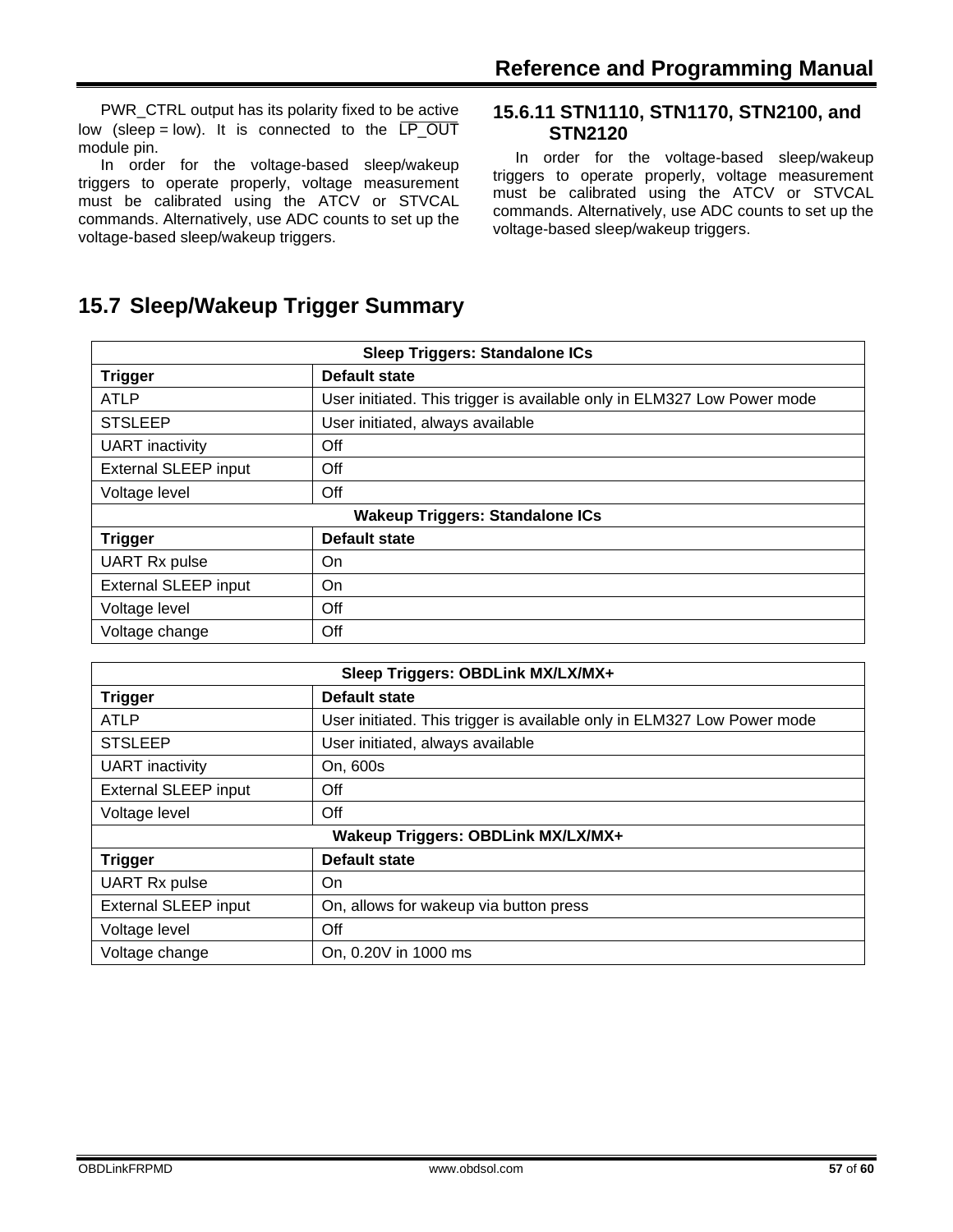# <span id="page-57-0"></span>**Appendix A: Revision History**

# **Revision D (October 6, 2020)**

This revision adds information about new ST commands and functionality along with corrections of typos.

- Updated Section [3.0,](#page-3-2) ["OBDLink Product Family"](#page-3-2)
	- o Updated Section [3.1,](#page-3-3) ["OBDLink Devices"](#page-3-3)
	- o Updated Section [3.2,](#page-4-0) ["OBDLink ICs"](#page-4-0)
- Updated Section [6.0,](#page-5-0) ["Communicating with the OBDLink"](#page-5-0) o Updated ELM prompt version string information
- Updated Section [7.0,](#page-6-0) ["AT Commands"](#page-6-0)
	- o Updated Section [7.3,](#page-16-0) ["Programmable Parameters"](#page-16-0)
- Updated and expanded Section [8.0,](#page-19-0) ["ST Commands"](#page-19-0)
	- o Added commands to Section [8.1,](#page-19-1) "ST [Command Summary"](#page-19-1)
		- o Updated Section [8.2,](#page-23-0) ["General ST Commands"](#page-23-0)
		- o Updated Section [8.4,](#page-25-0) ["Device ID ST Commands"](#page-25-0)
		- o Updated Section [8.8,](#page-30-0) ["CAN Specific ST Commands"](#page-30-0)
		- o Updated Section [8.9,](#page-31-0) ["Monitoring ST Commands"](#page-31-0)
		- o Updated Section [8.10,](#page-31-1) ["Filtering ST Commands"](#page-31-1)
		- o Added Section [8.14,](#page-37-1) ["Periodic Messaging](#page-37-1) ST Commands"
	- Updated Section [15.0,](#page-51-0) ["PowerSave Functionality"](#page-51-0)
		- o Updated Section [15.4,](#page-54-0) ["Voltage Trigger Considerations"](#page-54-0)
		- o Updated Section [15.6,](#page-54-2) ["Device Specific Details"](#page-54-2)

# **Revision C (December 16, 2019)**

This revision adds information about new ST commands and functionality and provides links to any referenced commands.

- Updated Section 3.0, "OBDLink Product Family"
- Updated Section 4.0, "Feature Highlights"
- Updated Section 5.0, "Typical Applications"
- Updated Section 7.0, "AT Commands"
	- o Updated and expanded Section 7.3, "Programmable Parameters"
- Updated and expanded Section 8.0, "ST Commands"
	- $\circ$  Added and reorganized the command tables in Section 8.1, "ST Command Summary"
		- o Updated Section 8.2, "General ST Commands"
		- o Added Section 8.3, "UART Specific ST Commands"
		- o Updated Section 8.4, "Device ID ST Commands"
		- o Updated Section 8.6, "OBD Protocol ST Commands"
		- o Updated Section 8.7, "ISO Specific ST Commands"
		- o Updated Section 8.8, "CAN Specific ST Commands"
		- o Updated Section 8.10, "Filtering ST Commands"
		- o Added Section 8.12, "Bluetooth Specific ST Command"
	- Updated Section 12.0, "ISO 15765 Message Reception"
		- o Updated information on reception of multi-frame messages and transmission of flow control frames

# **Revision B (October 29, 2013)**

This revision adds information about new devices and major new features and incorporates changes that were previously published as separate documents.

- Added Section 2.0, "Objective of This Manual"
- Added Section 3.0, "OBDLink Product Family"
- Updated Section 4.0, "Feature Highlights"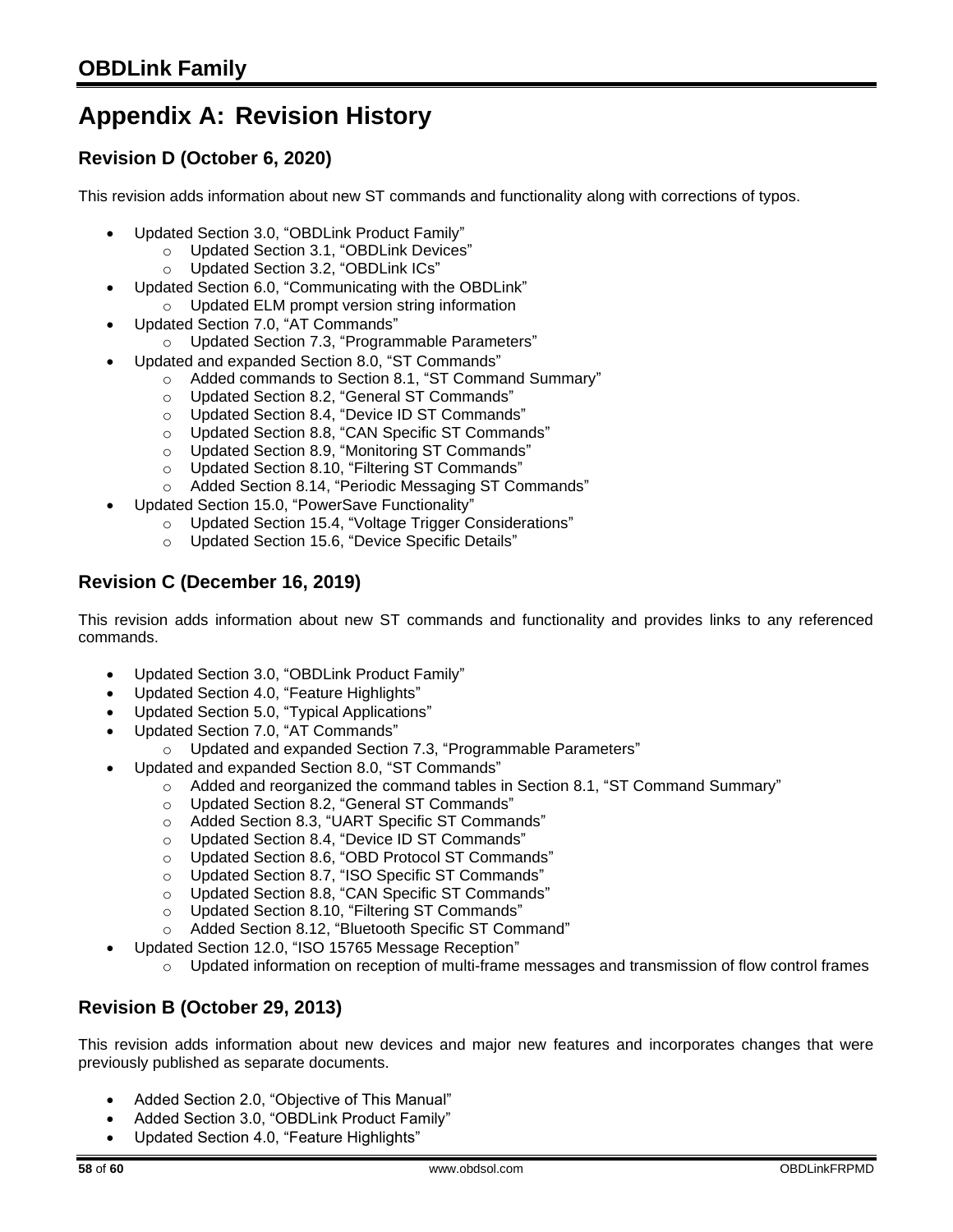- Updated Section 5.0, "Typical Applications"
- Updated Section 6.0, "Communicating with the OBDLink"
- Updated Section 7.0, "AT Commands"
	- $\circ$  Moved the command tables into newly created Section 7.1, "AT Command Summary". The tables now list the full command name, including the "ST" prefix. Changed available statuses to "supported", "deprecated", and "not yet supported", with corresponding color codes
	- o Added Section 7.2, "AT Command Descriptions"
	- $\circ$  Updated and expanded Section 7.3, "Programmable Parameters". Added a more detailed overview and usage examples
- Updated and expanded Section 8.0, "ST Commands"
	- o The commands are now referenced by their full name, including the "ST" prefix
	- $\circ$  Moved the command tables into the newly created Section 8.1, "ST Command Summary". Added a table for deprecated commands
	- o Updated and expanded Section 8.2, "General ST Commands". Added a flowchart for the STBR Algorithm
	- o Updated Section 8.4, "Device ID ST Commands"
	- o Added Section 8.5, "Voltage ST Commands"
	- o Added Section 8.6, "OBD Protocol ST Commands"
	- o Updated Section 8.7, "ISO Specific ST Commands"
	- o Updated Section 8.8, "CAN Specific ST Commands"
	- o Updated Section 8.9, "Monitoring ST Commands"
	- o Updated Section 8.10, "Filtering ST Commands"
	- o Updated Section 8.11, "PowerSave ST Commands"
- Updated and expanded Section 9.0, "Error Messages"
- Updated and expanded Section 11.0, "OBD Message Filtering"
	- o Updated the flowchart in Section 11.1, "Non-CAN Protocols" with new command names
	- o Updated Section 11.2, "CAN Protocols" with references to the SAE J1939 protocol
- Renamed Section 12.0 from "CAN Message Reception" to "ISO 15765 Message Reception"
	- $\circ$  Updated the Message Reception flowchart to reflect the new command names
- Added Section 14.0, "SAE J1939"
- Updated and expanded Section 15.0, "PowerSave Functionality"
	- $\circ$  Updated the overview to explain the concept of a sleep/wakeup trigger
	- o Updated Section 15.1.2, "ELM327 Low Power Mode"
	- o Updated Section 15.2, "Sleep Triggers" (added mention of SLVL trigger)
	- o Updated Section 15.2.2, "UART Inactivity"
	- o Added Section 15.2.4, "Voltage Level Sleep"
	- o Updated Section 15.3, "Wakeup Triggers" (added SLVL and SLVG triggers)
	- o Added Section 15.3.3, "Voltage Level Wakeup"
	- o Added Section 15.3.4, "Voltage Change Wakeup"
	- o Added Section 15.4, "Voltage Trigger Considerations"
	- o Updated Section 15.6, "Device Specific Details"
	- o Updated Section 15.6.2 and renamed it from "OBDLink Hardware Rev 2.x" to "OBDLink Hardware Rev 2.0–2.4"
	- o Added Section 15.6.3, "OBDLink Hardware Rev 2.5 and Above"
	- o Added Section 15.6.5, "OBDLink SX Rev 1.x"
	- o Added Section 15.6.6, "OBDLink SX Rev 2.x"
	- o Added Section 15.6.7, "OBDLink SX Rev 3.x"
	- o Added Section 15.6.8, "OBDLink MX Bluetooth"
	- o Added Section 15.6.10, "microOBD 200"
	- o Added Section 15.6.11, "STN1110, STN1170, STN2100, and STN2120"
	- o Added Section 15.7, "Sleep/Wakeup Trigger Summary"

# **Revision A (October 28, 2009)**

Initial release of this document.